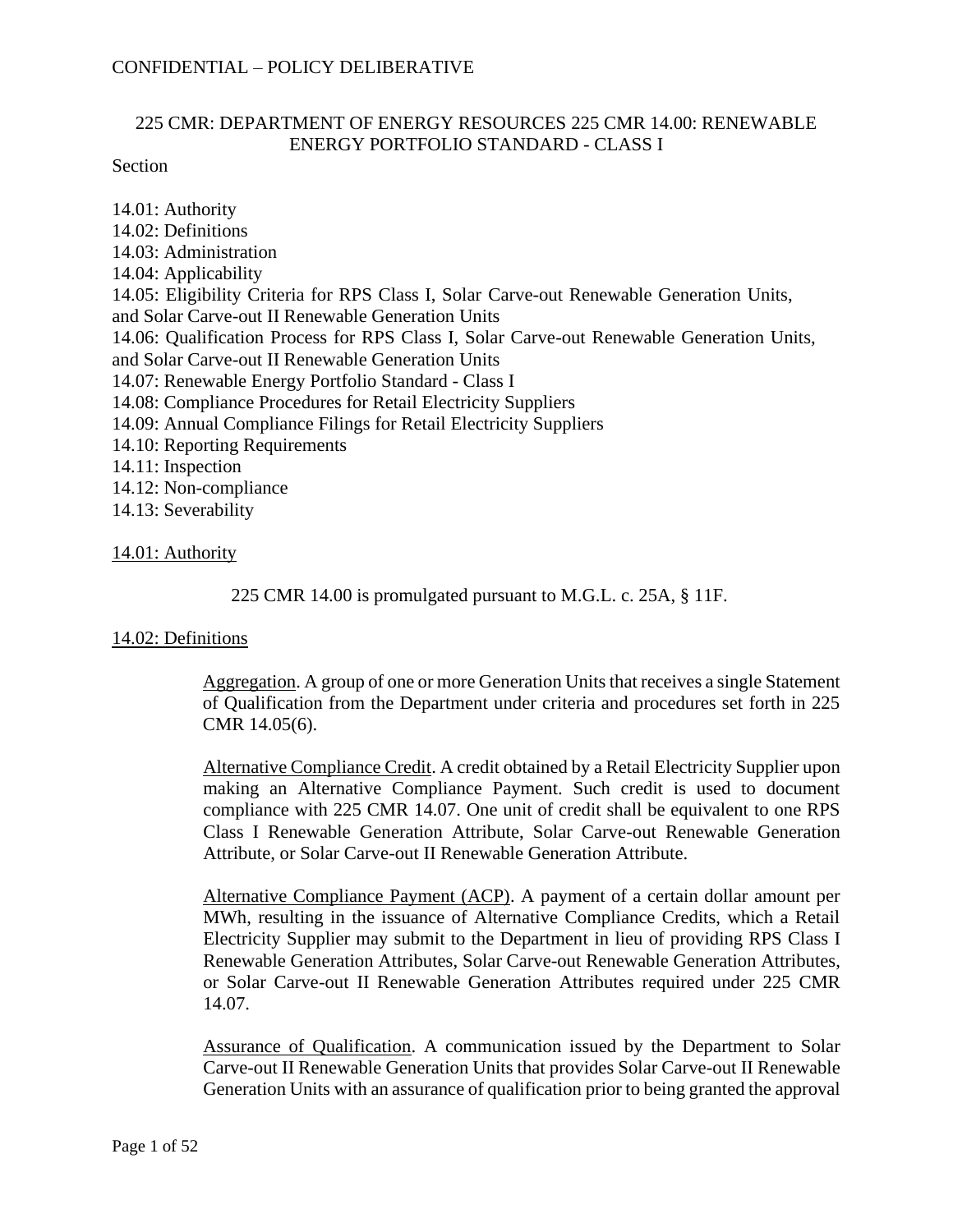to interconnect by their local Distribution Company, and sets deadlines for receiving the approval to interconnect to the grid in order to maintain this Assurance of Qualification.

Authorized Agent. A person or entity that serves under an agreement entered into by each of the Owners or Operators of Generation Units within an Aggregation for all dealings with the Department and with the NEPOOL GIS.

Biomass Fuel Certificate. A certificate issued in accordance with rules established by the Department in the *Guideline on Eligible Biomass Fuel for Renewable Generation Units* that:

(a) quantifies the supply of Eligible Biomass Woody Fuel or Manufactured Biomass Fuel;

(b) specifies the source of the Eligible Biomass Woody Fuel or Manufactured Biomass Fuel; and

(c) specifies the eligibility of the Eligible Biomass Woody Fuel or Manufactured Biomass Fuel as Forest Derived Residues, Forest Derived Thinnings, Forest Salvage, or Non-forest Derived Residues.

Blended Fuel. A liquid or gaseous fuel that is blended from both Eligible RPS Class I Renewable Fuel(s) and ineligible fuel(s), a portion of whose electrical energy output may qualify as RPS Class I Renewable Generation under criteria set forth in 225 CMR 14.05(3).

Brownfield. A disposal site that has received a release tracking number from MassDEP pursuant to 310 CMR 40.0000: *Massachusetts Contingency Plan*, the redevelopment or reuse of which is hindered by the presence of oil or hazardous materials, as determined by the Department, in consultation with MassDEP. For the purposes of this definition, the terms "disposal site," "release tracking number," "oil," and "hazardous materials" shall have the meanings giving to such terms in 310 CMR 40.0006: *Terminology, Definitions and Acronyms*. No disposal site that otherwise meets the requirements of 225 CMR 14.02: Brownfield shall be excluded from consideration as a Brownfield because its cleanup is also regulated by the Comprehensive Environmental Response, Compensation and Liability Act, 42 U.S.C. §§ 9601-9675, the Resource Conservation and Recovery Act, 42 U.S.C. §§ 6921 - 6939g, or any other federal program.

Building Mounted Solar Generation Unit. A solar photovoltaic Generation Unit with at least 75% of the nameplate capacity of the solar modules used for generating power installed on a building.

Business Day. A business day shall mean Monday through Friday, exclusive of state and federal legal holidays.

Certificates Obligation. A term defined in the NEPOOL GIS Operating Rules at Rule 4.1(b).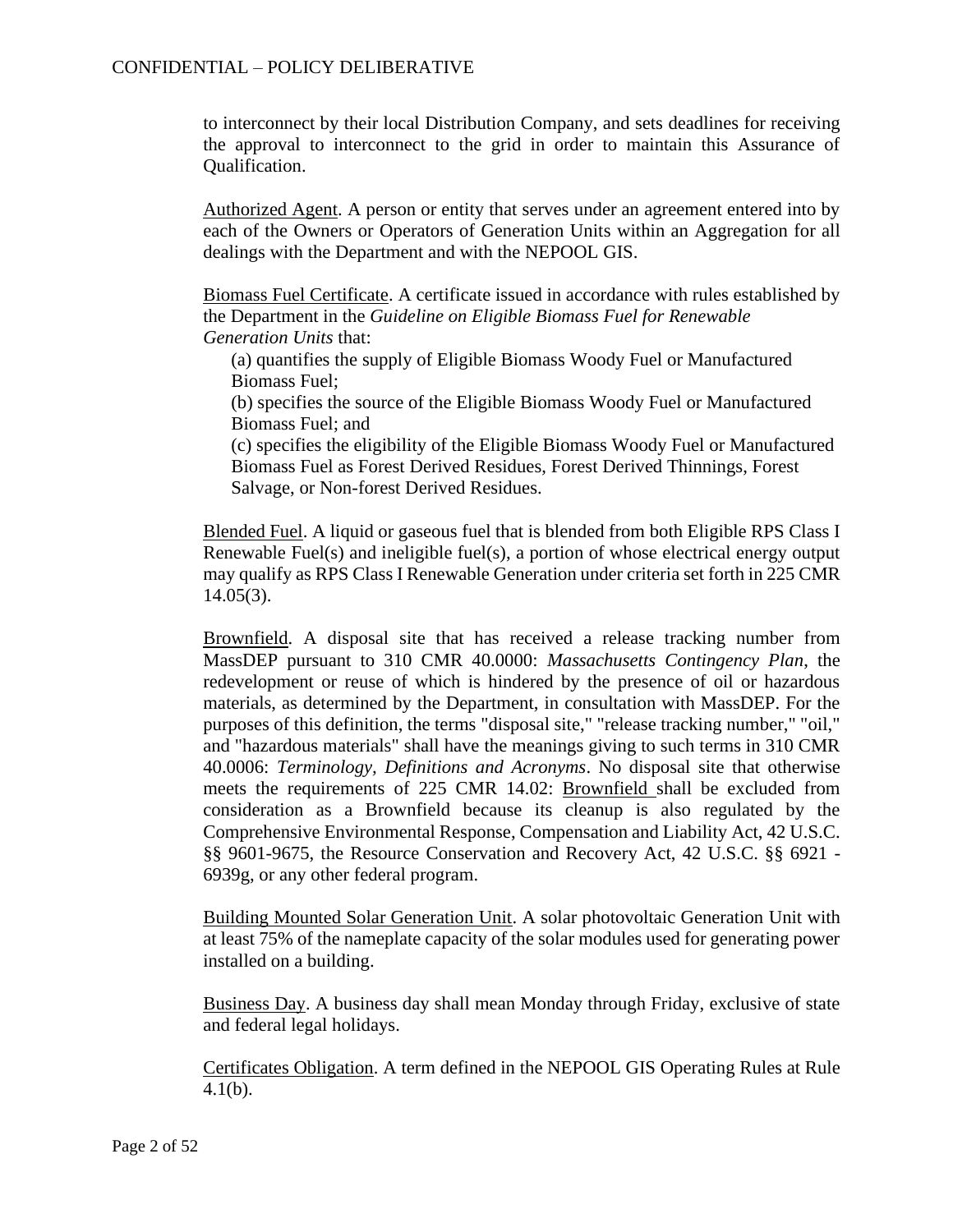Clean Wood. Means Clean Wood as defined in 310 CMR 19.006: Definitions.

Commercial Operation Date. The date that a Generation Unit first produces electrical energy for sale within the ISO-NE Control Area or within an adjacent Control Area. In the case of a Generation Unit that has been moved from a location within the ISO-NE Control Area or within an adjacent Control Area to another location in one of those Control Areas, the date that such Generation Unit first produced electrical energy for sale at its earliest location in those Control Areas. In the case of a Generation Unit that is connected to the End-use Customer's side of the electric meter, the date on which the local Distribution Company grants approval for the Generation Unit to interconnect with the grid. In the case of a Generation Unit that produces Off-grid Generation, the date that such Generation Unit first produces electrical energy. In the case of a Generation Unit that meets the eligibility requirements of 225 CMR 14.05 and co-fires an Eligible RPS Class I Renewable Fuel, the date when the Generation Unit first co-fires such Eligible RPS Class I Renewable Fuel.

Community Shared Solar Generation Unit. A solar photovoltaic Generation Unit that provides net metering credits to three or more utility accounts, whose participants have an interest in the production of the Generation Unit or the entity that owns the Generation Unit, in the form of formal ownership, a lease agreement, or a net metering contract. No more than two participants may receive net metering credits in excess of those produced annually by 25 kW of nameplate DC capacity, and the combined share of said participants' capacity shall not exceed 50% of the total capacity of the Generation Unit.

Compliance Filing. A document filed annually by a Retail Electricity Supplier with the Department documenting compliance with 225 CMR 14.07, consistent with the format set forth in the Guidelines and submitted no later than the first day of July, or the first Business Day thereafter, of the subsequent Compliance Year.

Compliance Year  $(CY)$ . A calendar year beginning January 1<sup>st</sup> and ending December  $31<sup>st</sup>$ , for which a Retail Electricity Supplier must demonstrate that it has met the requirements of 225 CMR 14.07 and 14.08.

Control Area. A geographic region in which a common generation control system is used to maintain scheduled interchange of electrical energy within and without the region.

DCR. The Massachusetts Department of Conservation and Recreation (DCR) established by M.G.L. c. 21 § 1.

Distribution Company. A distribution company as defined in M.G.L. c. 164 § 1.

Department. The Massachusetts Department of Energy Resources (DOER), established by M.G.L. c. 25A.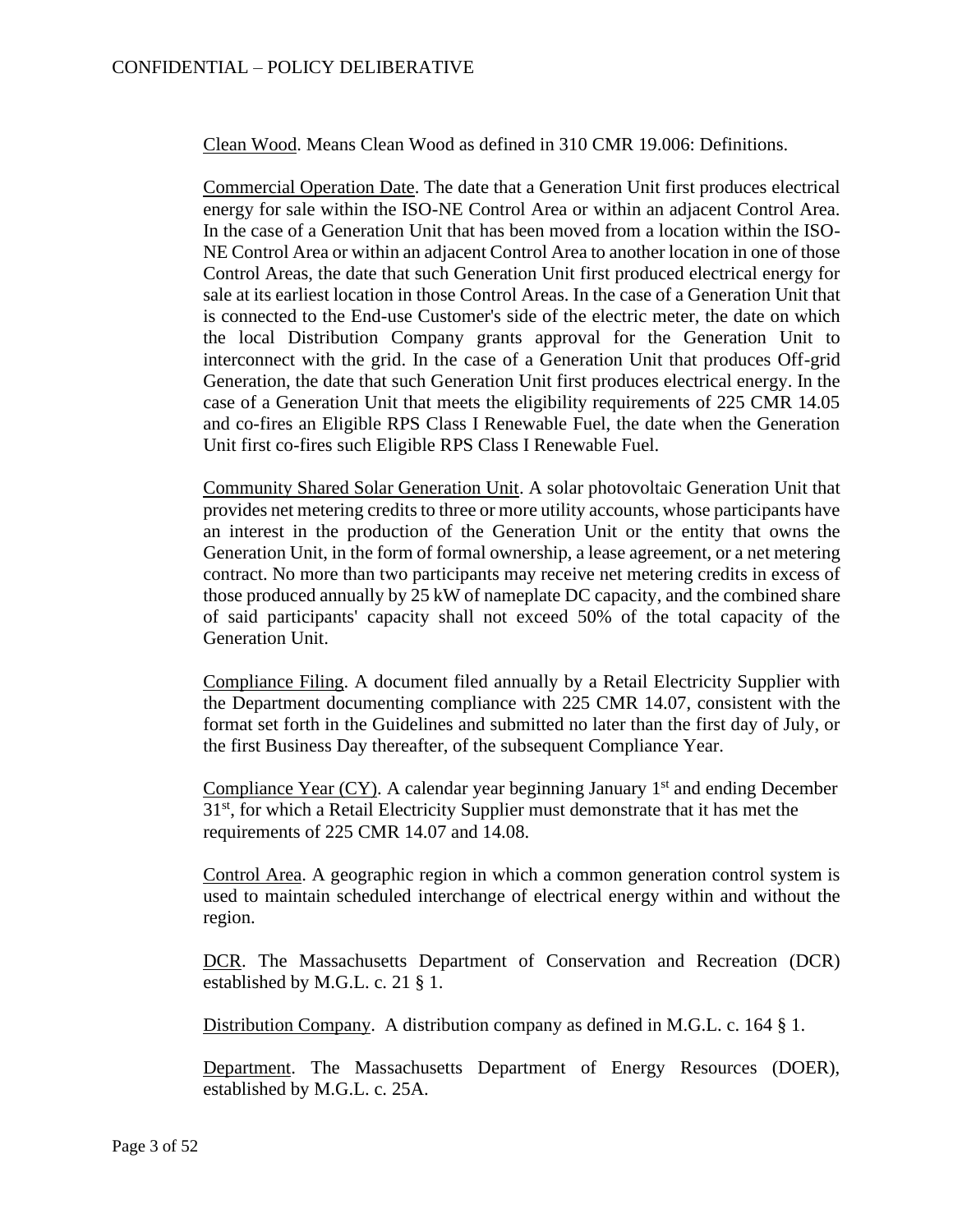Eligible Biogas Fuel. A gaseous fuel that is produced by the contemporaneous bacterial decomposition or thermal gasification of Eligible Biomass Fuel. Eligible Biogas Fuel does not include natural gas, but does include renewable natural gas, which is Eligible Biogas Fuel upgraded to a quality similar to natural gas.

Eligible Biomass Fuel. Fuel sources consisting of the following:

- (a) Eligible Biomass Woody Fuel;
- (b) Manufactured Biomass Fuel;
- (c) Eligible Biogas Fuel;
- (d) by-products or waste from animals or agricultural crops;
- (e) food or vegetative material;
- (f) algae;
- (g) organic refuse derived fuel; and
- (h) Eligible Liquid Biofuel.

Eligible Biomass Woody Fuel. Woody fuels that are derived from the following sources, consistent with the requirements of 225 CMR 14.05(8):

(a) Forest Derived Residues.

1. Tops, crooks and other portions of trees produced as a byproduct, and trees collaterally damaged, during the normal course of harvesting material, such as timber, pulpwood or cordwood in the implementation of a silvicultural prescription as administered by a licensed or certified forester as prescribed in the Department's *Guideline on Eligible Biomass Fuel for Renewable Generation Units*.

2. Trees and portions of trees harvested for the purposed of the restoration and management of habitat for rare & endangered species as listed by the Massachusetts Division of Fisheries and Wildlife. Qualifying harvest areas must be approved by the Massachusetts Division of Fisheries and Wildlife Natural Heritage Program.

3. Other woody vegetation that interferes with regeneration or the natural growth of the forest, limited to locally invasive native species and non-native invasive woody vegetation.

(b) Forest Derived Thinnings

1. Unacceptable growing stock which is defined as trees considered structurally weak or have low vigor and do not have the potential to eventually yield an eight foot sawlog or survive for at least the next ten years.

2. Trees removed during thinning operations, the purpose of which is to reduce stand density and enhance diameter growth and volume of the residual stand.

(c) Forest Salvage.

1. Damaged, dying or dead trees removed due to injurious agents, such as wind or ice storms or the spread of invasive epidemic forest pathogens, insects and diseases or other epidemic biological risks to the forest, but not removed due to competition. Such eligible trees may be removed without limitation for biomass fuel, only if the injurious agent is a threat to forest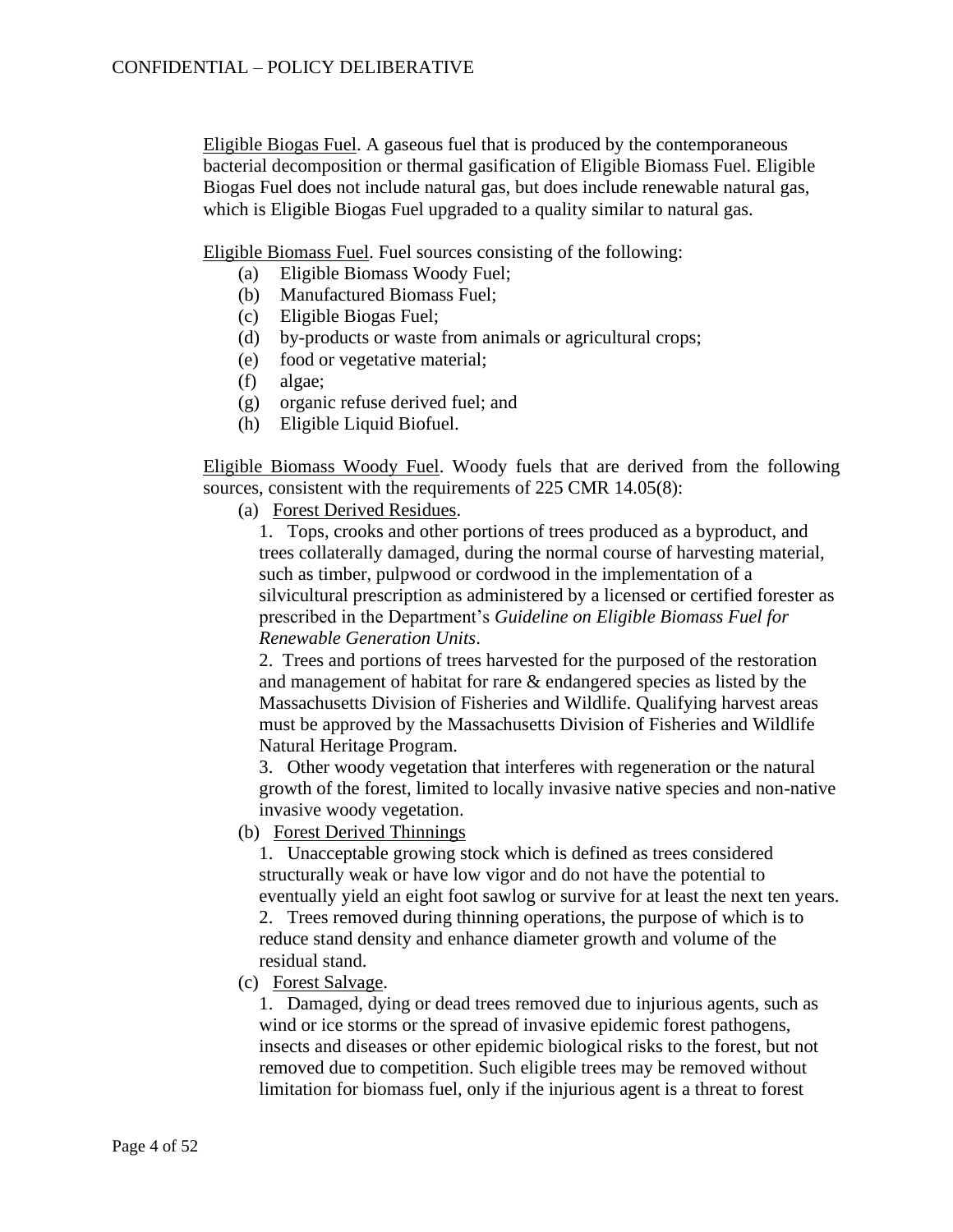health or risk to private or public resources, and if the United States Department of Agriculture Animal and Plant Health Inspection Service, the United States Department of Agriculture Forest Service, or appropriate federal or state governmental agency has issued a declaration, rule, or order declaring a major threat to forest health or risk to private or public resources, or if they are harvested through a DCR approved cutting plan.

2. Trees removed to reduce fire hazard within fire-adapted forest ecosystems, as certified by a letter to the Department from the state agency responsible for forestry in consultation with the appropriate environmental state agencies.

(d) Non-forest Derived Residues.

1. Forest products industry: Residues derived from wood products manufacturing consisting of Clean Wood.

2. Land use change – agricultural: Trees cut or otherwise removed in the process of converting forest land to agricultural usage, either for new or restored farm land.

3. Wood waste: Post-consumer wood products from Clean Wood; pruned branches, stumps, and whole trees removed during the normal course of maintenance of public or private roads, highways, driveways, utility lines, rights of way, and parks.

4. Agricultural wood waste. Pruned branches, stumps, and whole trees resulting from maintenance activities directly related to the production of an agricultural product that is not Clean Wood.

Eligible Landfill. A landfill that has received an approval from MassDEP for the use of a solar photovoltaic Generation Unit at the landfill as a post-closure use pursuant to 310 CMR 19.143: *Post-closure Use of Landfills*.

Eligible Liquid Biofuel. A liquid fuel that is derived from organic waste feedstock and meets the standards for advanced biofuels under the Environmental Protection Agency's Renewable Fuel Standard (RFS2) program. Organic waste feedstocks shall include, but not be limited to, waste vegetable oils, waste animal fats, or grease trap waste. Eligible Liquid Biofuel shall not include petroleum-based waste or Hazardous Waste as defined in 310 CMR 40.0006: *Terminology, Definitions, and Acronyms*, unless otherwise determined by the Department in consultation with MassDEP.

Eligible RPS Class I Renewable Fuel. An Eligible Biomass Fuel, hydrogen derived from such fuels or hydrogen derived from water using the electrical output of a Renewable Generation Unit, but not hydrogen derived using RPS Class I Renewable Generation if the RPS Class I Renewable Generation Attributes of such Generation are sold, retired, claimed, used or represented as part of electrical energy output or sales, or used to satisfy regulatory obligations in any jurisdictions, and not hydrogen derived directly or indirectly from ineligible fuels.

Emergency Power Generation Unit. A solar photovoltaic Generation Unit installed for the purpose of providing 67% or more of its annual electric output to be used on-site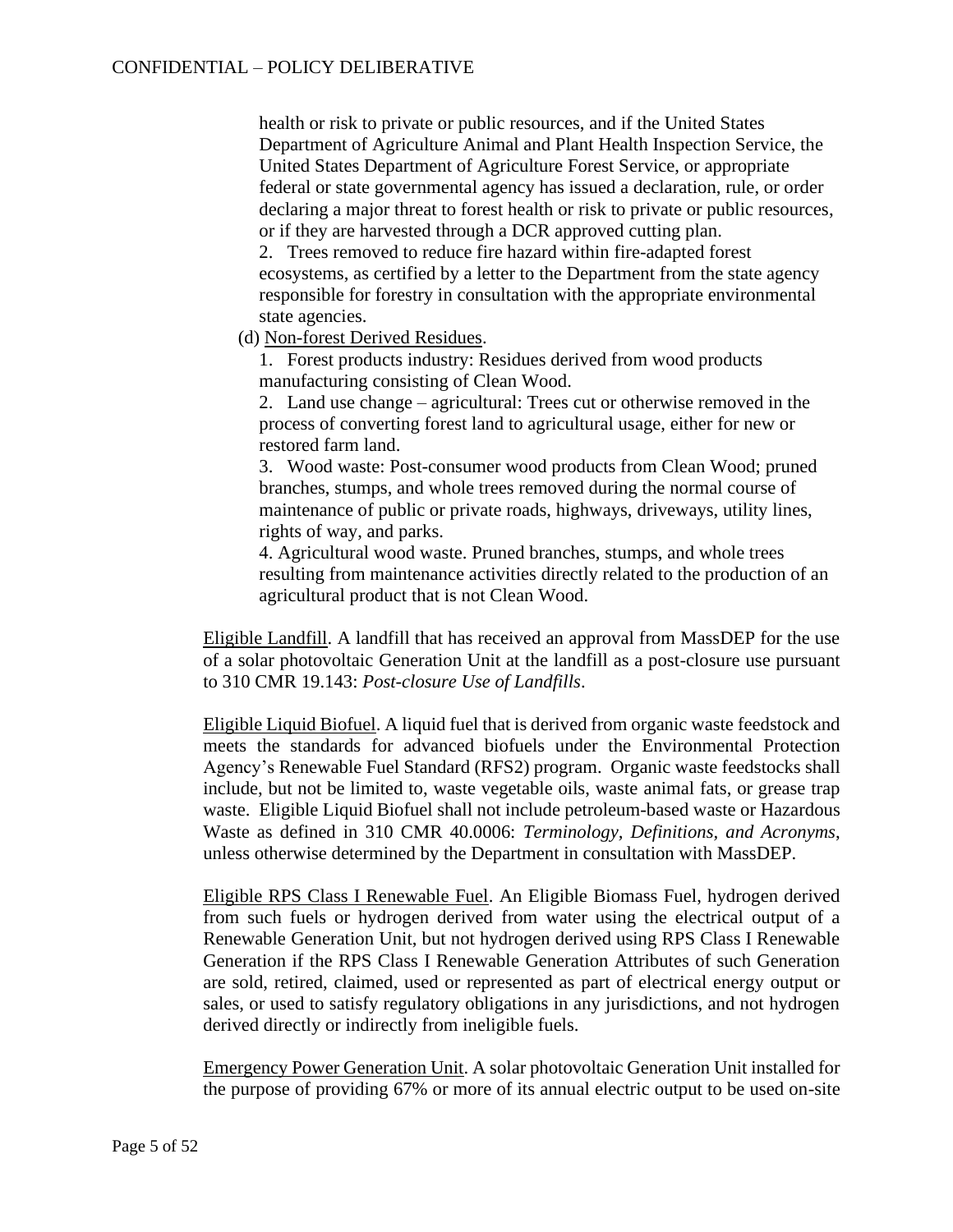as prescribed by 225 CMR 14.09(a) at critical infrastructure that can be utilized in the event of an emergency or power outage. For purposes of Emergency Power Generation Unit, critical infrastructure includes, but is not limited to, the following: hospitals, police and fire stations, airports, emergency management agencies, acute/post-acute medical facilities with life sustaining equipment, water and sewer treatment facilities, pump stations, evacuation centers, and emergency communications centers that serve a life safety function.

End-use Customer. A person or entity in Massachusetts that purchases electrical energy at retail from a Retail Electricity Supplier, except that a Generation Unit taking station service at wholesale from ISO-NE or self-supplying from its owner's other generating stations, shall not be considered an End-use Customer.

Generation Attribute. A non-price characteristic of the electrical energy output of a Generation Unit including, but not limited to, the Generation Unit's fuel type, emissions, vintage and RPS eligibility.

Generation Unit. A facility that converts a fuel or an energy resource into electrical energy.

Geothermal Energy. Heat energy stored in the Earth's crust that can be accessed for electric power generation.

GIS Certificate. An electronic record produced by the NEPOOL GIS that identifies Generation Attributes of each MWh accounted for in the NEPOOL GIS.

Guideline. A set of clarifications, interpretations, and procedures, including forms, developed by the Department to assist in compliance with the requirements of 225 CMR 14.00. The Department may issue new or revised Guidelines from time to time. Each Guideline shall be effective on its date of issuance or on such date as is specified therein, except as otherwise provided in 225 CMR 14.00.

Historical Generation Rate. The average annual electrical production from a Vintage Generation Unit that meets the requirements of 225 CMR 14.05(1)(a), stated in MWhs, for the three calendar years 1995 through 1997, or for the first 36 months after the Commercial Operation Date if that date is after January 1, 1995.

Hydroelectric Energy. Electrical energy from a Generation Unit that uses flowing freshwater as the primary energy resource, with or without a dam structure or other means of regulating water flow, and that is not located at a facility that uses mechanical or electrical energy to pump water into a storage facility (*i.e*., a so-called "pumpedstorage facility").

Impacted Watershed. All water bodies or areas of land hydrologically connected to a hydroelectric facility, whether located upstream or downstream, which may experience any alteration of their physical, biological, or ecological characteristics as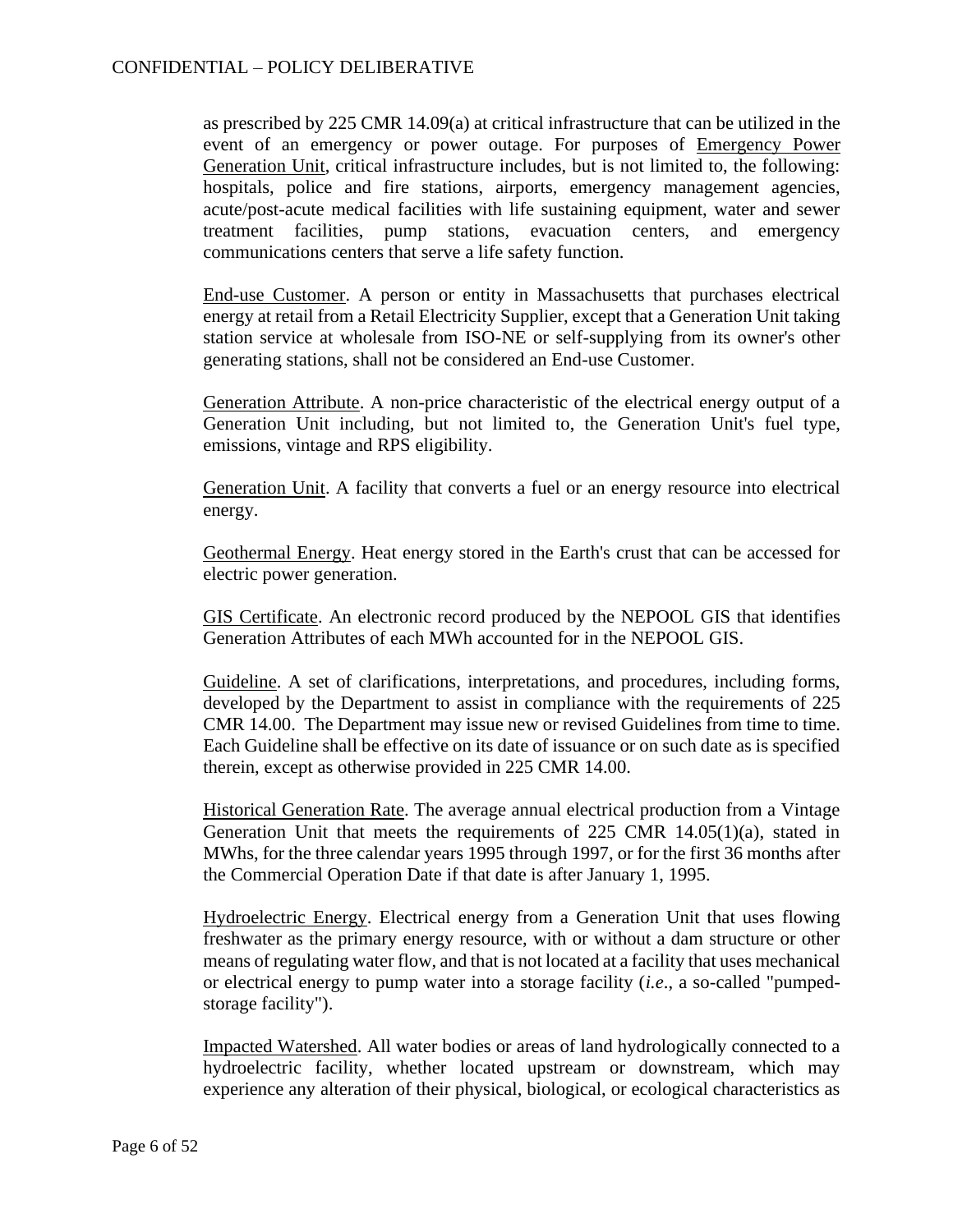a result of the operation or increased capacity expansion of a hydroelectric Generation Unit.

ISO-NE. ISO New England Inc., the independent system operator for New England, the regional transmission organization for most of New England, which is authorized by the Federal Energy Regulatory Commission (FERC) to exercise for the New England Control Area the functions required pursuant to the FERC's Order No. 2000, the FERC's corresponding regulations.

ISO-NE Settlement Market System. The ISO-NE's electronic database system into which all real-time load and generation data are entered and from which such data are provided to the NEPOOL GIS.

Low Impact Hydropower Institute (LIHI). A non-profit  $501(c)(3)$  organization whose stated purpose is to reduce the impacts of hydropower generation through the certification of hydropower projects that have avoided or reduced their environmental impacts pursuant to the Low Impact Hydropower Institute's criteria.

Manufactured Biomass Fuel. A biomass fuel that is prepared, other than by means of fuel drying, through a fuel processing facility that is separate from a Generation Unit and that utilizes Eligible Biomass Woody Fuel for production. Examples include, but are not limited to, the mechanical production of wood pellets or bio-dust, and the refinement of bio-oil through pyrolysis.

Marine or Hydrokinetic Energy. Electrical energy derived from waves, tides and currents in oceans, estuaries and tidal areas; free-flowing water in rivers, lakes, streams, and human-made channels, provided that such water is not diverted, impounded, or dammed; or differentials in ocean temperature, called ocean thermal energy conversion.

Massachusetts Clean Energy Technology Center (MassCEC). The center established in M.G.L. c. 23J, § 2.

Massachusetts Renewable Energy Trust. The Trust under M.G.L. c. 23J, § 9, which administers renewable energy programs for the Commonwealth.

MassDEP. The Massachusetts Department of Environmental Protection established by M.G.L. c. 21A, § 7.

Megawatt (MW). A unit of power equal to one million watts.

Megawatt-hour (MWh). A unit of electrical energy or work equivalent to one million watts of power operating for one hour, or, for the purpose of thermal energy, a unit of energy equal to 3,412,000 British Thermal Units (Btu).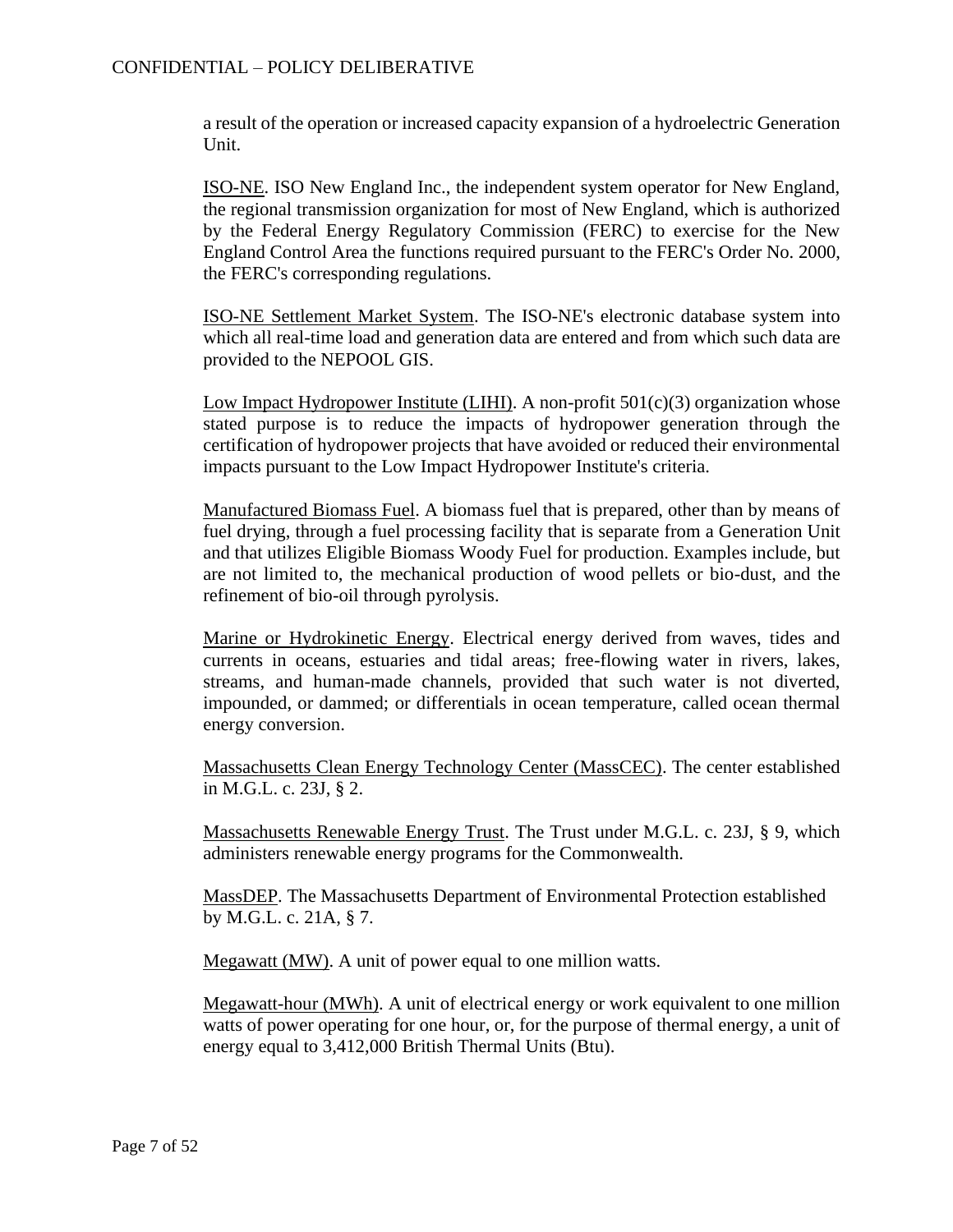## CONFIDENTIAL – POLICY DELIBERATIVE

Merchantable Bio-products. Products that are refined from a biomass fuel by a biorefinery project in which the Generation Unit is integral. Products include but are not limited to merchantable chemicals such as additives, lubricants, or specialty chemicals, and other products which can be permanently sequestered for carbon reductions.

NEPOOL GIS. The NEPOOL Generation Information System, which includes a generation information database and certificate system, operated by the New England Power Pool (NEPOOL), its designee or successor entity, that accounts for Generation Attributes of electrical energy consumed and generated within, imported into, or exported from the ISO-NE Control Area.

Off-grid Generation. The electrical energy produced by a Generation Unit that is not connected to a utility transmission or distribution system.

Operator. Any person or entity that has charge or control of a Generation Unit subject to 225 CMR 14.00, including without limitation a duly authorized agent or lessee of the Owner, or a duly authorized independent contractor.

Opt-In Term. The number of calendar quarters that a Solar Carve-out Renewable Generation Unit may generate Solar Carve-out Renewable Generation Attributes that are eligible to be deposited into the Solar Credit Clearinghouse Auction Account, as described in 225 CMR  $14.05(4)$ (c) through (j).

Owner. Any person or entity that, alone or in conjunction with others, has legal ownership, a leasehold interest, or effective control over the real property or property interest upon which a Generation Unit is located, or the airspace above said real property, including without limitation a duly authorized agent of the Owner. For the purposes of 225 CMR 14.02, Owner does not mean a person or entity holding legal title or security interest solely for the purpose of providing financing.

Power Conversion Technology. The design, process, and equipment by which an energy resource is converted into useful energy, as specified in Guidelines.

Relevant Hydroelectric Agency. A federal, state or provincial agency with oversight over fish and wildlife, water quality, river flows, fish passage and protection, mitigation and enhancement opportunities, related to a hydroelectric facility located in the Impacted Watershed or that impacts downstream or upstream passage of fish and wildlife.

Renewable Generation. The electrical energy output of a Renewable Generation Unit.

Renewable Generation Attribute. The Generation Attribute of the electrical energy output of a specific Generation Unit that derives from the Generation Unit's production of Renewable Generation.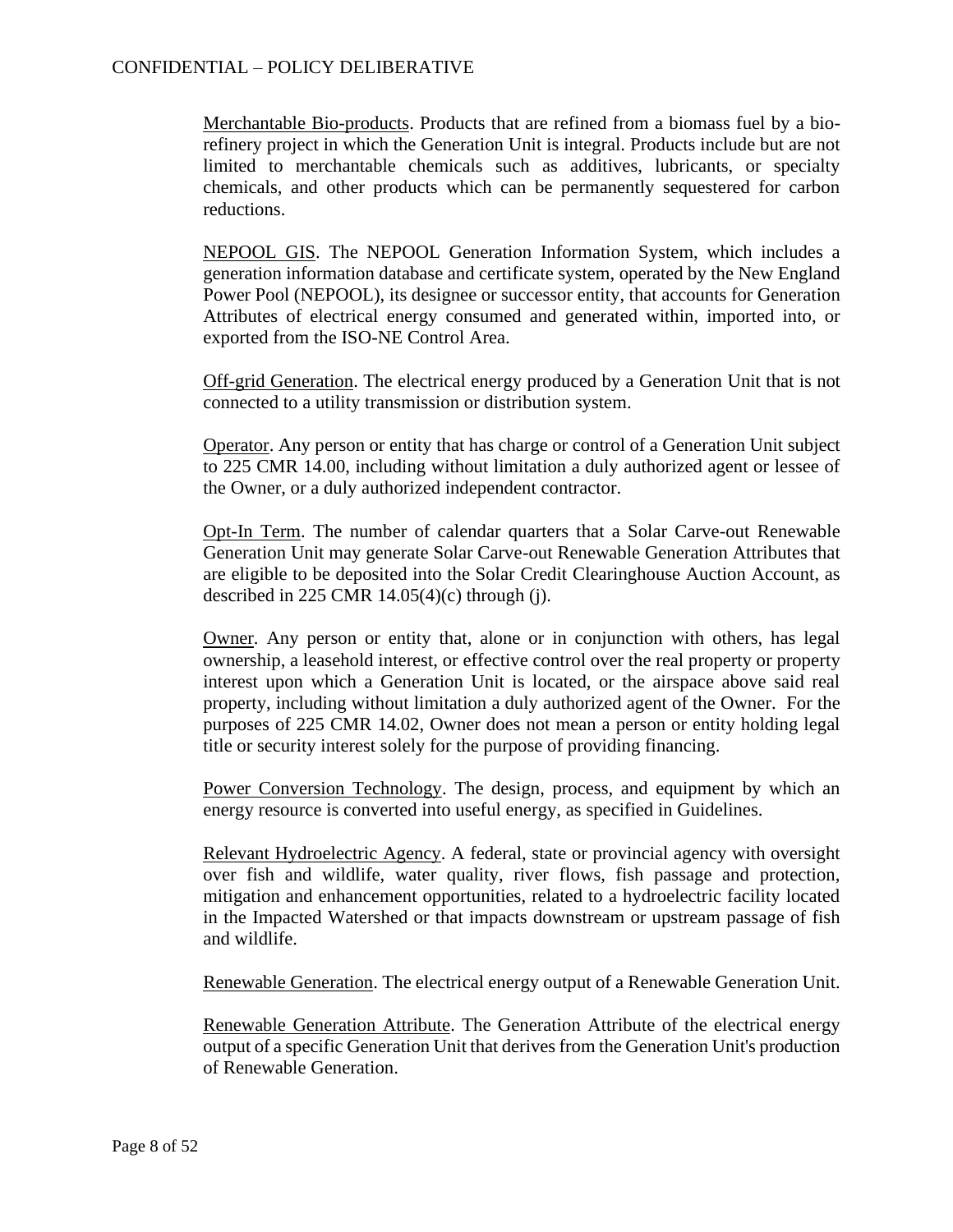Renewable Generation Unit. A Generation Unit that uses an Eligible RPS Class I Renewable Fuel, Hydroelectric Energy, waste-to-energy that is a component of conventional municipal solid waste plant technology in commercial use, or any of the fuels, energy resources or technologies set forth in 225 CMR 14.05(1)(a).

Retail Electricity Product. An electrical energy offering that is distinguished by its Generation Attributes and that is offered for sale by a Retail Electricity Supplier to End-use Customers.

Retail Electricity Supplier. A person or entity that sells electrical energy to End-use Customers in Massachusetts, including but not limited to Distribution Companies supplying basic service or any successor service to End-use Customers. A Municipal Lighting Plant shall be considered a Retail Electricity Supplier; however, it shall be exempt from the obligations of a Retail Electricity Supplier under 225 CMR 14.00 so long as and insofar as it is exempt from the requirements to allow competitive choice of generation supply pursuant to M.G.L. c. 164, § 47A.

RPS Class I Renewable Generation. The electrical energy output excluding any electrical energy utilized for parasitic load of a RPS Class I Renewable Generation Unit, or that portion of the electrical energy output excluding any electrical energy utilized for parasitic load of an RPS Class I Renewable Generation Unit that qualifies under:

(a) the Special Provisions for Incremental Generating Capacity, pursuant to 225 CMR 14.05(2) issued on or after January 1, 2009;

(b) a Vintage Waiver, pursuant to 225 CMR 14.05(2) issued before January 1, 2009;

(c) a Co-firing and Blended Fuel Waiver, pursuant to 225 CMR 14.05(3);

(d) the Special Provisions for a Generation Unit Located in a Control Area

Adjacent to the ISO-NE Control Area, pursuant to 225 CMR 14.05(5); or

(e) any other applicable provision of 225 CMR 14.00.

RPS Class I Renewable Generation Attribute. The Generation Attribute of the electrical energy output of a specific RPS Class I Renewable Generation Unit that derives from the Generation Unit's production of RPS Class I Renewable Generation.

RPS Class I Renewable Generation Unit. A Generation Unit or Aggregation that has received a Statement of Qualification from the Department, including a Generation Unit or Aggregation termed a New Renewable Generation Unit in a Statement of Qualification issued by the Department pursuant to 225 CMR 14.00 before January 1, 2009, but does not include Solar Carve-out Renewable Generation Units.

Solar Canopy. A solar photovoltaic Generation Unit with at least 75% of the nameplate capacity of the solar modules used for generating power installed on top of a parking surface or above a pedestrian walkway, so as to maintain the parking or pedestrian function of the surface.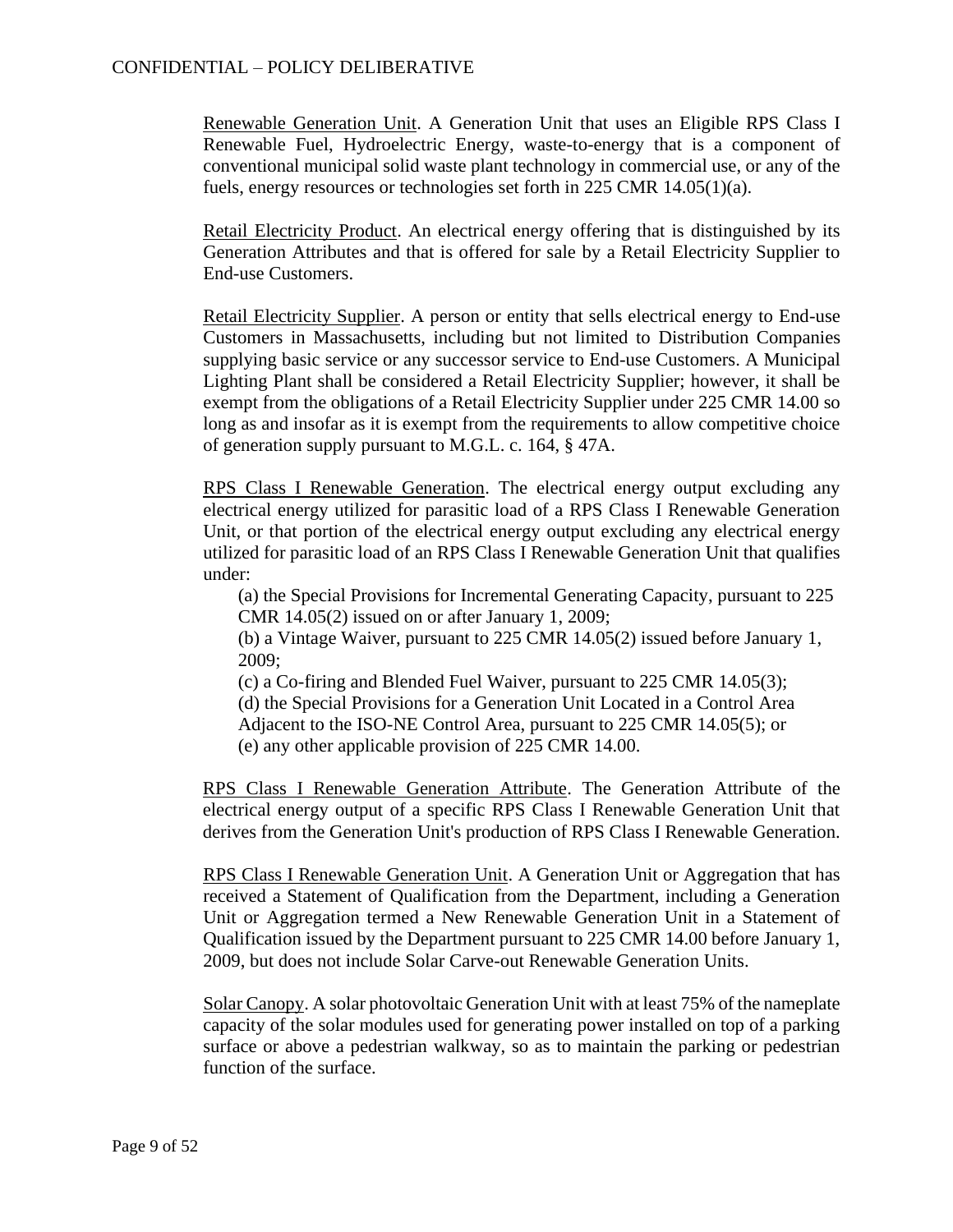Solar Carve-out Program Capacity Cap. The capacity, in MW, of Solar Carve-Out Renewable Generation Units qualified by the Department through June 30, 2014, and as announced on its website by the Department no later than July 31, 2014.

Solar Carve-out II Program Capacity Cap. The aggregate eligible capacity, in MW, of Solar Carve-out II Renewable Generation Units qualified by the Department upon the establishment of a new incentive program, minus the Solar Carve-out Program Capacity Cap.

Solar Carve-out Renewable Generation. The electrical output of a Solar Carve-out Renewable Generation Unit that qualifies for the Solar Carve-out under 225 CMR 14.05(4), excluding any electrical energy utilized for parasitic load.

Solar Carve-out II Renewable Generation. The electrical output of a Solar Carve-out II Renewable Generation Unit that qualifies for the Solar Carve-out II under 225 CMR 14.05(9), excluding any electrical energy utilized for parasitic load.

Solar Carve-out Renewable Generation Attribute. The Generation Attribute of the electrical energy output of a specific Solar Carve-out Renewable Generation Unit that derives from the Generation Unit's production of Solar Carve-out Renewable Generation.

Solar Carve-out II Renewable Generation Attribute. The Generation Attribute of the electrical energy output of a specific Solar Carve-out II Renewable Generation Unit that derives from the Generation Unit's production of Solar Carve-out II Renewable Generation.

Solar Carve-out Renewable Generation Unit. A Generation Unit or Aggregation that has received a Statement of Qualification from the Department that specifies its qualification for participation in the Solar Carve-out under 225 CMR 14.05(4).

Solar Carve-out II Renewable Generation Unit. A Generation Unit or Aggregation that has received a Statement of Qualification from the Department that specifies its qualification for participation in the Solar Carve-out II under 225 CMR 14.05(9).

Solar Renewable Energy Certificate II (SREC II). A GIS Certificate that represents the RPS Class I Renewable Generation Attributes and Solar Carve-out II Renewable Generation Attributes of the Renewable Generation from a Solar Carve-out II Renewable Generation Unit.

Statement of Qualification. A written document from the Department that qualifies a Generation Unit or Aggregation as an RPS Class I Qualified Generation Unit, a Solar Carve-out Renewable Generation Unit, or a Solar Carve-out II Renewable Generation Unit, or that qualifies a portion of the annual electrical energy output of a Generation Unit or Aggregation as RPS Class I Renewable Generation Solar Carve-out Renewable Generation, or Solar Carve-out II Renewable Generation.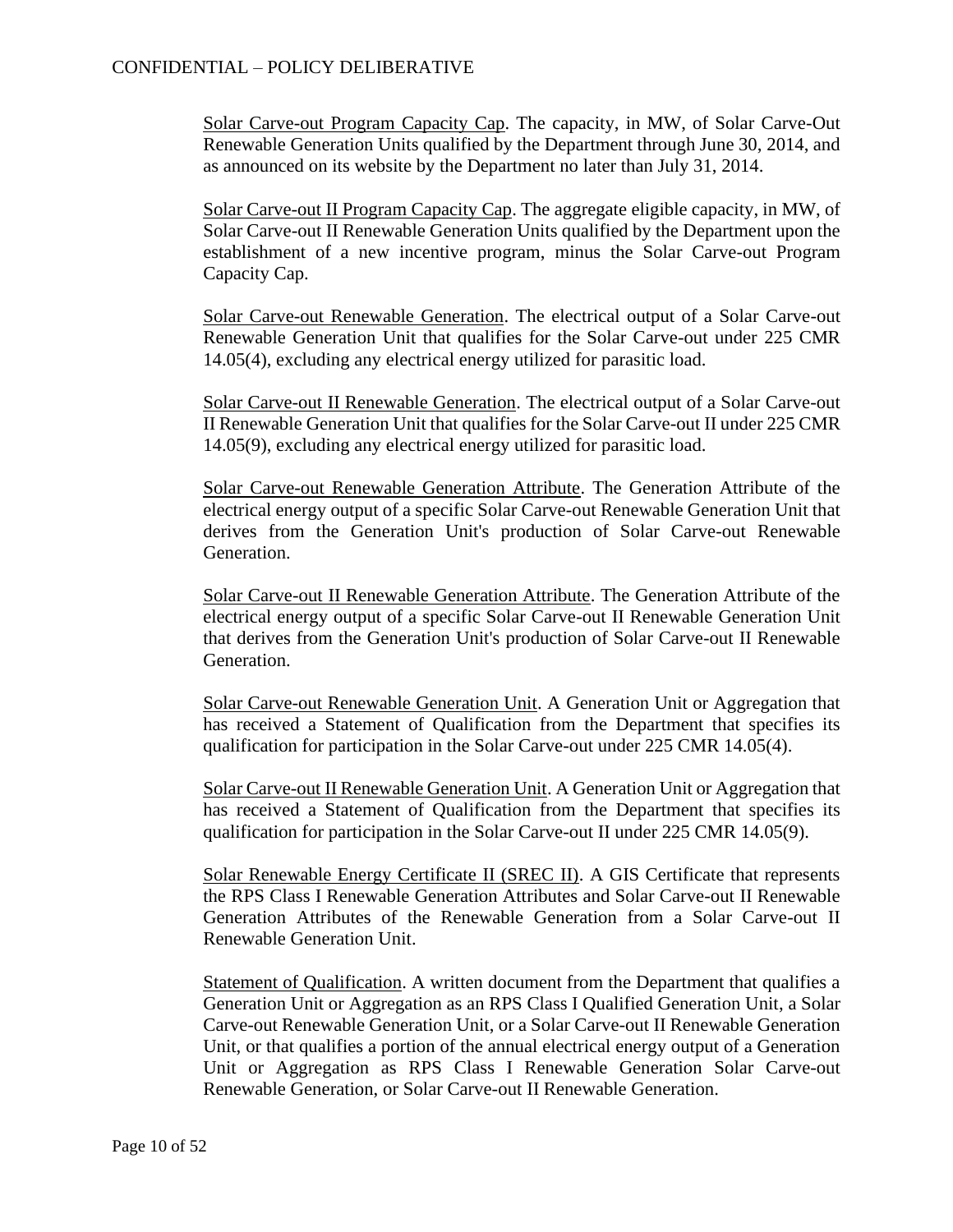Sustainable Forestry Management. Practicing a land stewardship ethic that integrates the reforestation, managing, growing, nurturing, and harvesting of trees for useful products with the conservation of soil, air and water quality, wildlife and fish habitat, and aesthetics and the stewardship and use of forests and forest lands in a way, and a rate, that maintains their biodiversity, productivity, regeneration capacity, vitality, and potential to fulfill, now and in the future, relevant ecological, economic, and social functions at local, national, and global levels, and that does not cause damage to other ecosystems. Criteria for sustainable forestry include:

(a) conservation of biological diversity;

(b) maintenance of productive capacity of forest ecosystems;

(c) maintenance of forest ecosystem health and vitality;

(d) conservation and maintenance of soil and water resources;

(e) maintenance of forest contributions to global carbon cycles;

(f) maintenance and enhancement of long-term multiple socioeconomic benefits to meet the needs of societies; and

(g) a legal, institutional, and economic framework for forest conservation and sustainable management.

Useful Thermal Energy. Energy in the form of direct heat, steam, hot water, or other thermal form that is used in production and beneficial measures for heating, cooling, humidity control, process use, or other valid thermal end use energy requirements, for which fuel or electricity would otherwise be consumed. Thermal energy used to produce a dried or refined biomass fuel shall not be considered Useful Thermal Energy if the biomass fuel produced is used to fuel the Generation Unit that dried or refined the biomass fuel.

Valid Air Permit. Within the United States, a current and effective authorization, license, certificate, or like approval to construct and/or operate a source of air pollution, issued or required by the regulatory agency designated in the applicable State Implementation Plan to issue permits under the Clean Air Act, 42 U.S.C. §§ 7401, *et seq*. In jurisdictions outside of the United States, it shall be a document demonstrating an equivalent authorization.

Vintage Generation. The electrical energy output of a Vintage Generation Unit during the period of the Generation Unit's Historical Generation Rate.

Vintage Generation Unit. A Generation Unit that meets the requirements of 225 CMR 14.05(1), that has a Commercial Operation Date of December 31, 1997, or earlier, and for which the Department issued a Statement of Qualification under the Vintage Waiver provision in 225 CMR 14.05(2) before January 1, 2009.

#### 14.03: Administration

225 CMR 14.00 shall be administered by the Department.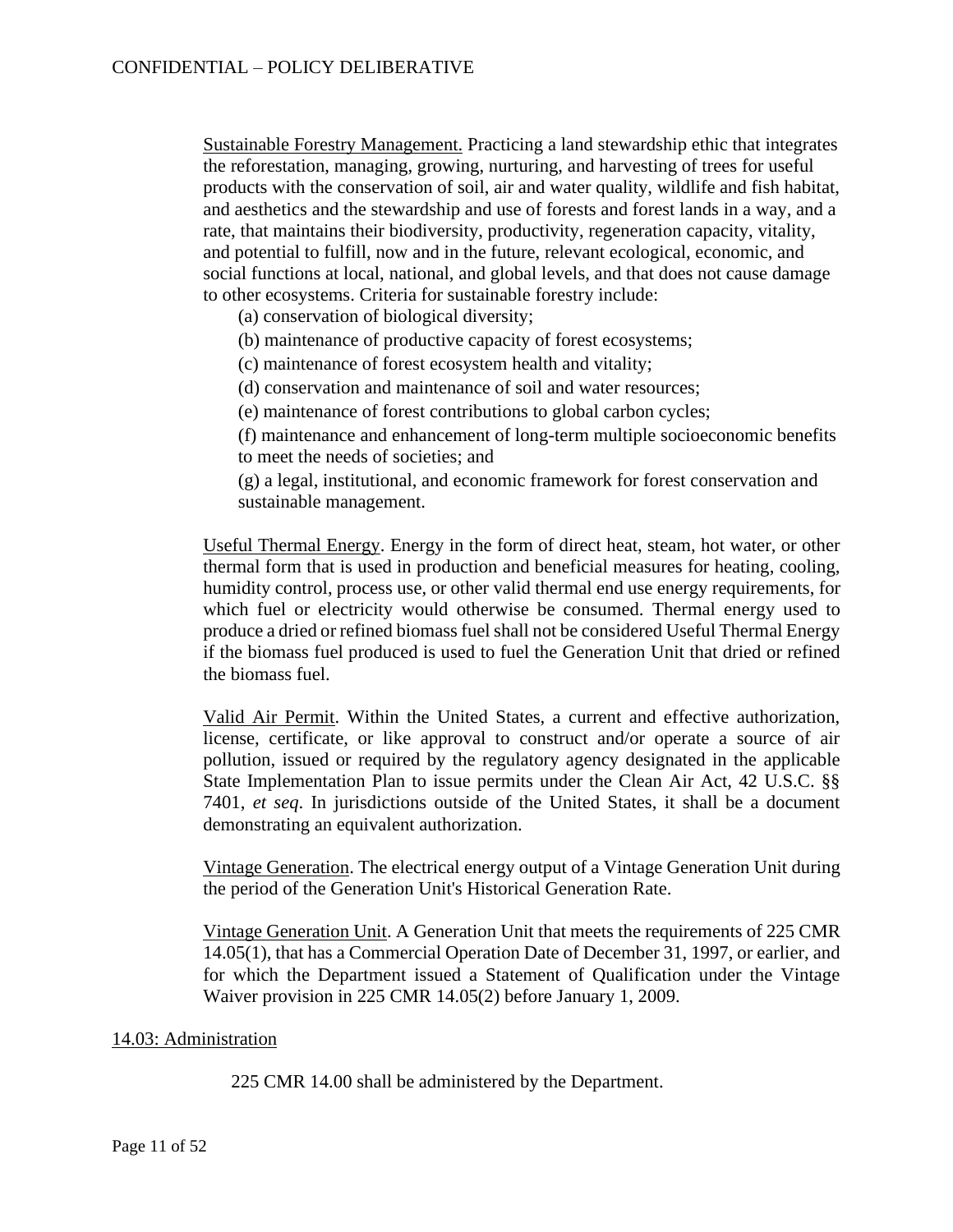## 14.04: Applicability

225 CMR 14.00 applies to Retail Electricity Suppliers and to the Owners or Operators of RPS Class I Renewable Generation Units, Solar Carve-out Renewable Generation Units, and Solar Carve-out II Renewable Generation Units.

14.05: Eligibility Criteria for RPS Class I, Solar Carve-out Renewable Generation Units, and Solar Carve-out II Renewable Generation Units

> (1) Eligibility Criteria. A Generation Unit may qualify as an RPS Class I Renewable Generation Unit, a Solar Carve-out Renewable Generation Unit, or Solar Carve-out II Renewable Generation Unit subject to the limitations in 225 CMR 14.05.

(a) Fuels, Energy Resources and Technologies. The Generation Unit shall use one or more of the fuels, energy resources and/or technologies listed in 225 CMR 14.05(1)(a)1. through 9.

- 1. Solar photovoltaic or solar thermal electric energy.
- 2. Wind energy.
- 3. Ocean thermal, wave or tidal energy.
- 4. Fuel cells using an Eligible RPS Class I Renewable Fuel.

5. Landfill methane gas, provided that such gas is either conveyed directly to the Generation Unit without the use of facilities used as common carriers of natural gas, or transported to a Generation Unit within the ISO-NE Control Area or an adjacent Control Area via a common carrier of natural gas, in which instance the gas would be subject to the following provisions:

a. the gas is produced entirely within the ISO-NE Control Area or an adjacent Control Area;

b. documentation is provided, satisfactory to the Department, regarding the gas transportation and related contracts; and

c. demonstration is provided, satisfactory to the Department, that the gas can be physically delivered to the Generation Unit.

6. Hydroelectric. An Generation Unit that uses Hydroelectric Energy may qualify as an RPS Class I Generation Unit, subject to the limitations in 225 CMR 14.05(1)(a)6.

a. The Generation Unit has a nameplate capacity up to 30 megawatts, or increased capacity installed or efficiency improvements implemented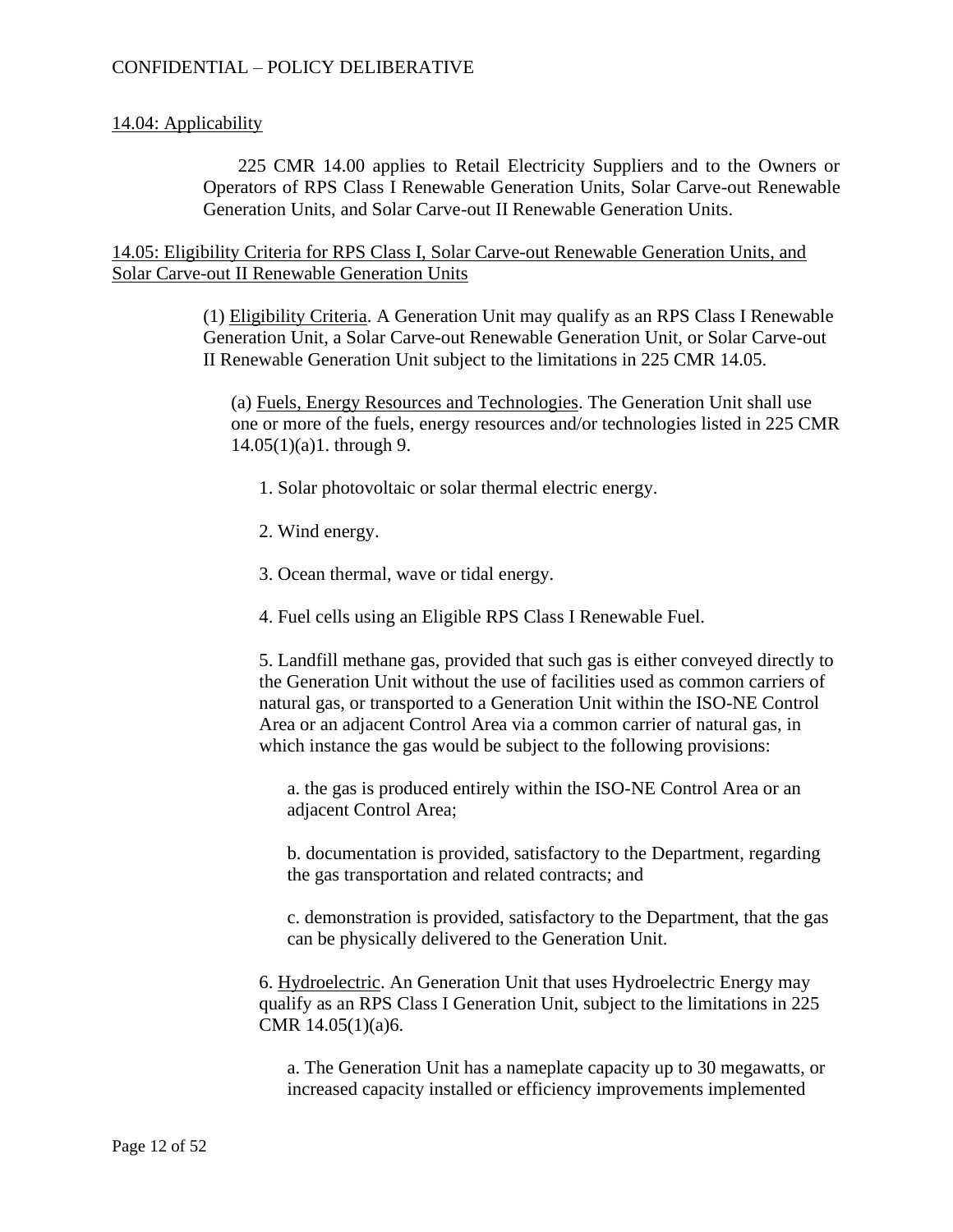after December 31, 1997, the aggregate of which increased capacity or efficiency improvements does not exceed 30 megawatts.

b. The Generation Unit does not involve any dam or water diversion structure constructed after December 31, 1997, or pumped storage of water.

c. The Generation Unit does not generate Marine or Hydrokinetic Energy.

d. The Generation Unit meets appropriate and site-specific standards that address adequate and healthy river flows, water quality standards, fish passage and protection measures and mitigation and enhancement opportunities in the Impacted Watershed, as determined by the Department in consultation with Relevant Hydroelectric Agencies. The Generation Unit shall demonstrate compliance with such standards by submitting the documentation required in either 225 CMR 14.05(1)(a)6.d.i or ii.

i. LIHI Certification of the Generation Unit; except that in either of the two circumstances provided in 225 CMR 14.05(1)(a)6.d.i, the Department may request further information from the applicant and the Relevant Hydroelectric Agencies as part of its review of the applicant's Statement of Qualification Application. The Department shall notify the applicant of any such input from a Relevant Hydroelectric Agency not later than 30 days after receiving such input and shall provide the applicant an opportunity to respond to the Department not later than 30 days after the applicant's receipt of such notice from the Department.

(i). If a Relevant Hydroelectric Agency identified an environmental concern and a proposed remedy to LIHI during the LIHI certification process, and such concern was not addressed in the LIHI certification to the satisfaction of the Agency, and the Agency consulted with the Owner or Operator of the Generation Unit; or

(ii). If, between issuance of the LIHI certification and the Department's determination of the Generation Unit's eligibility, a Relevant Hydroelectric Agency submits to the Department evidence of a significant environmental problem not previously known by such Agency, after consulting with the Owner or Operator of the Generation Unit.

ii. A denial of certification from LIHI specifying the reasons the certification was denied and the applicant's proposed rationale for why the project should nevertheless receive a Statement of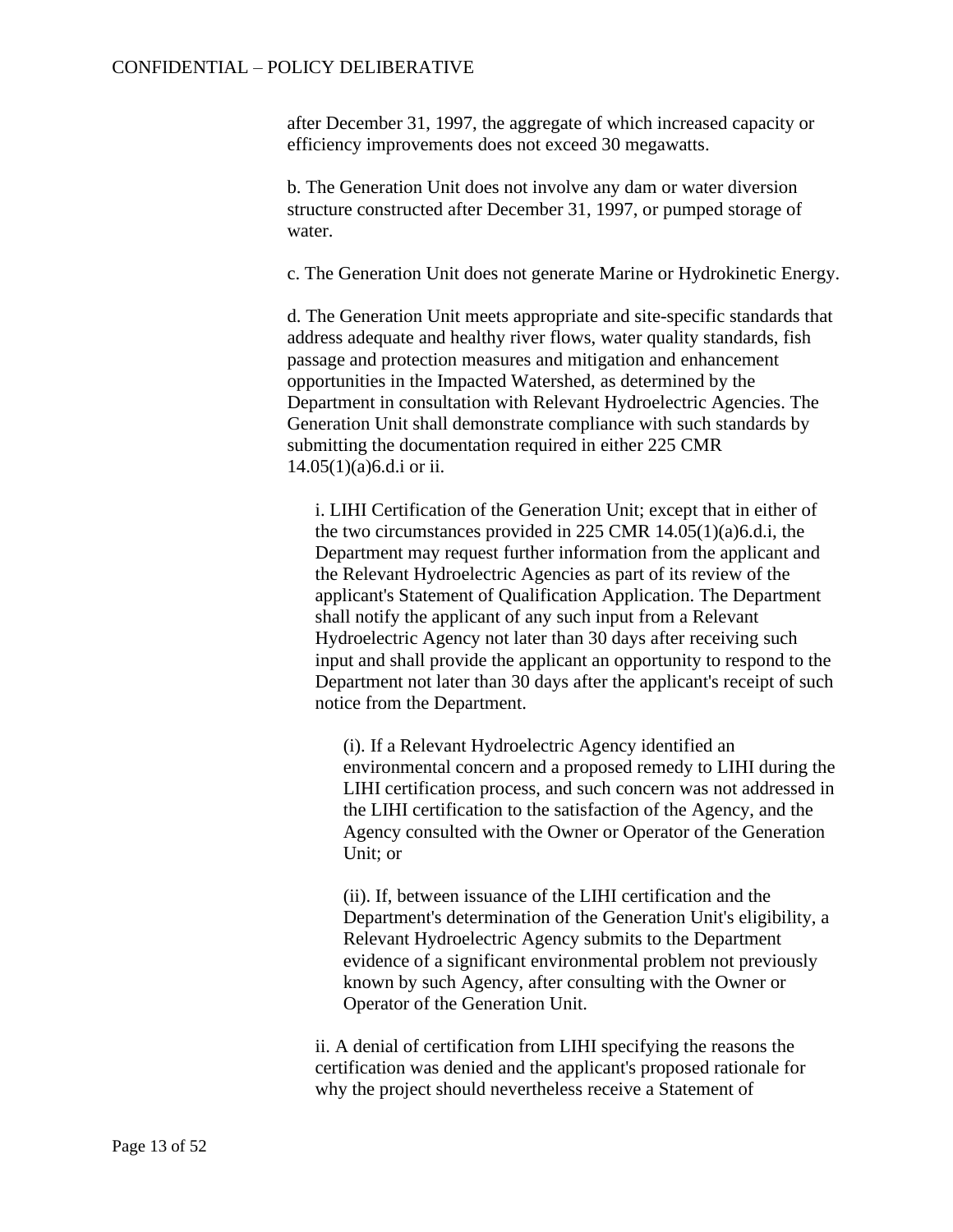Qualification. In this instance, the Department shall notify and seek input from the Relevant Hydroelectric Agencies, which shall have 30 days from the date of their receipt of such notification to provide feedback to the Department. The Owner or Operator of the Generation Unit shall be notified of any such input and shall have 30 days from receipt of such notice to respond to the satisfaction of the Department as to why its Application should be approved. The Department thereafter shall make finding of whether the Generation Unit meets appropriate environmental safeguards despite the lack of LIHI certification.

e. The Owner or Operator of the Generation Unit must serve notice to all Relevant Hydroelectric Agencies of its application for LIHI certification. The Owner or Operator of the Generation Unit also must serve notice to all Relevant Hydroelectric Agencies, and provide opportunity for comment within 30 days of such notice, with regard to its submission of a Statement of Qualification Application. Notice of such service must be provided to the Department.

f. If LIHI fails to act to certify or deny certification within 180 days from the date of submission of the Generation Unit's application to LIHI, the Owner or Operator shall file notice of such event with the Department. The Department shall review the federal, state or provincial permits for the Generation Unit and any submissions to LIHI by Relevant Hydroelectric Agencies, and shall make a final determination as to whether the Generation Unit meets environmental standards specified in 225 CMR 14.05(1)(a)6.d.

g. If LIHI is unable to review for certification a Generation Unit that is located in a Control Area adjacent to the ISO-NE Control Area and outside the United States of America, the Owner or Operator of such Generation Unit may petition the Department for certification using the LIHI standards by an independent third party acceptable to the Department.

7. Low-emission, Advanced Biomass Power Conversion Technologies Using an Eligible Biomass Fuel. A Generation Unit may qualify as an RPS Class I Renewable Generation Unit, provided it uses an Eligible Biomass Fuel, subject to the limitations in 225 CMR  $14.05(1)(a)7$ .

a. A Generation Unit utilizing an Eligible Biomass Fuel, that is required to obtain an air permit in its jurisdiction, must possess a Valid Air Permit.

b. The Department shall set forth in Guidelines low-emission eligibility criteria which will become effective on their date of issuance. Any emission eligibility criteria in subsequently revised regulations or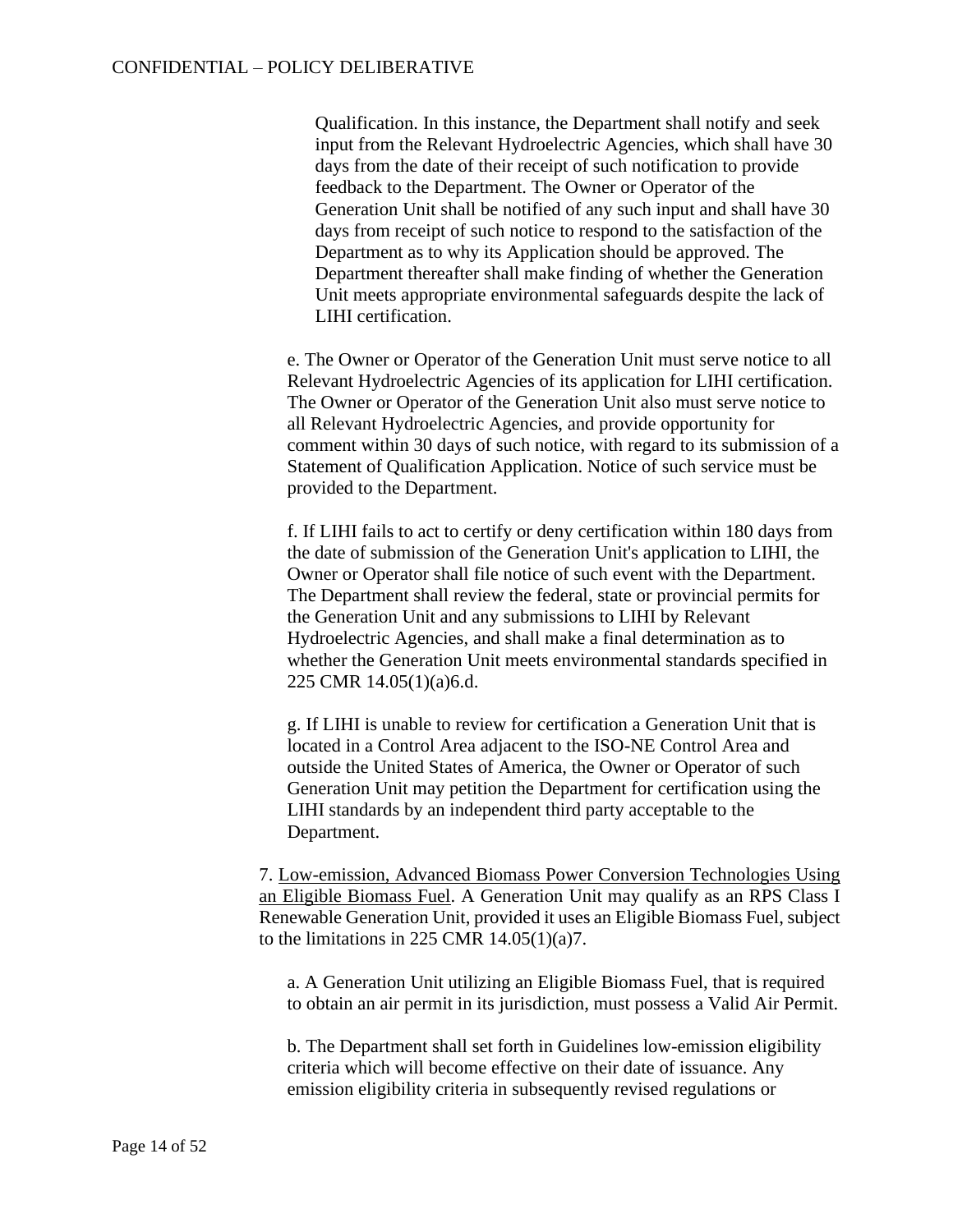Guidelines shall become effective 12 months from their date of issuance. A Generation Unit utilizing an Eligible Biomass Fuel that is not a solid fuel, such as Eligible Liquid Biofuel, or does not use a steam boiler, shall follow the low-emission eligibility criteria process described in the Departments' *Guideline on Eligible Biomass Fuel for Renewable Generation Units*. In the case of a Generation Unit for whose size, type, or fuel the Department's Guidelines do not provide applicable emission limits, the Department will determine appropriate limits in consultation with the MassDEP.

c. A Generation Unit utilizing an Eligible Biomass Woody Fuel or Manufactured Biomass Fuel that has 5% or more of its fuel sourced from Forest Derived Residues, Forest Derived Thinnings, and Forest Salvage must achieve an overall efficiency of at least 60% on a quarterly basis. A Generation Unit utilizing an Eligible Biomass Woody Fuel or Manufactured Biomass Fuel that has over 95% of its fuel sourced from Non-Forest Derived Residues on a quarterly basis shall have no applicable overall efficiency requirement. The procedure for calculating whether the Generation Unit meets the 60% overall efficiency requirement can be found in the Department's *Guideline on Overall Efficiency and Greenhouse Gas Analysis.*

d. A Generation Unit utilizing an Eligible Biogas Fuel, Eligible Biomass Woody Fuel, Eligible Liquid Biofuel or Manufactured Biomass Fuel shall reduce lifecycle greenhouse gas emissions, over a 20-year lifecycle, by at least 50% compared to the operation of a new combined cycle natural gas electric generating facility using the most efficient commercially available technology as of the date of the Statement of Qualification Application for the portion of electricity delivered by the Generation Unit and, if applicable, the operation of the fossil fuel fired thermal energy unit being displaced, or in the case of new Useful Thermal Energy, a gas-fired thermal energy unit using the most efficient commercially available technology as of the date of Statement of Qualification Application for the portion of the Useful Thermal Energy delivered by the Generation Unit. The procedure for calculating whether a Generation Unit meets the 50% reduction can be found in the Department's *Guideline on Overall Efficiency and Greenhouse Gas Analysis*.

i. A Generation Unit that does not achieve a lifecycle greenhouse gas emissions reduction of at least 50% over a 20-year lifecycle in a particular calendar quarter of the Compliance Year, pursuant to 225 CMR 14.05(1)(a)7.d., shall not be eligible to report RPS Class I Renewable Generation Attributes to the NEPOOL GIS for that Calendar Quarter.

e. In the case of a Generation Unit that uses Eligible Biogas Fuel, the Eligible Biogas Fuel may be either conveyed directly to the Generation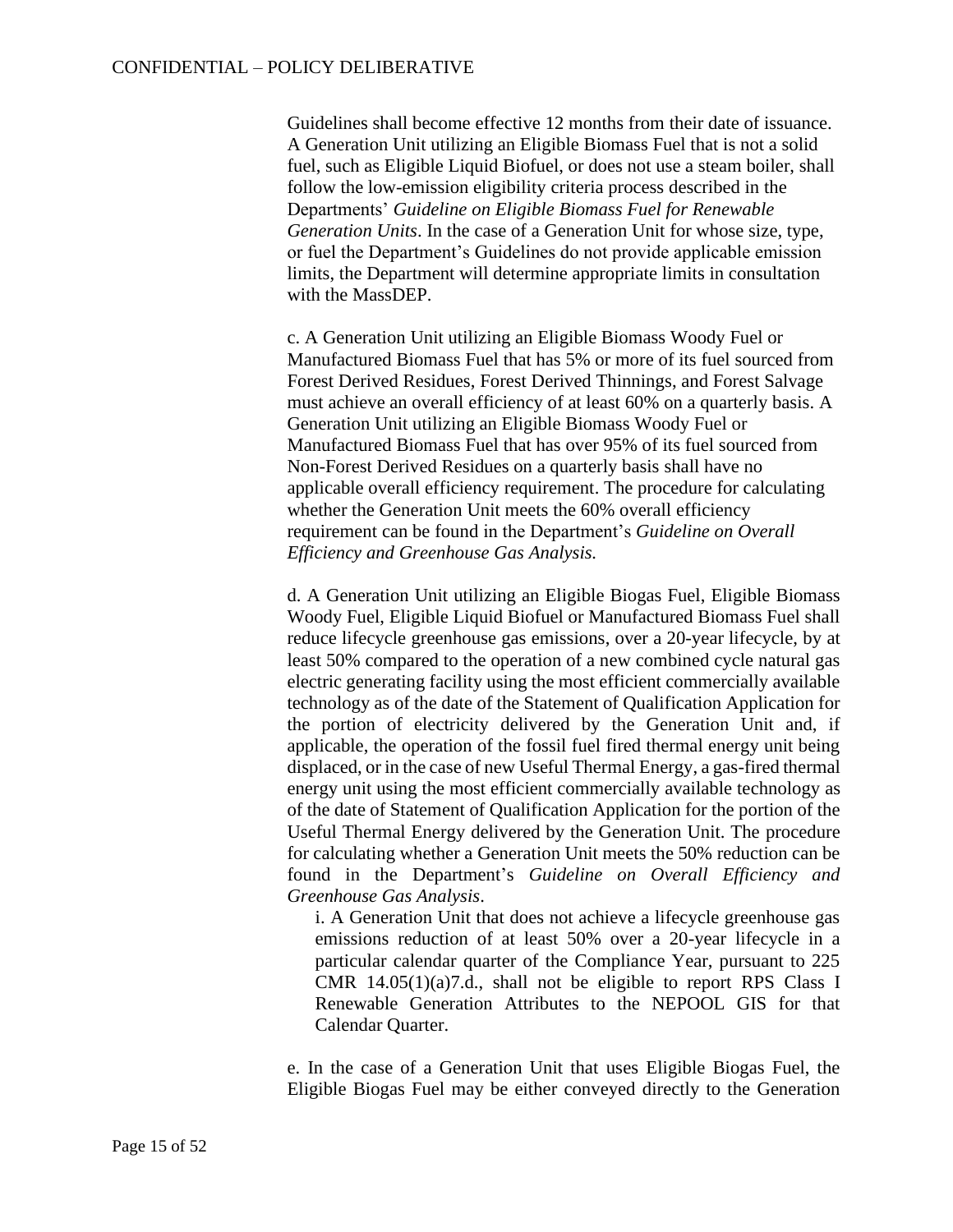Unit without the use of facilities used as common carriers of natural gas, or transported to a Generation Unit within the ISO-NE Control Area or an adjacent Control Area via a common carrier of natural gas, in which instance the gas would be subject to the following provisions:

i. the gas is produced entirely within the ISO-NE Control Area or an adjacent Control Area;

ii. documentation is provided, satisfactory to the Department, regarding the gas transportation and related contracts; and

iii. demonstration is provided, satisfactory to the Department, that the gas can be physically delivered to the Generation Unit.

8. Marine or hydrokinetic energy.

9. Geothermal energy.

(b) Commercial Operation Date. The Commercial Operation Date shall be after December 31, 1997, unless the Generation Unit received a Statement of Qualification with a Vintage Waiver prior to January 1, 2009. In the case of a Solar Carve-out Renewable Generation Unit, the Commercial Operation Date shall be after December 31, 2007. In the case of a Solar Carve-out II Renewable Generation Unit, the Commercial Operation Date shall be after December 31, 2012.

(c) Metering. The electrical energy output from a Generation Unit shall be verified by the ISO-NE or by an independent verification system or person participating in the NEPOOL GIS accounting system as an independent Third Party Meter Reader, as defined in Rule 2.5(j) of the NEPOOL GIS Operating Rules, or any successor rule, and approved by the Department.

(d) Location. The Generation Unit location is subject to the limitations in 225 CMR 14.05(1)(d).

1. Off-grid Generation. If the Generation Unit produces Off-grid Generation, such Generation Unit must be located in Massachusetts.

2. Behind-the-meter Generation. If the Generation Unit is wired to the electrical system on the End-use Customer's side of a retail electric meter, such Generation Unit must be located within the ISO-NE Control Area.

(2) Special Provisions for Incremental Generation. An increase in electrical energy output of a Generation Unit with a Commercial Operation Date on or before December 31, 1997, may qualify as RPS Class I Renewable Generation, subject to the limitations in CMR 14.05(2).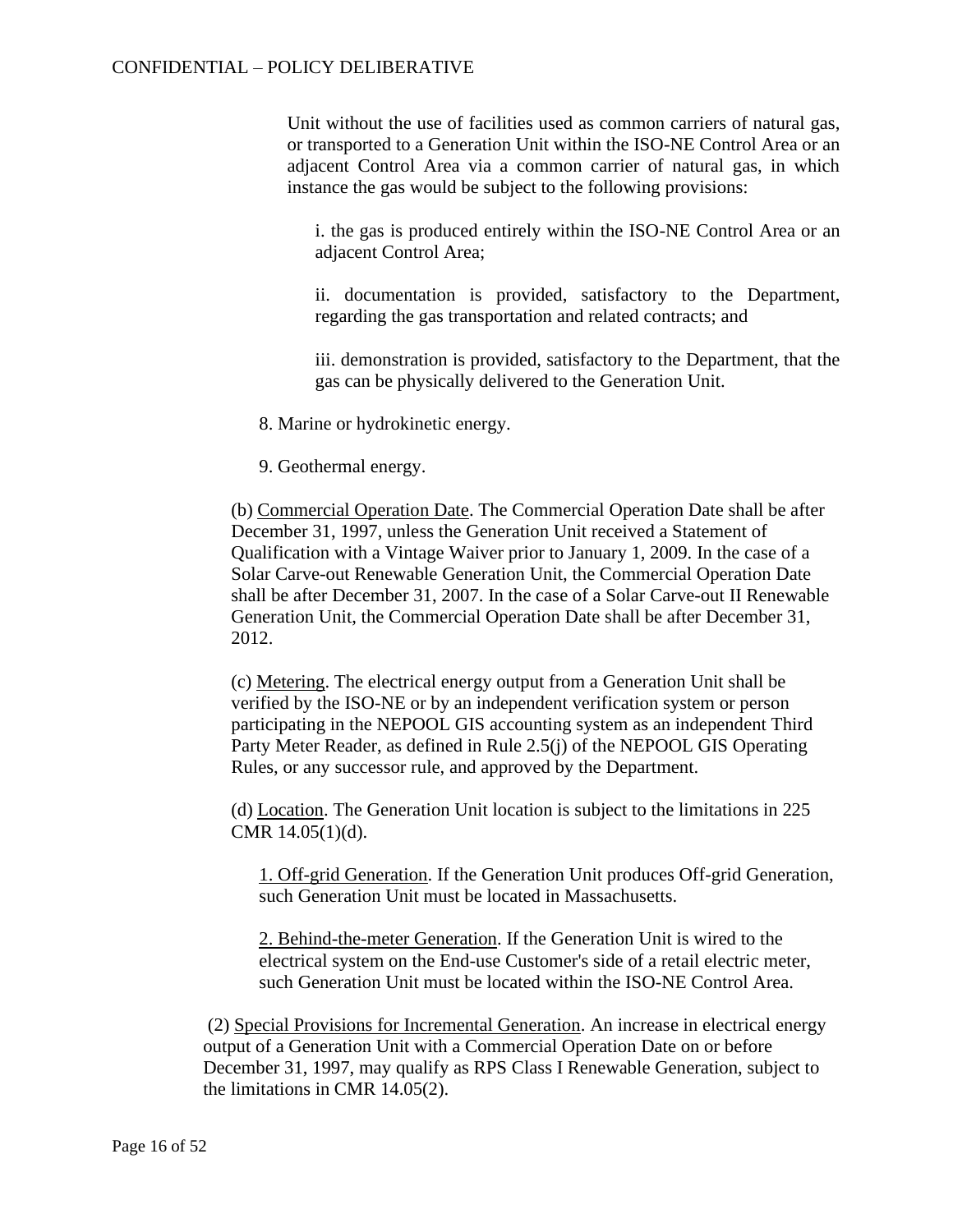(a) The Generation Unit must meet the eligibility requirements of 225 CMR 14.05 with the exception of 225 CMR 14.05(1)(b).

(b) The portion of the total electrical energy output of the Generation Unit that qualifies as RPS Class I Renewable Generation in a given calendar year shall be the portion attributable to incremental new generating capacity or efficiency improvements installed or implemented after December 31, 1997, using equipment that was not utilized in any Renewable Generation Unit within the ISO-NE Control Area or within Control Areas adjacent thereto on or before December 31, 1997.

(c) The portion of the electrical energy output of a Generation Unit that does not qualify as RPS Class I Renewable Generation under the provisions of 225 CMR 14.05(2)(c) or under a Statement of Qualification granted to a Vintage Generation Unit prior to January 1, 2009, may qualify as RPS Class II Renewable Generation if it applies for and meets the eligibility standards of the RPS Class II Regulations set forth in 225 CMR 15.00: *Renewable Energy Portfolio Standard – Class II*.

(d) The portion of electrical energy output of a Generation Unit that replaces the output of an RPS Class I Renewable Generation Unit qualified under 225 CMR 14.05(1)(a)5. at the same location, or proximate thereto, and utilizes the fuel resource of that location, shall not be qualified as Incremental Generation, unless a Generation Unit meets the requirements of 225 CMR 14.05(7)(d).

(3) Co-firing and Blended Fuel Waiver. All or a portion of the electrical energy output of a Generation Unit that uses ineligible fuel in conjunction with an Eligible RPS Class I Renewable Fuel, whether by co-firing such fuels or by using a Blended Fuel, may qualify as RPS Class I Renewable Generation provided the Generation Unit meets the eligibility requirements of 225 CMR 14.05, subject to the limitations in 225 CMR 14.05(3).

(a) The portion of the total electrical energy output that qualifies as RPS Class I Renewable Generation in a given time period shall be equal to the ratio of the net heat content of the Eligible RPS Class I Renewable Fuel consumed to the net heat content of all fuel consumed in that time period.

(b) If using a Blended Fuel of which the eligible portion is an Eligible Biomass Fuel or if co-firing an ineligible fuel with an Eligible Biomass Fuel, the entire Generation Unit must meet the requirements set forth in 225 CMR 14.05(1)(a)7.

(c) If using an Eligible Biomass Fuel, the Generation Unit must demonstrate to the satisfaction of the Department that the emission rates for the entire Generation Unit are consistent with rates prescribed by the MassDEP for comparably fueled Generation Units in the Commonwealth. The Department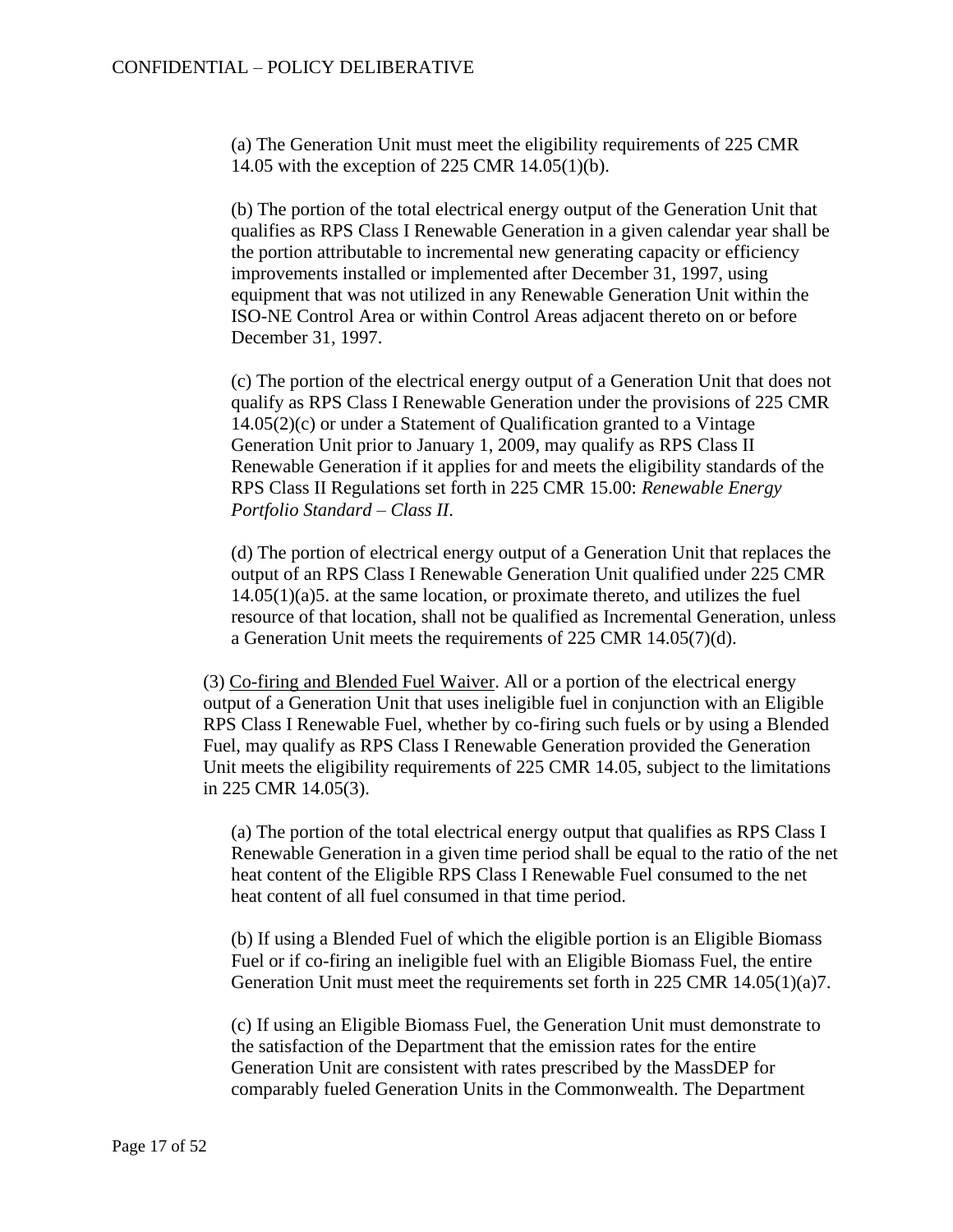may require the Generation Unit Owner or Operator to retain at its own expense a third-party consultant deemed satisfactory to the Department, to provide the Department and the MassDEP with assistance in this determination.

(d) The Generation Unit must provide with its Statement of Qualification Application a fuel supply plan that specifies each and every fuel that it intends to use, in what relative proportions either in co-firing or in a Blended Fuel, and with what individual input heat values. Such plan shall include the procedures by which the Unit will document to the satisfaction of the Department its compliance with the plan.

(e) The provisions of 225 CMR 14.05(3) shall not apply to the incidental use of ineligible fuels for the purpose of cold starting a Generation Unit that otherwise exclusively uses an Eligible RPS Class I Renewable Fuel.

(4) Special Provisions for a Solar Carve-out Generation Unit. All references to kW or MW in 225 CMR 14.05(4) shall be measured on a nameplate capacity basis in direct current (DC).

(a) The Solar Carve-out Renewable Generation Unit must use solar photovoltaic technology, be used on-site, located in the Commonwealth of Massachusetts, and be interconnected with the electric grid. On-site use includes any new or existing load located at the site of the Generation Unit including any parasitic load that may result from the installation of the Generation Unit, and that is wired to receive a portion of the electrical energy output from the Generation Unit before the balance of such output passes through the Generation Unit's metered interconnection onto the electric grid. The maximum capacity of a Generation Unit shall be 6 MW, as measured on a nameplate capacity basis in direct current and shall be determined based on the total capacity located on a single parcel of land. For any parcel of land for which a Solar Carve-out Generation Unit has submitted a Statement of Qualification Application, if its current boundaries are the result of a subdivision recorded after January 1, 2010, the Owner or Operator shall make a demonstration to the Department that the subdivision was not for the purpose of eligibility in the Solar Carve-out Program. If the Department is not satisfied by such showing, the 6 MW limit shall apply to the metes and bounds of the parcel as recorded prior to the subdivision. Any subsequent additional solar photovoltaic Generation Units that would result in excess of 6 MW of capacity installed on the same parcel of land and meeting all other requirements under 225 CMR 14.00 may qualify only for RPS Class I Renewable Generation Attributes.

(b) If the construction and installation of a Generation Unit was funded through a program administered prior to January 1, 2010, by the Massachusetts Renewable Energy Trust, or if the Generation Unit was funded substantially from American Recovery and Reinvestment Act, P.L. 111-5 (ARRA) for the installation of that Generation Unit, the Generation Unit shall not be eligible to participate in the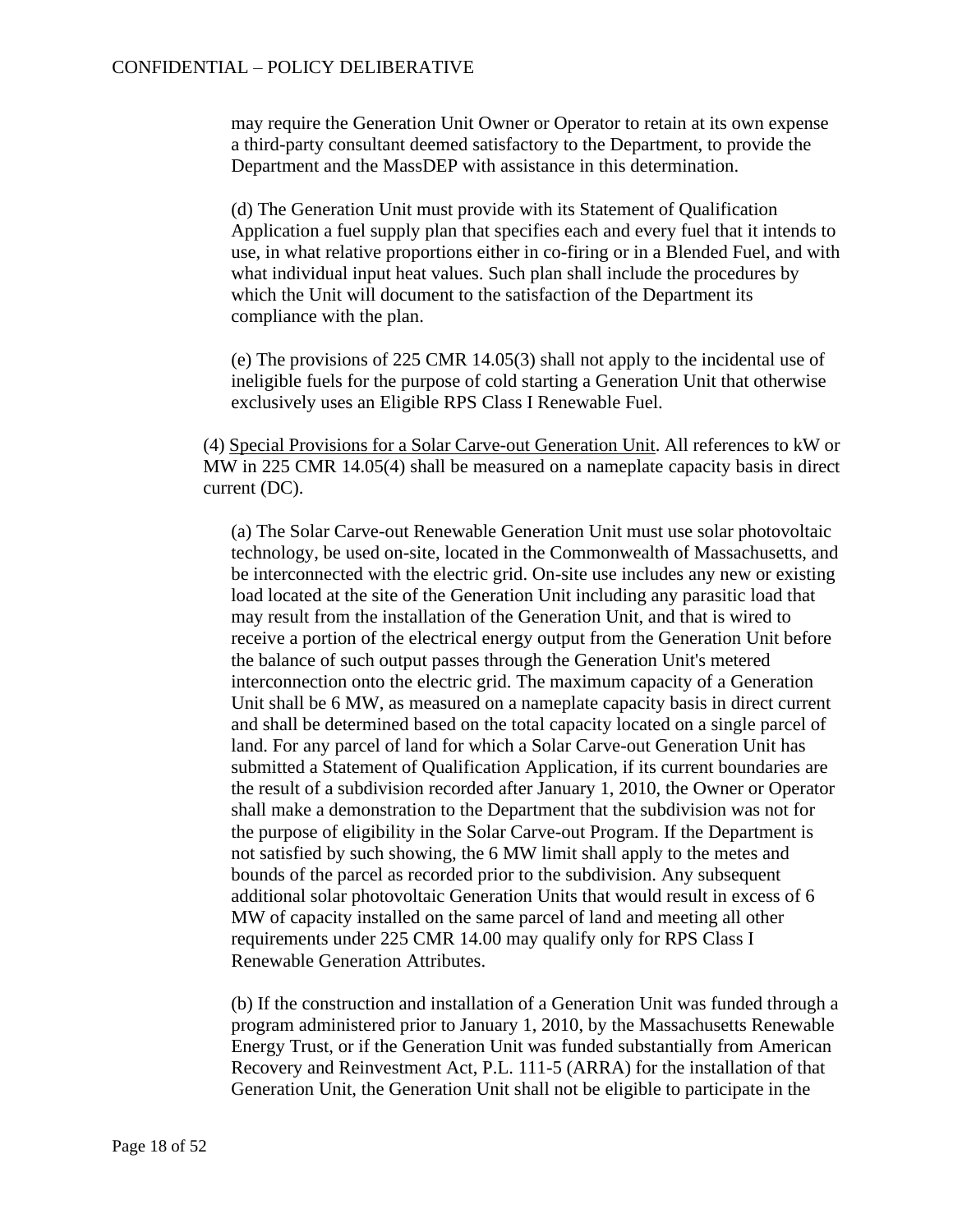Solar Carve-out. Substantial shall mean for this purpose more than 67% of total installed cost. Notwithstanding 225 CMR 14.05(4)(b), if the substantial funding that a Generation Unit receives is from a payment in *lieu* of tax credit under § 1603 of ARRA, the Generation Unit shall be eligible for Solar Carve-out Renewable Generation Attributes.

(c) Any entity that owns Solar Carve-out Renewable Generation Attributes is eligible to make deposits into the Solar Credit Clearinghouse Auction provided the Attributes deposited into the Auction were generated during the Opt-in Term specified in the Statement of Qualification of the Generation Unit. The Department or its agent shall maintain an account, known as Solar Credit Clearinghouse Auction Account on the NEPOOL GIS into which Solar Carveout Renewable Generation Attributes may be deposited. The Solar Credit Clearinghouse Auction Account shall be available for deposit of Attributes only from May 16 to June 15.

(d) An entity that opts to deposit Solar Carve-out Generation Renewable Attributes into the Solar Credit Clearinghouse Auction Account shall be assessed, at the completion of the auction, a usage fee of 5% of the auction price for each such Attribute deposited into Solar Credit Clearinghouse Auction Account. This usage fee shall be deposited into the Alternative Compliance Payment fund under 225 CMR 14.08(3). This usage fee will not apply to Attributes that remain unsold following the final round of the Solar Credit Clearinghouse Auction as provided in 225 CMR 14.05(4)(i).

(e) Those Attributes deposited into Solar Credit Clearinghouse Auction Account shall then be retired and reissued by NEPOOL GIS as Re-minted Auction Account Attributes. These Attributes shall be eligible in either of the two subsequent Compliance Years from the year in which they were generated to meet obligations under the Massachusetts Solar Carve-out Minimum Standard. The Department or its agent shall conduct an auction for those Attributes. Any entity wishing to purchase Re-minted Auction Account Attributes may participate and enter a bid. Each bid shall be for the number of Re-minted Auction Account Attributes that the bidder wishes to purchase at a fixed price of \$300 per Re-minted Auction Account Attribute.

(f) The Solar Credit Clearinghouse Auction shall be held not later than July 31. If the Auction clears, meaning that the total number of Re-minted Auction Account Attributes bid for in the auction was equal to or more than the number of Solar Carve-out Renewable Generation Attributes deposited, then the total amount of deposited Attributes will be distributed to the bidders in a pro-rated manner such that each bidder receives the same percentage of their bid volume. If the auction does not clear, meaning that the total number of Re-minted Auction Account Attributes bid for in the auction was less than the number of Solar Carve-out Renewable Generation Attributes deposited, the Department or its agent shall void the auction.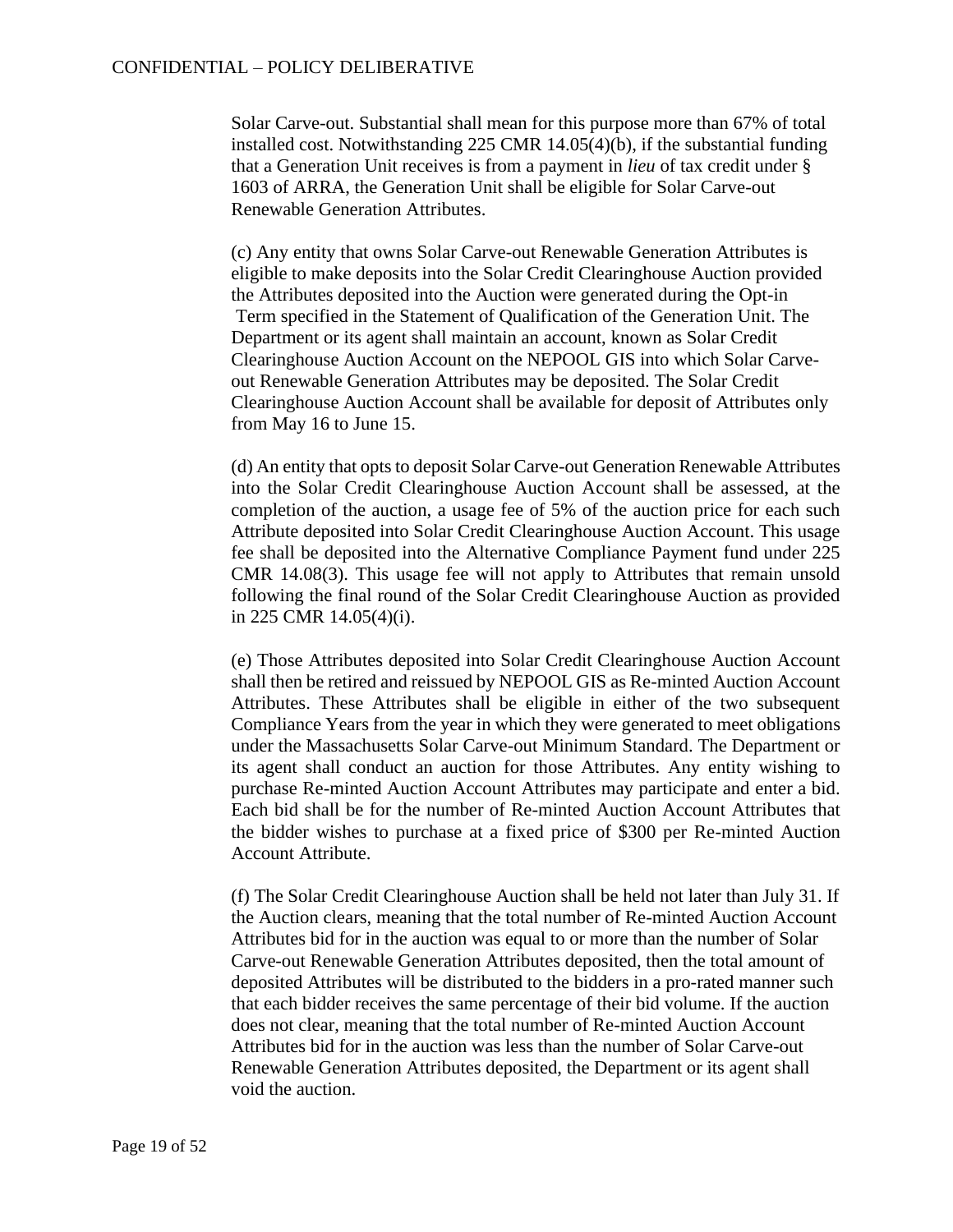(g) If the auction under 225 CMR 14.05(4)(f) does not clear, the Department shall conduct a new auction within three Business Days, in which any Attributes purchased shall be eligible in any of the three subsequent Compliance Years from the year in which they were generated to meet obligations under the Massachusetts Solar Carve-out Minimum Standard. If the auction does not clear, the Department or its agent shall void the auction.

(h) If the auction under 225 CMR  $14.05(4)(g)$  does not clear, the Department or its agent shall conduct another auction within three Business Days, at which point the Attributes shall be eligible in any of the three subsequent Compliance Years from the year in which they were generated to meet obligations under the Massachusetts Solar Carve-out Minimum Standard. Prior to this Auction, the Department shall also re-calculate the Massachusetts Solar Carve-out Minimum Standard under 225 CMR 14.07(2).

(i) If the auction under 225 CMR 14.05(4)(h) does not clear, the Re-minted Auction Account Attributes deposited in the Solar Credit Clearinghouse Auction Account shall be allocated to the bidders in a pro-rated manner so that an equal percentage of Re-minted Auction Account Attributes are allocated from each Generation Unit that deposited Solar Carve-out Renewable Generation Attributes. The remaining Re-minted Auction Account Attributes shall be returned to the entity that made the deposit. These Attributes shall be eligible in any of the three subsequent Compliance Years from the year in which they were generated to meet obligations under the Massachusetts Solar Carve-out Minimum Standard.

(j) Re-minted Auction Account Attributes may not be placed into the Solar Credit Clearinghouse Auction Account in subsequent years.

(k) Within two weeks from June 28, 2013, the Department shall establish and provide on its website a list of all projects that are within the 400 MW capacity limit and the set of Generation Units that are outside of the 400 MW capacity limit. The Department shall provide Statement of Qualifications to all Generation Units with Statement of Qualification Applications as follows, provided such Generation Units meet all other eligibility criterion of 225 CMR 14.00.

1. A Generation Unit greater than 100 kW that has received a Statement of Qualification or has submitted a Statement of Qualification Application that is within the 400 MW capacity limit shall be provided a Statement of Qualification only if the Generation Unit meets the project construction timelines prescribed in 225 CMR 14.05(4)(k)4. Notwithstanding 225 CMR 14.06(4), the RPS Effective Date of the Generation Unit shall be no later than December 31, 2013, regardless of when the Unit's Commercial Operation Date occurs.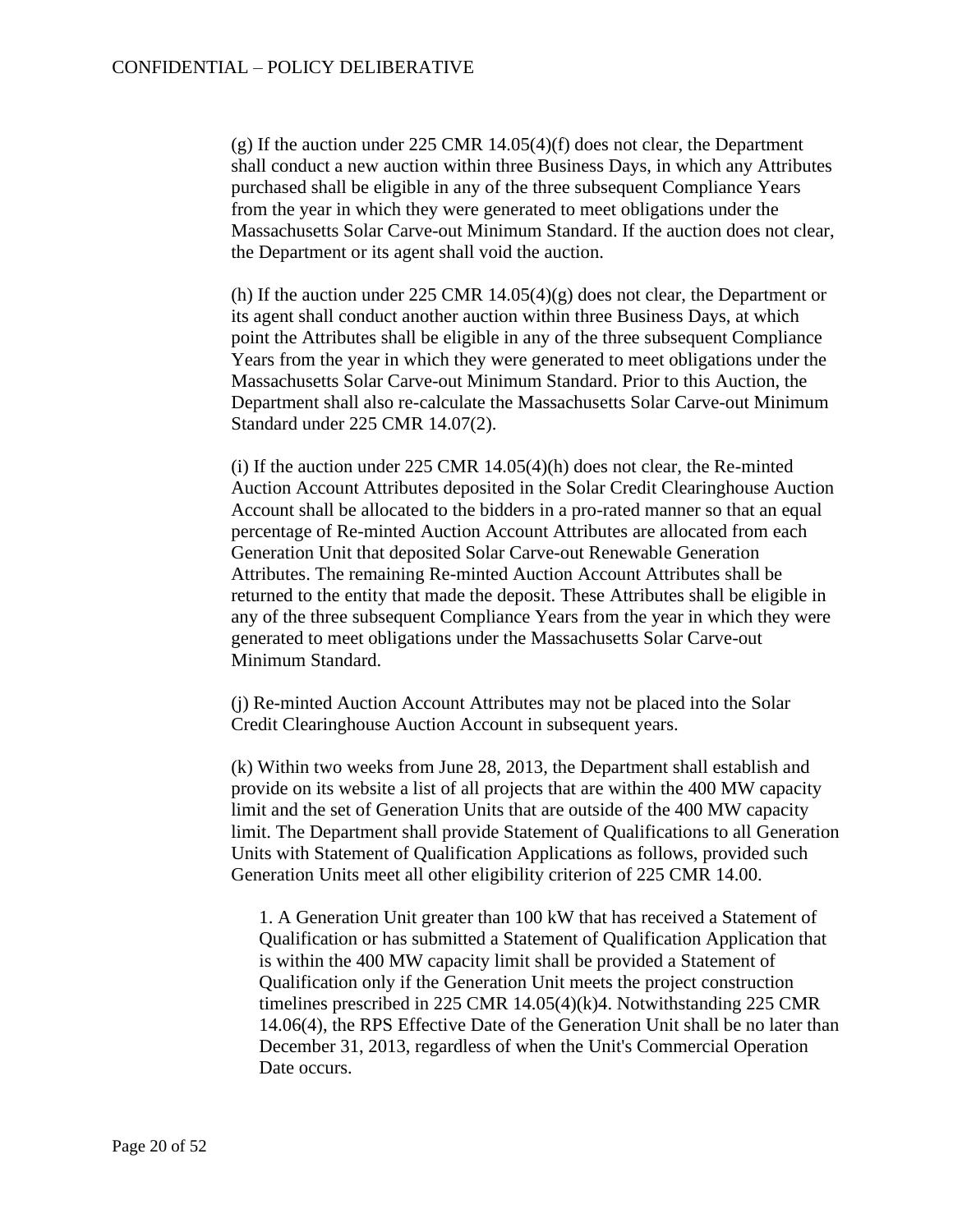2. A Generation Unit greater than 100 kW that has submitted a Statement of Qualification Application that is outside the 400 MW capacity limit shall be provided a Statement of Qualification only if the Generation Unit is authorized to interconnect by its local Distribution Company on or before June 28, 2013 or has received an interconnection service agreement from its local Distribution Company that is fully executed by both the interconnecting customer and the Distribution Company and dated on or before June 7, 2013, and meets the project construction timelines prescribed in 225 CMR 14.05(4)(k)4. The Generation Unit shall have one week after June 28, 2013 to provide the Department with a copy of the executed Interconnection Service Agreement or its Statement of Qualification Application will be rejected. Notwithstanding 225 CMR 14.06(4), the RPS Effective Date of the Generation Unit shall be no later than December 31, 2013, regardless of when the Generation Unit's Commercial Operation Date occurs.

3. A Generation Unit that has a rated capacity equal to or less than 100 kW, or has qualified as a Community Solar Project by the MassCEC under its Commonwealth Solar II Rebate Program, which has received its authorization to interconnect or permission to operate from its local Distribution Company by the effective date of a new solar carve-out program established by the Department, or by June 30, 2014, whichever is earlier, and haves submitted a Statement of Qualification Application shall be provided a Statement of Qualification. Notwithstanding 225 CMR 14.06(4), the RPS Effective Date of the Generation Unit shall be no later than December 31, 2013, regardless of when the Generation Unit's Commercial Operation Date occurs. For the purpose of 225 CMR 14.05(4)(k)3., the Generation Unit's capacity shall be measured as the total capacity of qualified Solar Carve-out Renewable Generation on a single parcel of land or on a roof of a single building, whichever is less.

4. A Generation Unit greater than 100 kW must meet the following construction timelines to receive a Statement of Qualification.

a. A Generation Unit must receive its authorization to interconnect or permission to operate from its local Distribution Company on or before December 31, 2013.

b. A Generation Unit that has not received an authorization to interconnect or permission to operate on or before December 31, 2013 will be provided an extension to June 30, 2014 only if it can demonstrate to the satisfaction of the Department that the project has expended at least 50% of its total construction costs by December 31, 2013. A Generation Unit provided such an extension must receive its authorization to interconnect or permission to operate on or before June 30, 2014.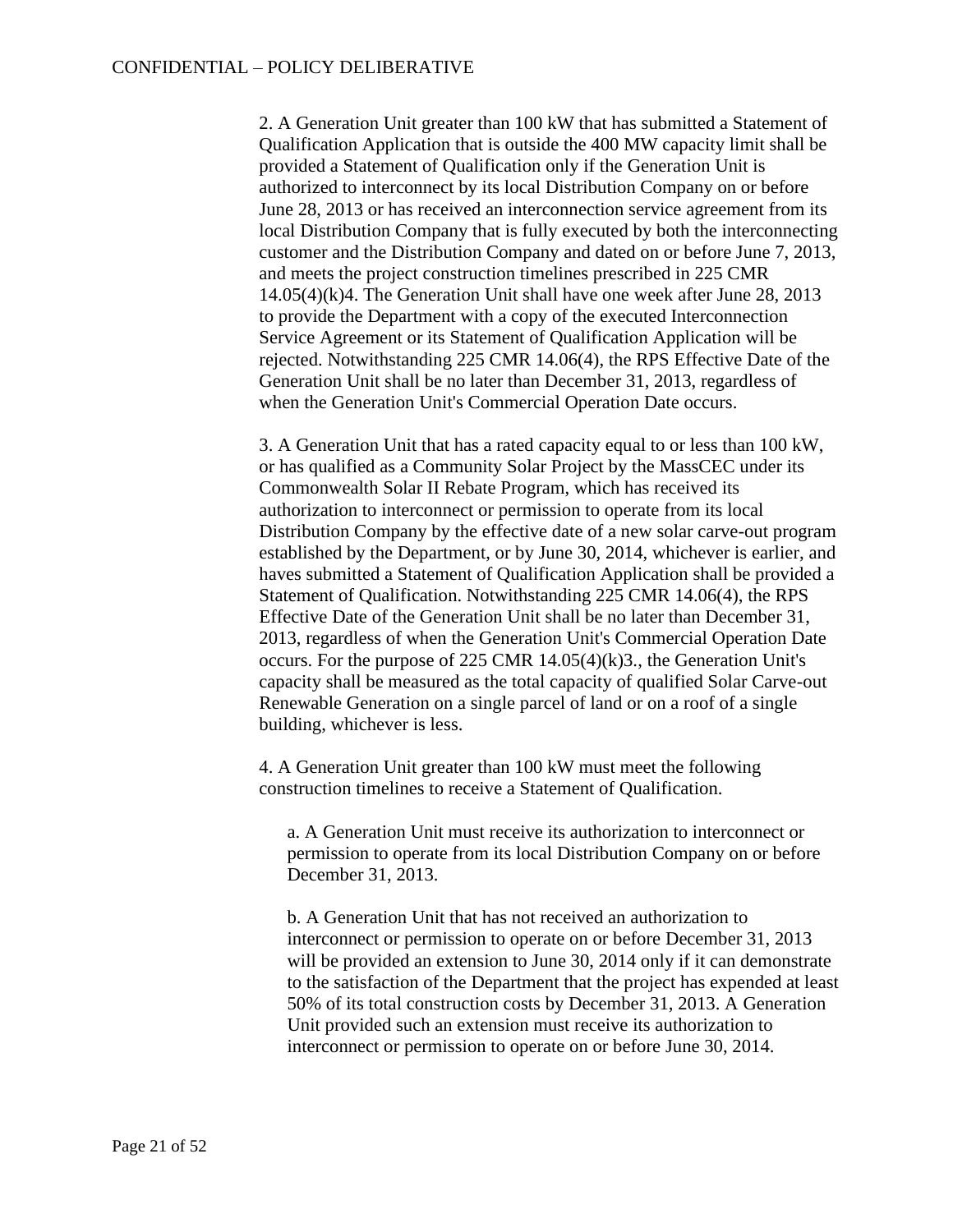c. If a Generation Unit can demonstrate to the Department's satisfaction that either of these two timelines have been met, but that interconnection depends only on the receipt of notice of authorization to interconnect or its permission to operate, and such receipt is delayed only by the local Distribution Company or due to remaining steps required by other parties for safe and reliable interconnection, then the Generation Unit will be provided an extension until the authorization to interconnect or permission to operate is received.

5. Any Solar Carve-out Renewable Generation Unit that has submitted a Statement of Qualification Application or received a Statement of Qualification as of June 28, 2013 will not be eligible to generate Solar Carveout Renewable Generation Attributes for incremental new generating capacity that is in excess of the capacity that was applied for in its Statement of Qualification Application.

(5) Special Provisions for a Generation Unit Located in a Control Area Adjacent to the ISO-NE Control Area. The portion of the total electrical energy output of an RPS Class I Renewable Generation Unit located in a Control Area adjacent to the ISO-NE Control Area that qualifies as RPS Class I Renewable Generation shall meet the requirements in Rule 2.7(c) and all other relevant sections of the NEPOOL GIS Operating Rules, and the requirements in 225 CMR 14.05(5).

(a) The Generation Unit Owner or Operator shall provide documentation, satisfactory to the Department that the RPS Class I Renewable Generation Attributes have not otherwise been, nor will be, sold, retired, claimed, used or represented as part of electrical energy output or sales, or used to satisfy obligations in jurisdictions other than Massachusetts.

(b) The Generation Unit Owner or Operator must provide an attestation in a form to be provided by the Department that it will not itself or through any affiliate or other contracted party, knowingly engage in the process of importing RPS Class I Renewable Generation into the ISO-NE Control Area for the creation of RPS Class I Renewable GIS Certificates, and then exporting that energy or a similar quantity of other energy out of the ISO-NE Control Area during the same hour.

(c) The quantity of electrical energy output from an RPS Class I Renewable Generation Unit outside the ISO-NE Control Area that can qualify as RPS Class I Renewable Generation at the NEPOOL GIS during each hour is limited to the lesser of the RPS Class I Renewable Generation actually produced by the Generation Unit or the RPS Class I Renewable Generation actually scheduled and delivered into the ISO-NE Control Area.

(6) Special Provisions for Aggregations. An Aggregation of Generation Units that are located behind the customer meter or that are Off-grid Generation Units, each of which could independently meet the relevant requirements of 225 CMR 14.05, may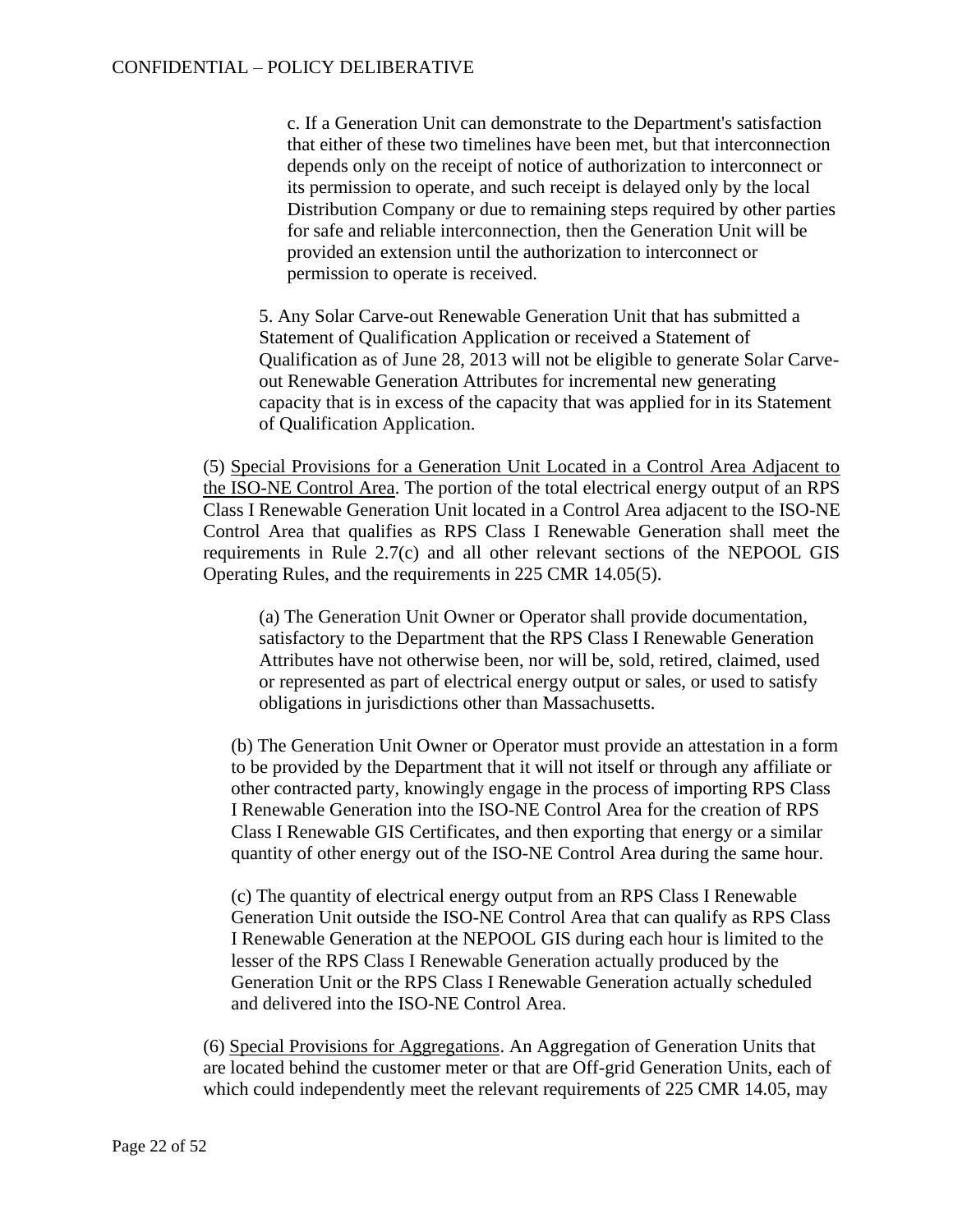receive a single Statement of Qualification and be treated as a single RPS Class I Renewable Generation Unit, Solar Carve-out Renewable Generation Unit, or Solar Carve-out II Renewable Generation Unit under the criteria and procedures in 225 CMR 14.05(6).

(a) Each Generation Unit in such Aggregation must be located within the same state and use the same fuel, energy resource and technology as all other Generation Units in the Aggregation. In the instance of an Aggregation that includes a Solar Carve-out Renewable Generation Unit, the Aggregation shall only include Generation Units that are eligible for the Solar Carve-out under 225 CMR 14.05(4). In the instance of an Aggregation that includes a Solar Carve-out II Renewable Generation Unit, the Aggregation shall only include Generation Units that are eligible for the Solar Carve-out II under 225 CMR 14.05(9).

(b) Each of the Owners or Operators of Generation Units within the Aggregation must enter into an agreement with a person or entity that serves as the Authorized Agent for the Aggregation in all dealings with the Department and with the NEPOOL GIS, and such agreement must include procedures by which the electrical energy output of each Generation Unit shall be monitored and reported to the NEPOOL GIS.

(c) The Authorized Agent of the Aggregation must establish and maintain a Generator account at the NEPOOL GIS under the NEPOOL GIS Operating Rules, including all provisions for Non-NEPOOL Generator Representatives, as that term is defined in Rule  $2.1(a)(vi)$ .

(d) The electrical energy output of each of the Generation Units in the Aggregation must be individually monitored and recorded, and it must be reported to the NEPOOL GIS, by an independent Third Party Meter Reader as defined in Rule 2.5(j) of the NEPOOL GIS Operating Rules, and approved by the Department.

(7) Special Provisions for Relocated, Repowered, and Replacement Generation Units. The Department may provide a Statement of Qualification to a Generation Unit that meets one of the following categories and criteria, as well as all other relevant provisions of 225 CMR 14.05:

(a) Relocated RPS Class I Renewable Generation Unit. A Generation Unit whose Power Conversion Technology was used on or before December 31, 1997, to generate electrical energy outside of both the ISO-NE Control Area and Control Areas adjacent thereto, and that is relocated into one of said Control Areas after December 31, 1997, provided that any components of the Power Conversion Technology that were not used outside of said Control Areas were first used in a Generation Unit after December 31, 1997.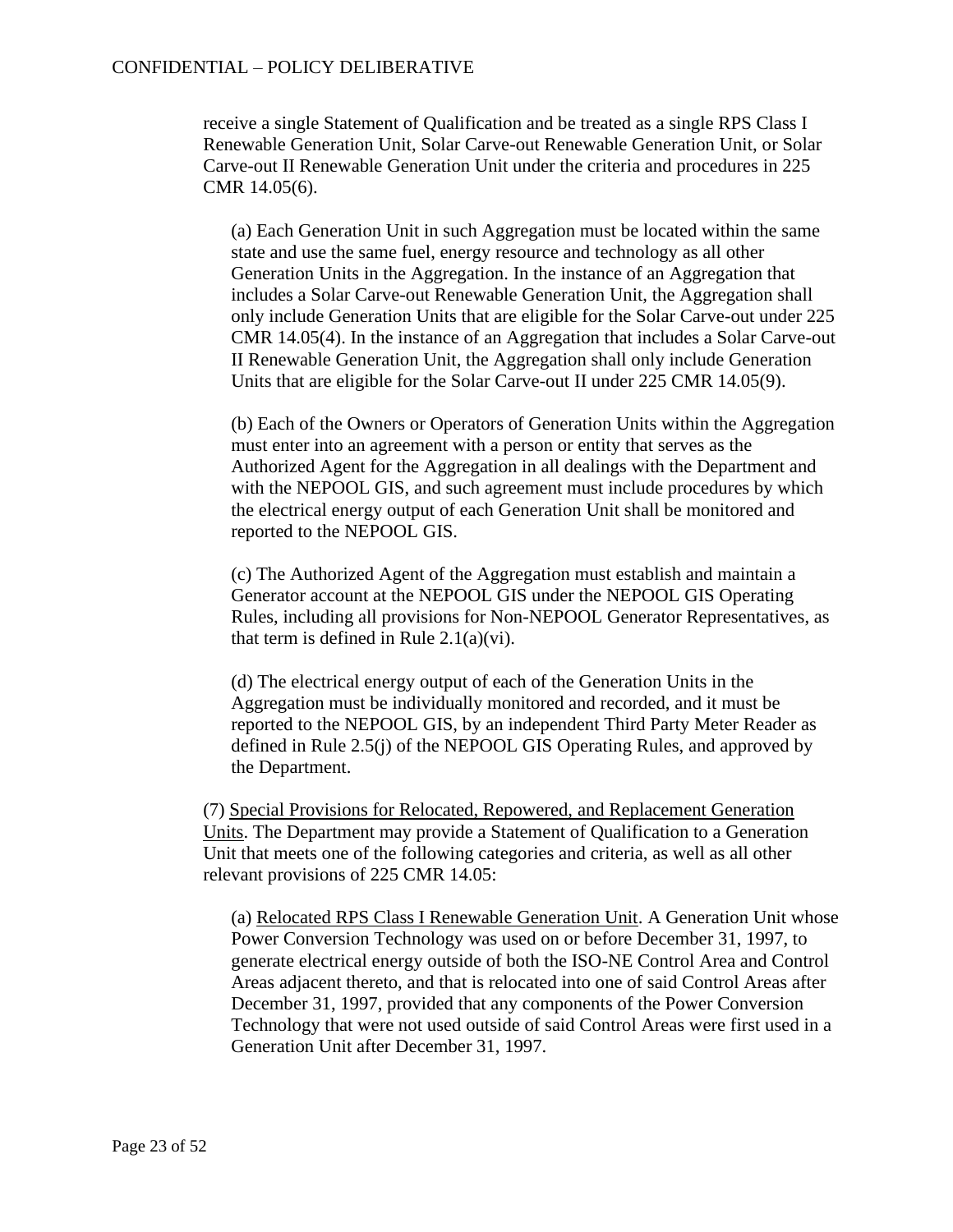(b) Repowered RPS Class I Renewable Generation Unit. A Generation Unit that did not utilize an Eligible RPS Class I Renewable Fuel at any time on or before December 31, 1997.

(c) Replacement RPS Class I Renewable Generation Unit. A Generation Unit that replaces a mothballed or decommissioned Generation Unit that had operated on the same site on or before December 31, 1997, provided the entire Power Conversion Technology of the existing Generation Unit is replaced with equipment manufactured after December 31, 1997.

(8) Special Provisions for Generation Units Using Eligible Biomass Woody Fuels or Manufactured Biomass Fuels. An Owner, Operator, or Authorized Agent of a Generation Unit that uses an Eligible Biomass Woody Fuel or a Manufactured Biomass Fuel must meet the following provisions.

(a) Sustainable Forest Management. Forest Derived Residues and Forest Derived Thinnings shall only be sourced from forests meeting Sustainable Forestry Management practices, as independently verified through the attestation of a licensed forester, certified forester or independent certification.

(b) Overall Efficiency. A Generation Unit utilizing Eligible Biomass Woody Fuel or Manufactured Biomass Fuel that does not comply with the overall efficiency requirements in 225 CMR 14.05(1)(a)7.c. shall be subject the following:

1. A Generation Unit utilizing Eligible Biomass Woody Fuel or Manufactured Biomass Fuel that has 5% or more of its fuel sourced from Forest Derived Residues, Forest Derived Thinnings, and Forest Salvage and does not achieve an overall efficiency of at least 60% in a particular calendar quarter of the Compliance Year, pursuant to 225 CMR 14.05(1)(a)7.c., shall not be eligible to report RPS Class I Renewable Generation Attributes to the NEPOOL GIS for that calendar quarter.

2. A Generation Unit utilizing Eligible Biomass Woody Fuel or Manufactured Biomass Fuel that has over 95% of its fuel sourced from Non-Forest Derived Residues in a particular calendar quarter of the Compliance Year, shall only be eligible to receive RPS Class I Renewable Generation Attributes at NEPOOL GIS in a proportion equal to the percentage of fuel sourced from Non-Forest Derived Residues for that calendar quarter.

(c) Reporting Requirements for Generation Units using Eligible Biomass Woody Fuel or Manufactured Biomass Fuel. An Owner, Operator, or Authorized Agent of a Generation Unit using Eligible Biomass Woody Fuel or Manufactured Biomass Fuel shall provide to the Department on a quarterly basis the Biomass Fuel Report as prescribed in the Department's *Guideline on Eligible Biomass Fuel for Renewable Generation Units*.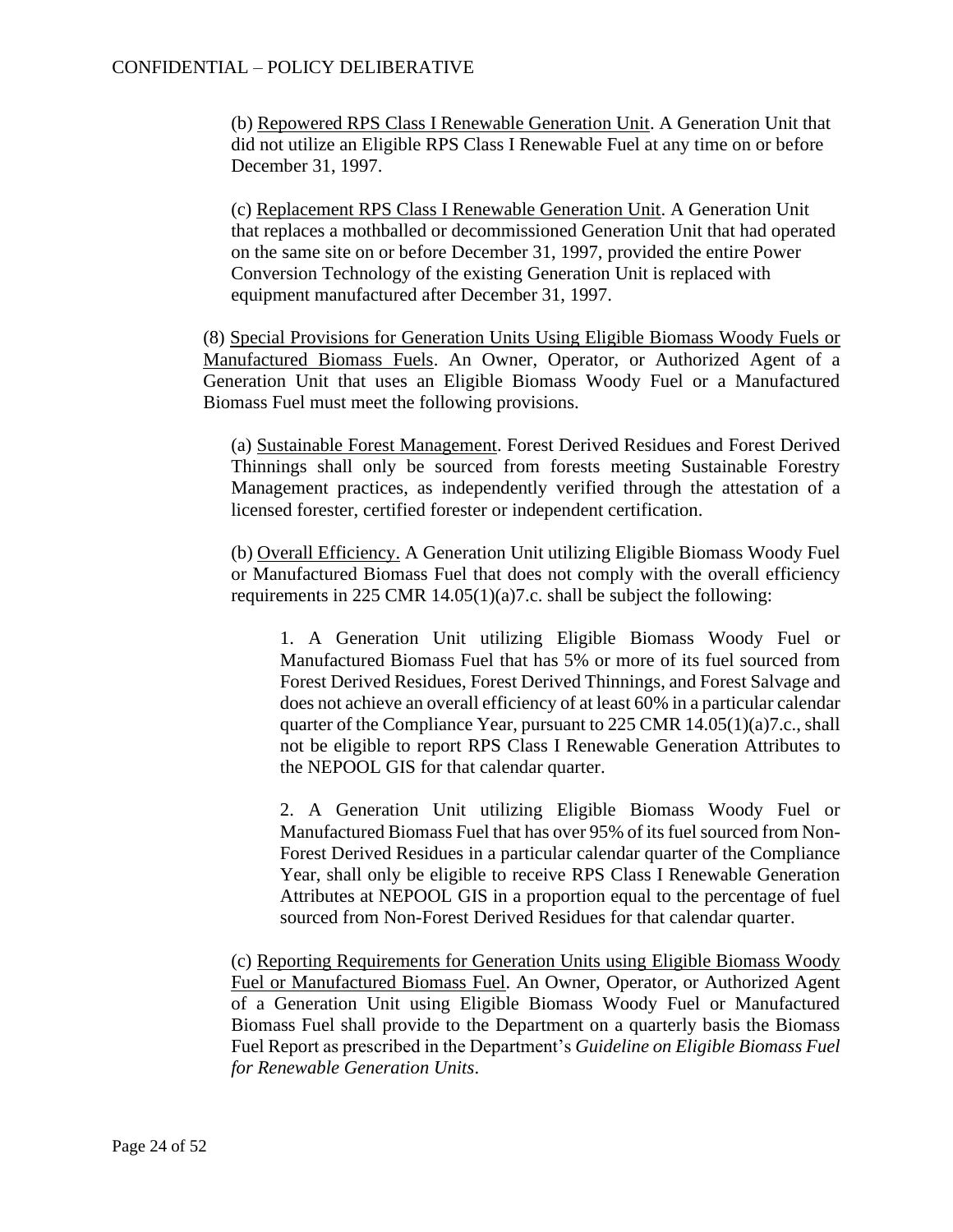(d) Verification of Eligible Biomass Woody Fuel. In order to verify the use of Eligible Biomass Woody Fuel, an RPS Class I Renewable Generation Unit utilizing Eligible Biomass Woody Fuel shall report the following to the Department on a quarterly basis in a manner outlined in the Department's *Guideline on Eligible Biomass Fuel for Renewable Generation Units*:

- 1. Supplier of the fuel;
- 2. Amount of fuel delivered; and
- 3. Date of delivery.

(e) Biomass Fuel Certificate. The tonnage of all Eligible Biomass Woody Fuel or Manufactured Biomass Fuel reported in the Quarterly Biomass Fuel Report shall be documented by ownership of the Biomass Fuel Certificates. The tonnage input for Eligible Biomass Fuel noted on the Biomass Fuel Certificate shall equal or be greater than the tonnage of Eligible Biomass Fuel consumed at the Generation Unit. For Manufactured Biomass Fuel, the Biomass Fuel Certificates shall be for the required tonnage of Eligible Biomass Woody Fuel necessary for the production of the delivered volume of Manufactured Biomass Fuel. The Biomass Fuel Certificates shall be originated, procured, and transacted in accordance with the *Guideline on Eligible Biomass Fuel for Renewable Generation Units*.

(f) Forest Impact Assessment. Every five years, beginning in 2020, the Department, in coordination with DCR, will conduct an assessment of the impacts on Massachusetts and regional forests resulting from biomass fuel removals. The five-year assessment shall also consider information on the Eligible Biomass Woody Fuel utilized by qualified Generation Units and the extent to which such fuels come from the categories of Non-forest Derived Residues, Forest Derived Residues, Forest Derived Thinnings, and Forest Salvage. If the Department concludes its findings would likely result in significant impacts on long term forest sustainability, the Department shall consult with the MassDEP, and DCR on any changes that may be required by the Department, MassDEP, or DCR to maintain long term forest sustainability and climate change mitigation.

(9) Special Provisions for a Solar Carve-out II Renewable Generation Unit. All references to kW or MW in 225 CMR 14.05(9) shall be measured on a nameplate capacity basis in direct current (DC).

(a) The Solar Carve-out II Renewable Generation Unit must use solar photovoltaic technology on-site and be interconnected with the electric grid in the Commonwealth of Massachusetts. On-site use includes any new or existing load located at the site of the Solar Carve-out II Renewable Generation Unit, including any parasitic load that may result from the installation and operation of the Solar Carve-out II Renewable Generation Unit, and that is wired to receive a portion of the electrical energy output from the Solar Carve-out II Renewable Generation Unit before the balance of such output passes through the Solar Carve-out II Renewable Generation Unit's metered interconnection onto the electric grid. The maximum capacity of a Solar Carve-out II Renewable Generation Unit shall be six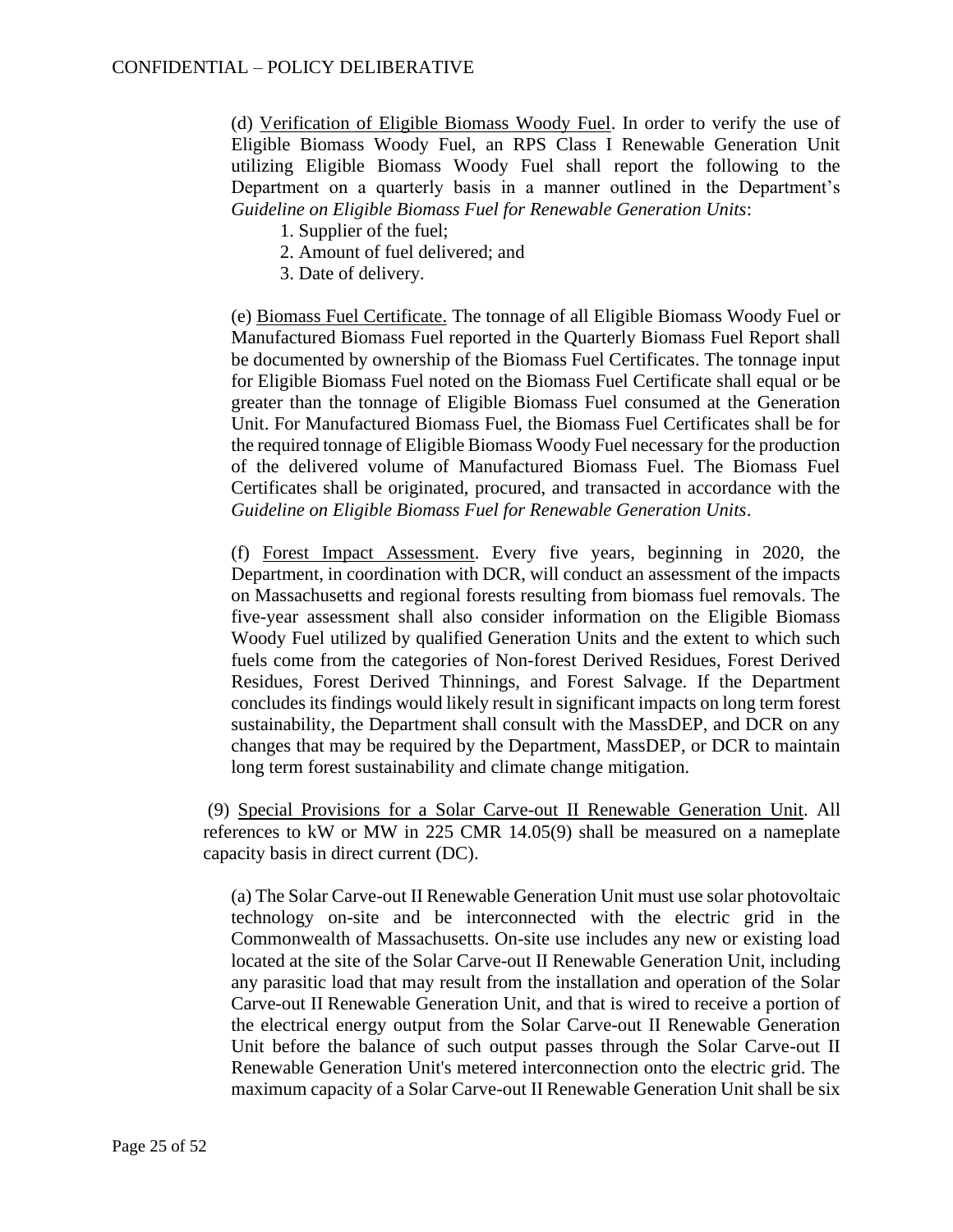MW and shall be determined based on the total capacity of Solar Carve-out Renewable Generation Units and Solar Carve-out II Renewable Generation Units located on a single parcel of land. For any parcel of land for which a Solar Carveout II Renewable Generation Unit has submitted a Statement of Qualification Application, if its current boundaries are the result of a subdivision recorded after January 1, 2010, the Owner or Operator shall demonstrate to the Department that the subdivision was not for the purpose of obtaining eligibility as a Solar Carveout II Renewable Generation Unit. If the Owner or Operator fails to make such a showing to the Department, the six MW limit shall apply to the metes and bounds of the parcel as recorded prior to the subdivision. Any solar photovoltaic Generation Units that would result in excess of six MW of capacity installed on the same parcel of land and meeting all other requirements under 225 CMR 14.00 may qualify only for RPS Class I Renewable Generation Attributes.

(b) A Solar Carve-out II Renewable Generation Unit must have a Commercial Operation Date on or after January 1, 2013 and must not be qualified as a Solar Carve-out Renewable Generation Unit under provisions in 225 CMR 14.05(4).

(c) Any entity that owns Solar Carve-out II Renewable Attributes generated by a Solar Carve-Out II Renewable Generation Unit is eligible to make deposits into the Solar Credit Clearinghouse Auction-II. The Department or its agent shall maintain a Solar Credit Clearinghouse Auction-II Account on the NEPOOL GIS into which eligible Solar Carve-out II Renewable Generation Attributes may be deposited. The Solar Credit Clearinghouse Auction-II Account shall be available for deposit of Attributes only from May 16<sup>th</sup> through June 15<sup>th</sup>.

(d) An entity that opts to deposit Solar Carve-out II Renewable Attributes into the Solar Credit Clearinghouse Auction-II Account shall be assessed, at the completion of the auction, a usage fee of five percent of the auction price for each such Attribute deposited into Solar Credit Clearinghouse Auction-II Account. This usage fee shall be deposited into the Alternative Compliance Payment fund under 225 CMR 14.08(3). This usage fee will not apply to Attributes that remain unsold following the final round of the Solar Credit Clearinghouse Auction-II as provided in 225 CMR 14.05(9)(i).

(e) Those Solar Carve-out II Renewable Generation Attributes deposited into the Solar Credit Clearinghouse Auction-II Account shall then be retired and reissued by NEPOOL GIS as re-minted auction-II account Generation Attributes. These re-minted auction-II account Generation Attributes shall be eligible for compliance in either of the two subsequent Compliance Years from the year in which they were generated to meet obligations under the Massachusetts Solar Carve-out II Minimum Standard. The Department or its agent shall conduct an auction for those re-minted auction-II account Generation Attributes. Any entity wishing to purchase re-minted auction-II account Generation Attributes may participate and enter a bid. Each bid shall be for the number of re-minted auction-II account Generation Attributes that the bidder wishes to purchase at a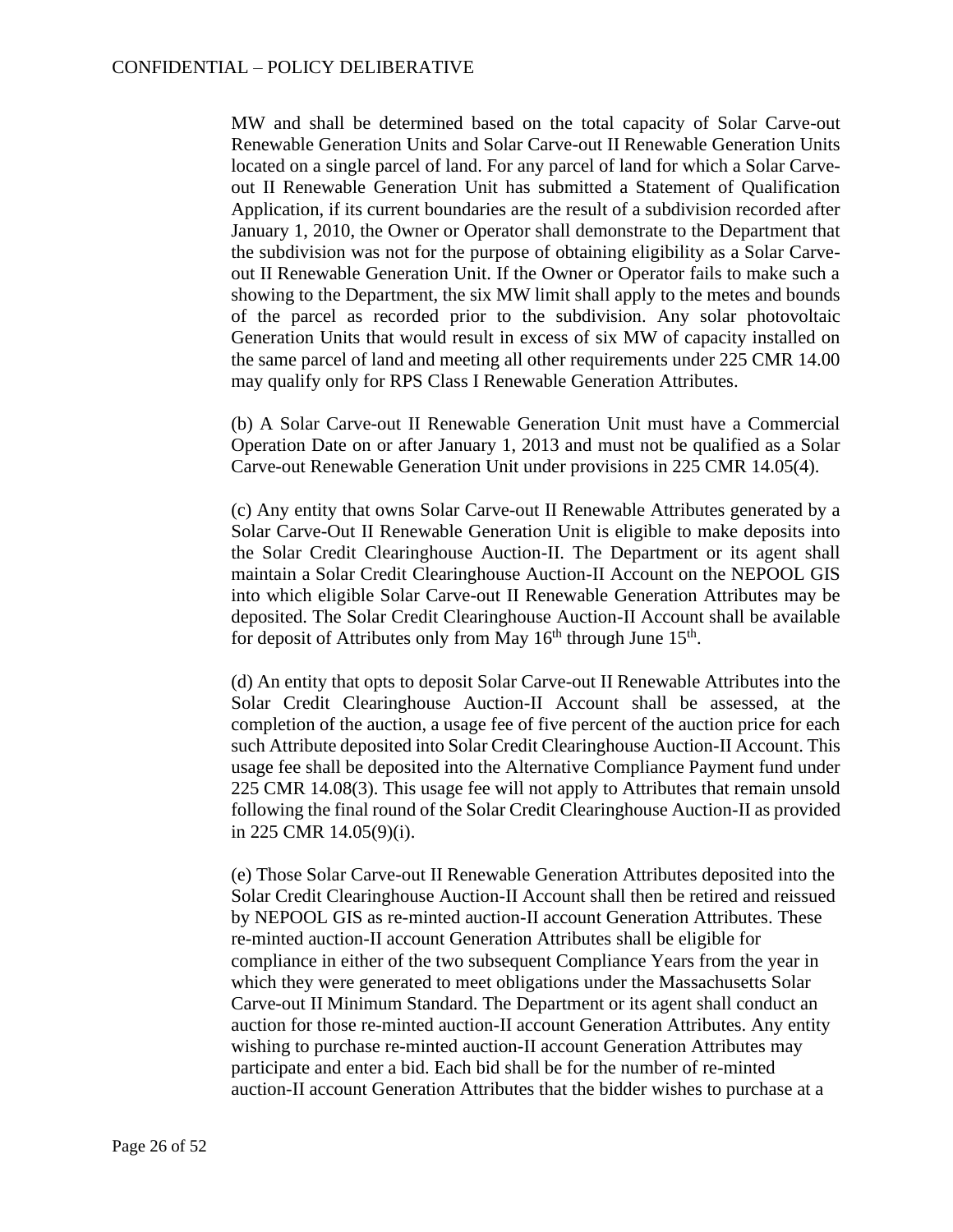# CONFIDENTIAL – POLICY DELIBERATIVE

| <b>Compliance Year</b> | <b>Solar Credit Clearinghouse</b><br><b>Auction-II Fixed Price, \$ per</b><br><b>Generation Attribute</b> |
|------------------------|-----------------------------------------------------------------------------------------------------------|
| 2014                   | \$300                                                                                                     |
| 2015                   | \$300                                                                                                     |
| 2016                   | \$300                                                                                                     |
| 2017                   | \$285                                                                                                     |
| 2018                   | \$271                                                                                                     |
| 2019                   | \$257                                                                                                     |
| 2020                   | \$244                                                                                                     |
| 2021                   | \$232                                                                                                     |
| 2022                   | \$221                                                                                                     |
| 2023                   | \$210                                                                                                     |
| 2024                   | \$199                                                                                                     |
| 2025                   | \$189                                                                                                     |
| 2026                   | \$180                                                                                                     |
| 2027 and after         | \$171                                                                                                     |

fixed price. The fixed price shall vary each Compliance Year according to the following schedule.

(f) The Solar Credit Clearinghouse Auction-II shall be held not later than July  $31<sup>st</sup>$  each year as necessary. If this Auction clears, meaning that the total number of re-minted auction-II account Generation Attributes bid for in the auction was equal to or more than the number of Solar Carve-out II Renewable Generation Attributes deposited, then the total amount of re-minted auction-II account Generation Attributes will be distributed to the bidders in a pro-rated manner such that each bidder receives the same percentage of their bid volume.

(g) If the auction under 225 CMR 14.05(9)(f) does not clear, meaning that the total number of re-minted auction-II account Generation Attributes bid for in the auction was less than the number of Solar Carve-out II Renewable Generation Attributes deposited, the Department or its agent shall void the auction. The Department shall then conduct a second auction within three Business Days of the first auction under 225 CMR 14.05(9)(f), in which any re-minted auction-II Generation Attributes purchased shall be eligible in any of the three subsequent Compliance Years from the year in which they were generated to meet obligations under the Massachusetts Solar Carve-out II Minimum Standard.

(h) If the second auction under 225 CMR  $14.05(9)(g)$  does not clear, the Department or its agent shall void the auction. The Department shall then conduct a third auction within three Business Days of the second auction under 225 CMR  $14.05(9)(g)$ , at which point the re-minted auction-II Generation Attributes shall be eligible in any of the three subsequent Compliance Years from the year in which they were generated to meet obligations under the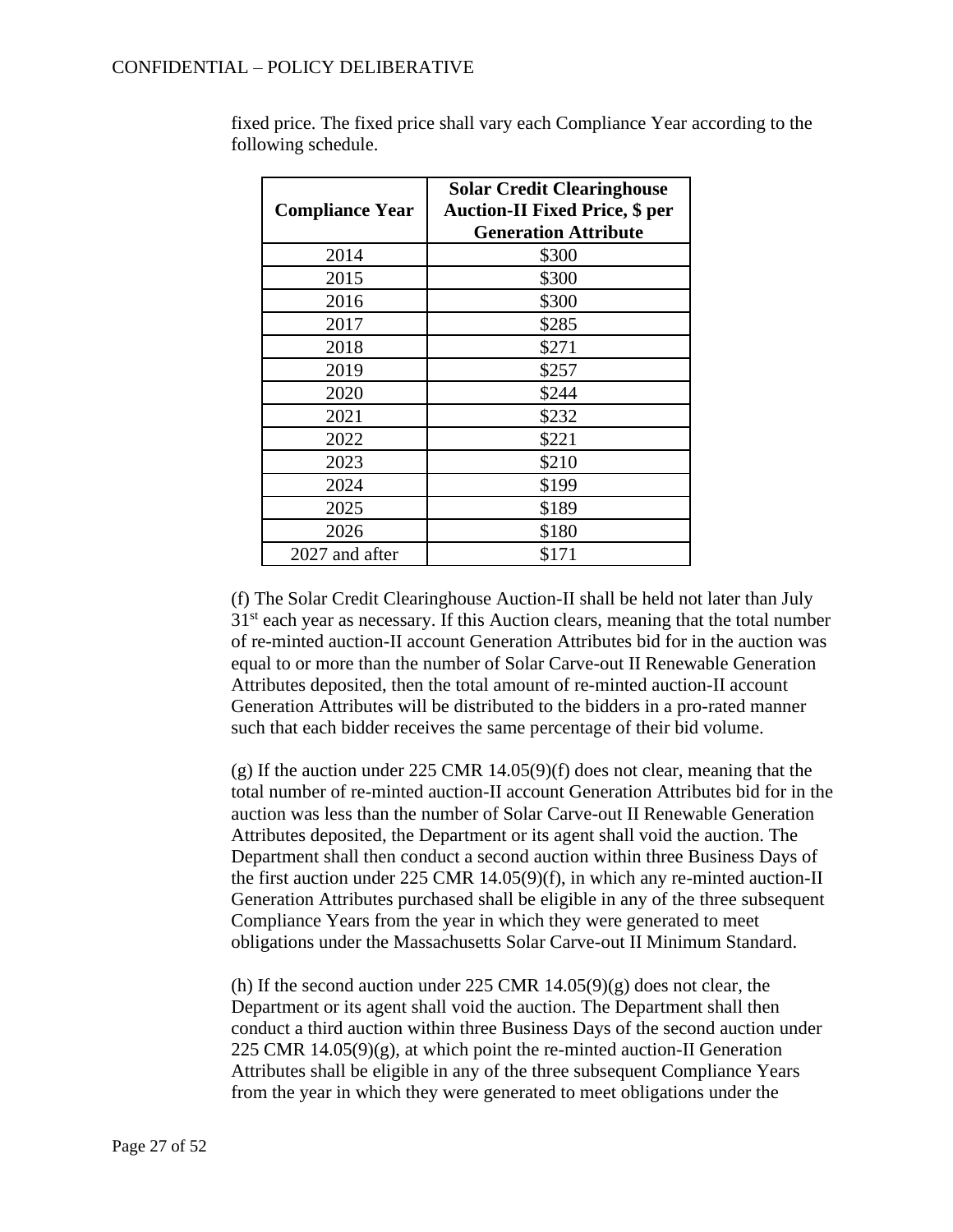Massachusetts Solar Carve-out II Minimum Standard. Prior to the third auction under 225 CMR 14.05(9)(h), the Department shall also re-calculate the Massachusetts Solar Carve-out II Minimum Standard under 225 CMR 14.07(3).

(i) If the third auction under  $225$  CMR  $14.05(9)$ (h) does not clear, the re-minted auction-II account Generation Attributes deposited in the Solar Credit Clearinghouse Auction-II Account shall be allocated to the bidders in a pro-rated manner so that an equal percentage of re-minted auction-II account Generation Attributes are allocated from each Generation Unit that deposited Solar Carveout II Renewable Generation Attributes. The remaining re-minted auction-II account Generation Attributes that were not allocated to the bidders shall be returned to the entity that made the deposit. These re-minted auction-II account Generation Attributes shall be eligible in any of the three subsequent Compliance Years from the year in which they were generated to meet obligations under the Massachusetts Solar Carve-out II Minimum Standard.

(j) Re-minted auction-II account Generation Attributes may not be placed into the Solar Credit Clearinghouse Auction-II Account in subsequent years.

(k) For each MWh of electricity generation, a Solar Carve-out II Renewable Generation Unit shall generate two types of GIS Certificates. The first type of GIS Certificate shall be encoded as solar photovoltaic, but without RPS Class I Renewable Generation Attributes or Solar Carve-out II Renewable Generation Attributes. The second type of GIS Certificate shall be a Solar Renewable Energy Certificate II (SREC II). The proportion of each of type of GIS Certificate that a Solar Carve-out II Renewable Generation Unit shall generate will be determined subject to the following:

1. Beginning with the calendar quarter in which each Solar Carve-out II Renewable Generation Unit's RPS Effective Date occurs, as prescribed in 225 CMR 14.06(4), the number of GIS Certificates encoded as solar photovoltaic without RPS Class I Renewable Generation Attributes or Solar Carve-out II Renewable Generation Attributes that each Generation Unit generates shall be equal to one minus the SREC Factor, as determined under 225 CMR 14.05(9)(l), times the number of MWh generated. The number of SREC IIs each Generation Unit generates shall be equal to the SREC Factor, as determined under 225 CMR 14.05(9)(l), times the number of MWh generated. This shall apply for as long as the Solar Carve-out II Renewable Generation Unit is eligible to generate Solar Carve-out II Renewable Generation Attributes pursuant to 225 CMR 14.05(9)(l)4.

2. The Solar Carve-out II Renewable Generation Unit Owner or Operator must include within its Statement of Qualification Application an attestation that any GIS Certificate encoded as solar photovoltaic, but without RPS Class I Renewable Generation Attributes or Solar Carve-out II Renewable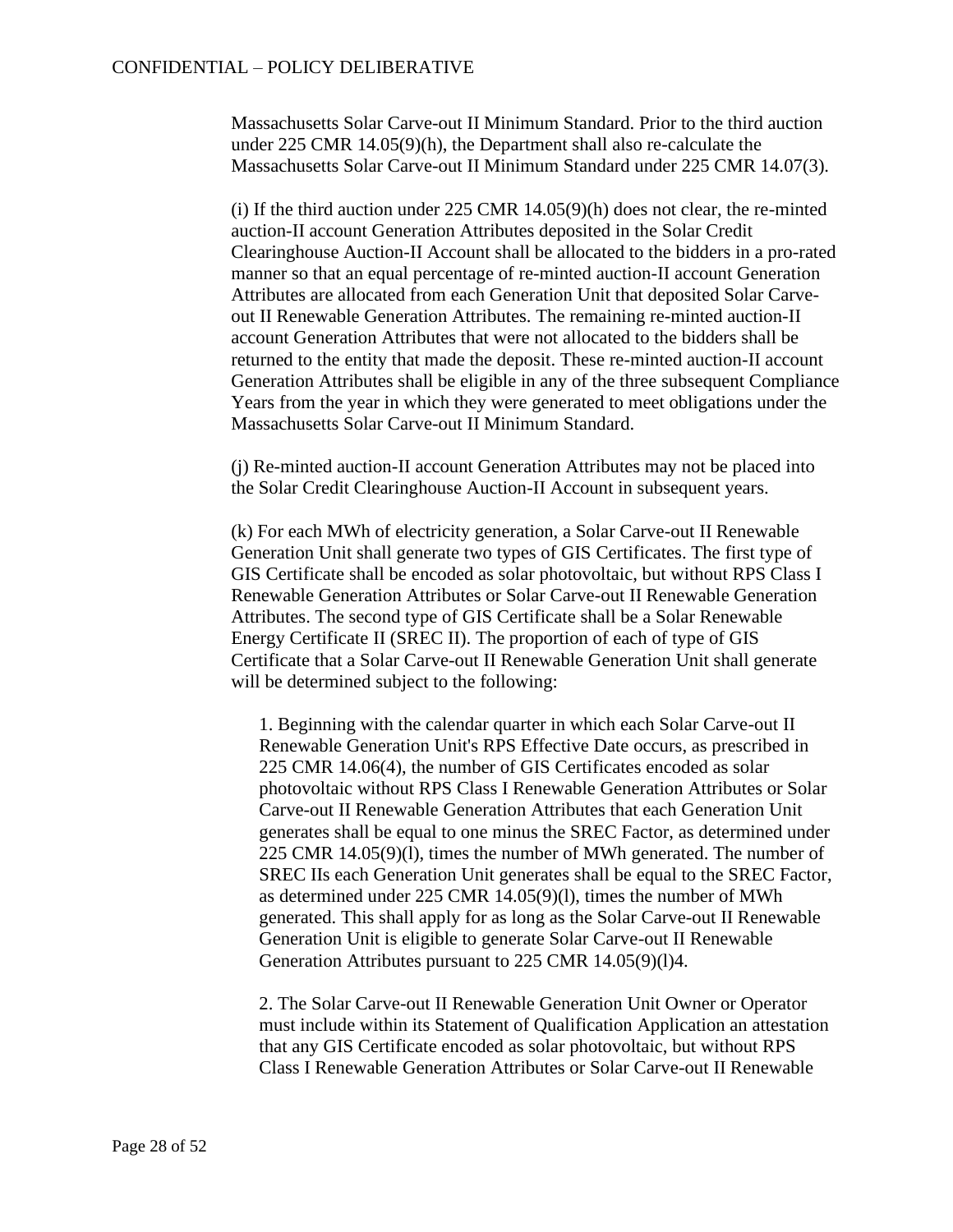### CONFIDENTIAL – POLICY DELIBERATIVE

Generation Attributes, shall be retired at NEPOOL GIS and its ownership shall not be transferred to any other party.

3. Upon the termination of the eligibility period established under 225 CMR 14.05(9)(l)4., a Solar Carve-out II Renewable Generation Unit shall cease to generate SREC IIs and will generate RPS Class I Renewable Generation Attributes for 100% of the MWh it generates.

(l) SREC Factor. The Department assigns to each Solar Carve-out II Renewable Generation Unit an SREC Factor that determines the proportion of the two types of GIS Certificates the Generation Unit will generate as prescribed in 225 CMR 14.05(9)(k). The SREC Factor for any Solar Carve-out II Renewable Generation Unit shall be established as follows:

1. The Department shall publish an SREC Factor Guideline that prescribes SREC Factors differentiated by solar market sectors as specified in 225 CMR 14.05(9)(l)2. to support solar policy objectives.

2. An SREC Factor under 225 CMR 14.05(9)(l)1. shall apply to Generation Units installed in the following market sectors:

a. Market Sector A. The following types of Generation Units will qualify as Solar Carve-out II Renewable Generation Units under Market Sector A provided they meet the eligibility criteria prescribed in 225 CMR  $14.05(9)(a)$ :

i. Generation Units with a capacity equal to or less than 25 kW;

ii. Solar Canopy Generation Units;

iii. Emergency Power Generation Units;

iv. Community Shared Solar Generation Units; or

v. Generation Units that provide all of their generation output in the form of electricity or net metering credits to low or moderate income housing, as defined under M.G.L. c. 40B, § 20.

For the purposes of 225 CMR 14.05(9)(1)2.a., a Generation Unit's capacity shall be measured as the total nameplate capacity of the qualified Solar Carve-out II Renewable Generation Unit on a single parcel of land or on a roof of a single building.

b. Market Sector B. The following types of Generation Units will qualify as Solar Carve-out II Renewable Generation Units under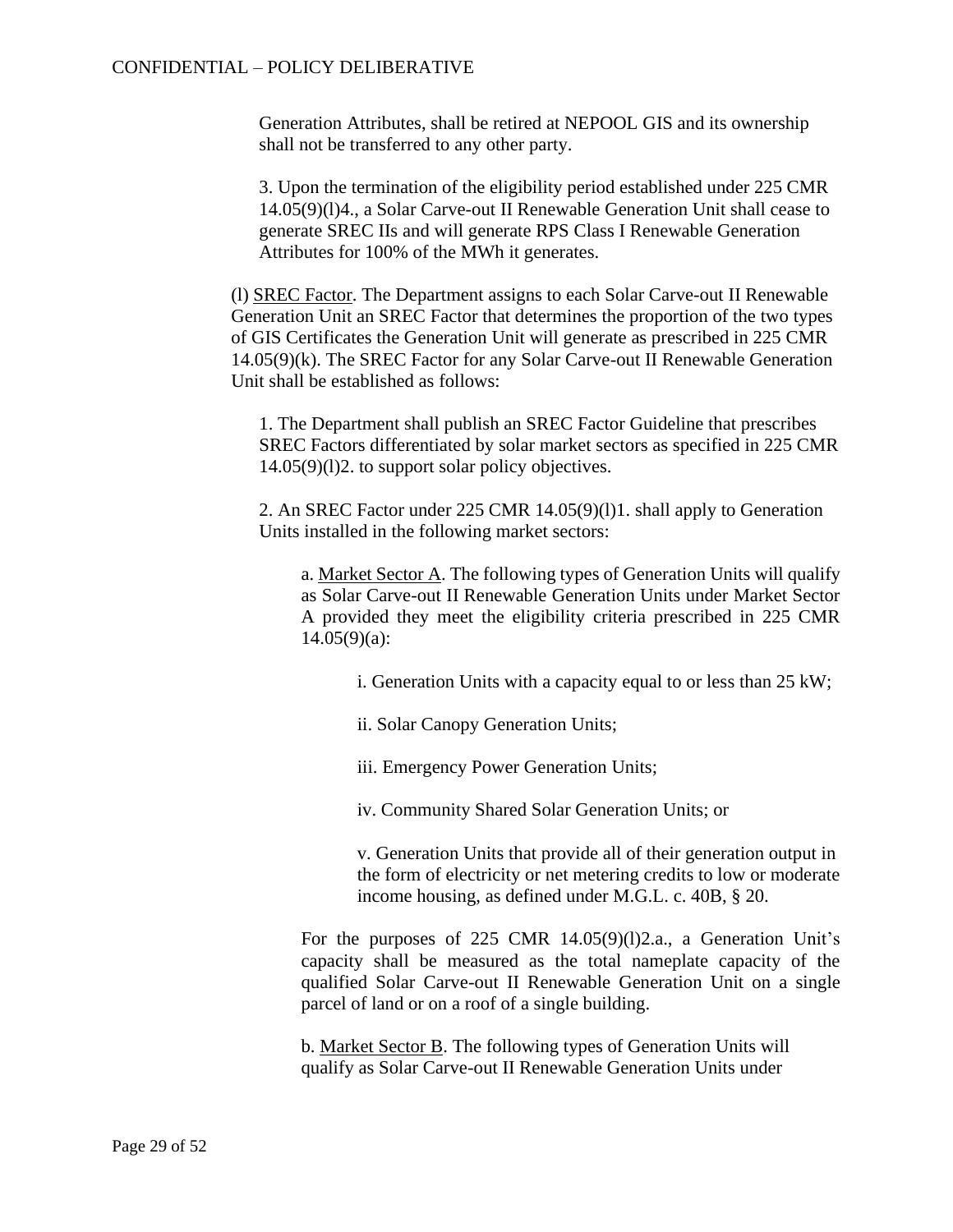Market Sector B provided they meet the eligibility criteria prescribed in 225 CMR 14.05(9)(a):

i. Building Mounted Generation Units with a capacity of greater than 25 kW; or

ii. Ground mounted Generation Units with a capacity of greater than 25 kW for which 67% or more of its annual electric output is used on-site as prescribed in 225 CMR 14.05(9)(a).

c. Market Sector C. The following types of Generation Units will qualify as Solar Carve-out II Renewable Generation Units under Market Sector C provided they meet the eligibility criteria prescribed in 225 CMR 14.05(9)(a):

> i. Generation Units with 75% or more of the nameplate capacity of the solar modules used for generating power installed at an Eligible Landfill or Brownfield; or

> ii. Ground mounted Generation Units with a nameplate capacity of less than or equal to 650 kW for which less than 67% of its annual electrical output is used on-site as prescribed in 225 CMR 14.05(9)(a). For the purposes of 225 CMR 14.05(9)(l)2.c., a Unit's capacity shall be measured as the total capacity of qualified Solar Carve-out II Renewable Generation Units on a single parcel of land.

d. Managed Growth Sector. Any Solar Carve-out II Renewable Generation Unit that does not meet the solar market sectors specified in 225 CMR 14.05(9)(l)2.a. through c. shall be eligible to qualify as Managed Growth. There shall be no more than 126 MW of Managed Growth Solar Carve-out II Renewable Generation Units.

3. The SREC Factor assigned to a Unit in its Statement of Qualification shall remain its SREC Factor for its entire term it is eligible to generate Solar Carve-out II Renewable Generation Attributes subject to the limitations in 225 CMR 14.05(9)(l)4, unless otherwise approved at the Department's discretion.

4. Solar Carve-out II Renewable Generation Units with an RPS Effective Date on or before March 31, 2018 will be eligible to receive Solar Carve-out II Renewable Generation Attributes for 40 quarters. However, no Solar Carve-out II Renewable Generation Unit will generate Solar Carve-out II Renewable Generation Attributes after Compliance Year 2027.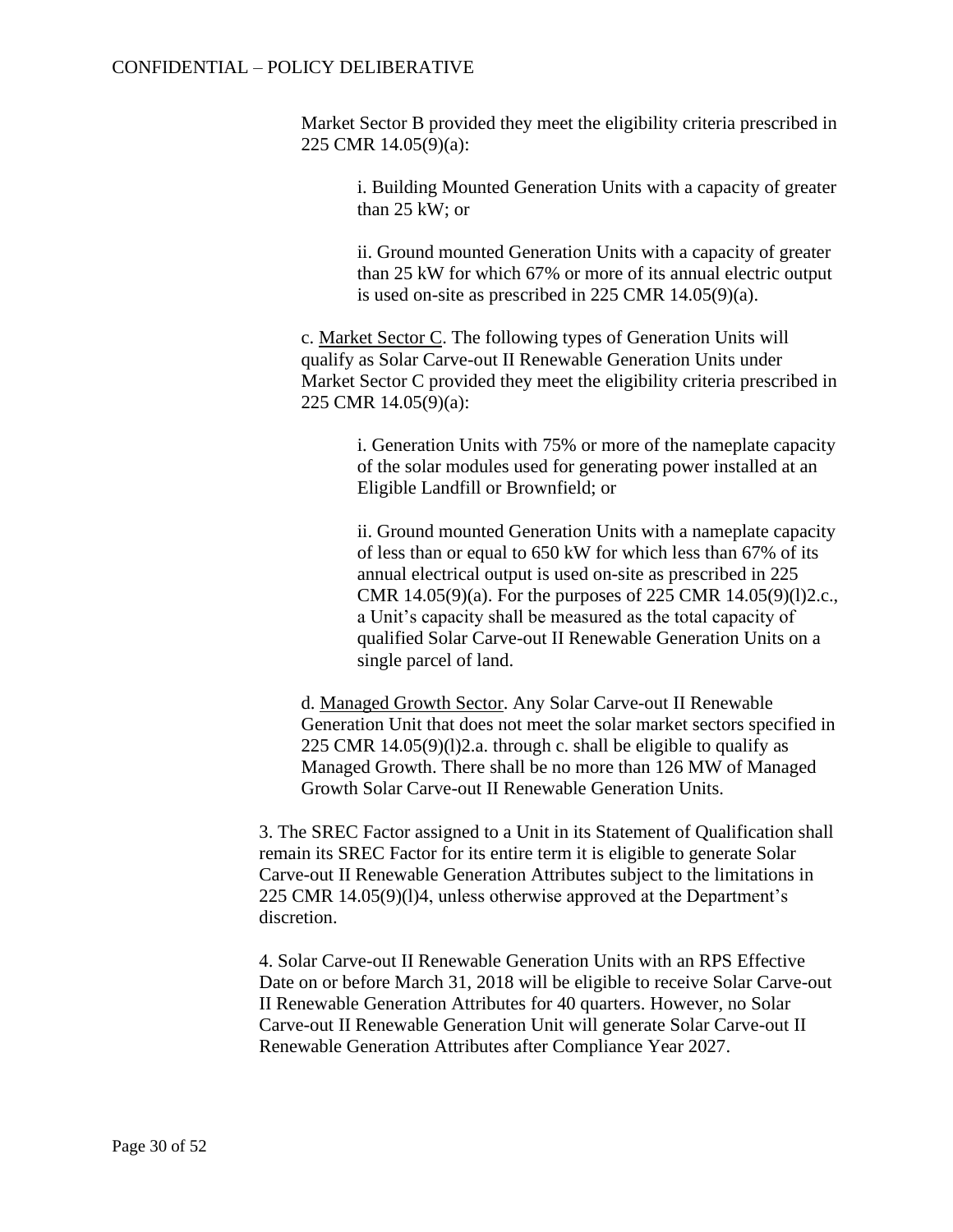5. Notwithstanding 225 CMR 14.05(9)(l)3, any Solar Carve-out II Renewable Generation Unit that has a nameplate capacity equal to or less than 25 kW and receives an authorization to interconnect after January 8, 2017 or that qualifies for an extension under 225 CMR 14.05(9)(p)4.a will receive a lower SREC Factor that shall be established in a revision to the SREC Factor Guideline on or before August 31, 2016.

(m) The Department shall issue a Guideline outlining the process for providing Assurance of Qualification or queuing position to Solar Carve-out II Renewable Generation Units as outlined in 225 CMR 14.05(9)(n) and (o). The Guideline may consider accommodations for small Generation Units and will provide a queuing system for Generation Units awaiting an Assurance of Qualification. The content of the Guideline will be subject to stakeholder review and comment.

(n) A Generation Unit seeking a Statement of Qualification as a Solar Carve-out II Renewable Generation Unit must submit a Statement of Qualification Application.

(o) The Department shall grant a Statement of Qualification to Solar Carve-out II Renewable Generation Units that have submitted a complete Statement of Qualification Application and meet the eligibility criteria prescribed in 225 CMR 14.05(9).

(p) As of April 8, 2016, the Department shall provide Statements of Qualifications to all Solar Carve-out II Renewable Generation Units with submitted Statement of Qualification Applications as follows, provided such Solar Carve-out II Renewable Generation Units meet all other eligibility criteria of 225 CMR 14.00.

1. A Solar Carve-out II Renewable Generation Unit with a rated capacity greater than 25 kW that has received an Assurance of Qualification under the Solar Carve-out II Program Capacity Cap as of April 8, 2016, shall immediately be granted a Statement of Qualification. The Solar Carve-out II Renewable Generation Unit will retain its Statement of Qualification only if the Generation Unit meets the project construction timelines prescribed in 225 CMR 14.05(9)(p)4.

2. A Solar Carve-out II Renewable Generation Unit with a rated capacity greater than 25 kW that submits a complete Statement of Qualification Application shall be provided a Statement of Qualification. The Solar Carveout II Renewable Generation Unit will retain its Statement of Qualification only if the Generation Unit meets the project construction timelines prescribed in 225 CMR 14.05(9)(p)4.

3. A Solar Carve-out II Renewable Generation Unit that has a rated capacity equal to or less than 25 kW, which has both received its authorization to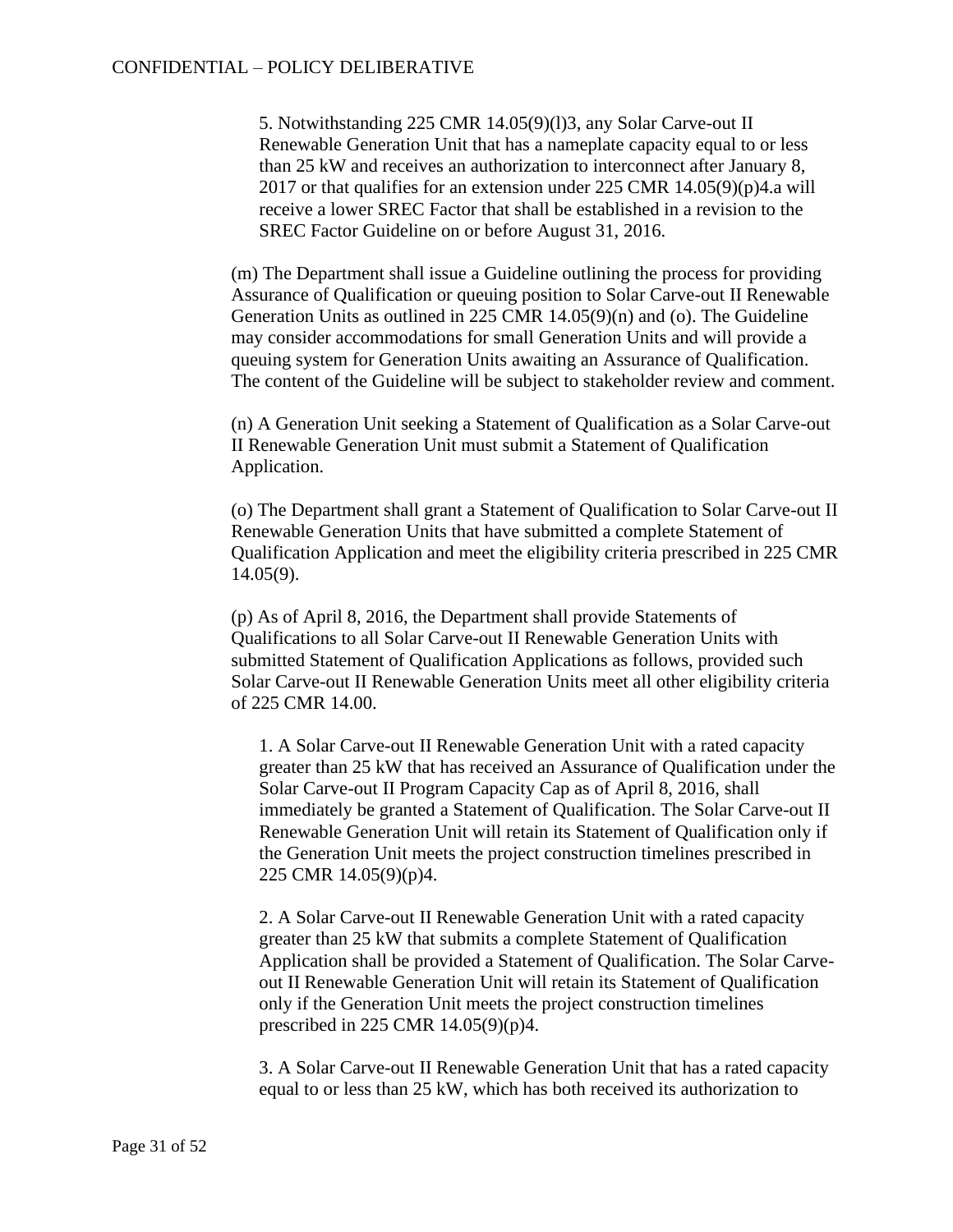interconnect or permission to operate from its local Distribution Company and submitted a Statement of Qualification Application by the SMART Program Effective Date, as defined in 225 CMR 20.05(2): *SMART Program Effective Date*, shall be provided a Statement of Qualification provided it meets all other applicable eligibility criteria of 225 CMR 14.00. For the purpose of this subparagraph, the Generation Unit's capacity shall be measured as the total capacity of qualified Solar Carve-Out Renewable Generation and Solar Carve-Out II Renewable Generation on a single parcel of land or on a roof of a single building, whichever is less.

4. A Solar Carve-out II Renewable Generation Unit with a rated capacity greater than 25 kW that has received a Statement of Qualification must receive its authorization to interconnect or permission to operate from its local Distribution Company on or before January 8, 2017, in order to retain its Statement of Qualification. However, a Solar Carve-out II Renewable Generation Unit that does not receive its authorization to interconnect or permission to operate from its local Distribution Company on or before January 8, 2017, may also retain its Statement of Qualification if it can meet the following criteria:

a. If a Solar Carve-out II Renewable Generation Unit can demonstrate to the Department's satisfaction that it has expended at least 50% of its total construction costs by January 8, 2017, it will be provided an extension through May 8, 2017, at which point the Generation Unit must provide evidence that it has received its authorization to interconnect or permission to operate, or that it meets the criteria to qualify for an additional extension under 225 CMR  $14.05(9)(p)4.b$  or c.

b. If a Solar Carve-out II Renewable Generation Unit can demonstrate to the Department's satisfaction that its interconnection depends only upon receipt of notice of authorization to interconnect from the Distribution Company, its Statement of Qualification shall be extended indefinitely until such notice is received or denied.

c. If a Solar Carve-out II Renewable Generation Unit can demonstrate to the Department's satisfaction that good cause warrants an extension outside of that permitted under 225 CMR 14.05(9)(p)4.a or b, its Statement of Qualification shall be extended by an amount of time to be determined by the Department.

d. Details on additional deadlines and eligibility criteria can be found in the Department's *SREC Factor Guideline*.

14.06: Qualification Process for RPS Class I, Solar Carve-out Renewable Generation Units, and Solar Carve-out II Renewable Generation Units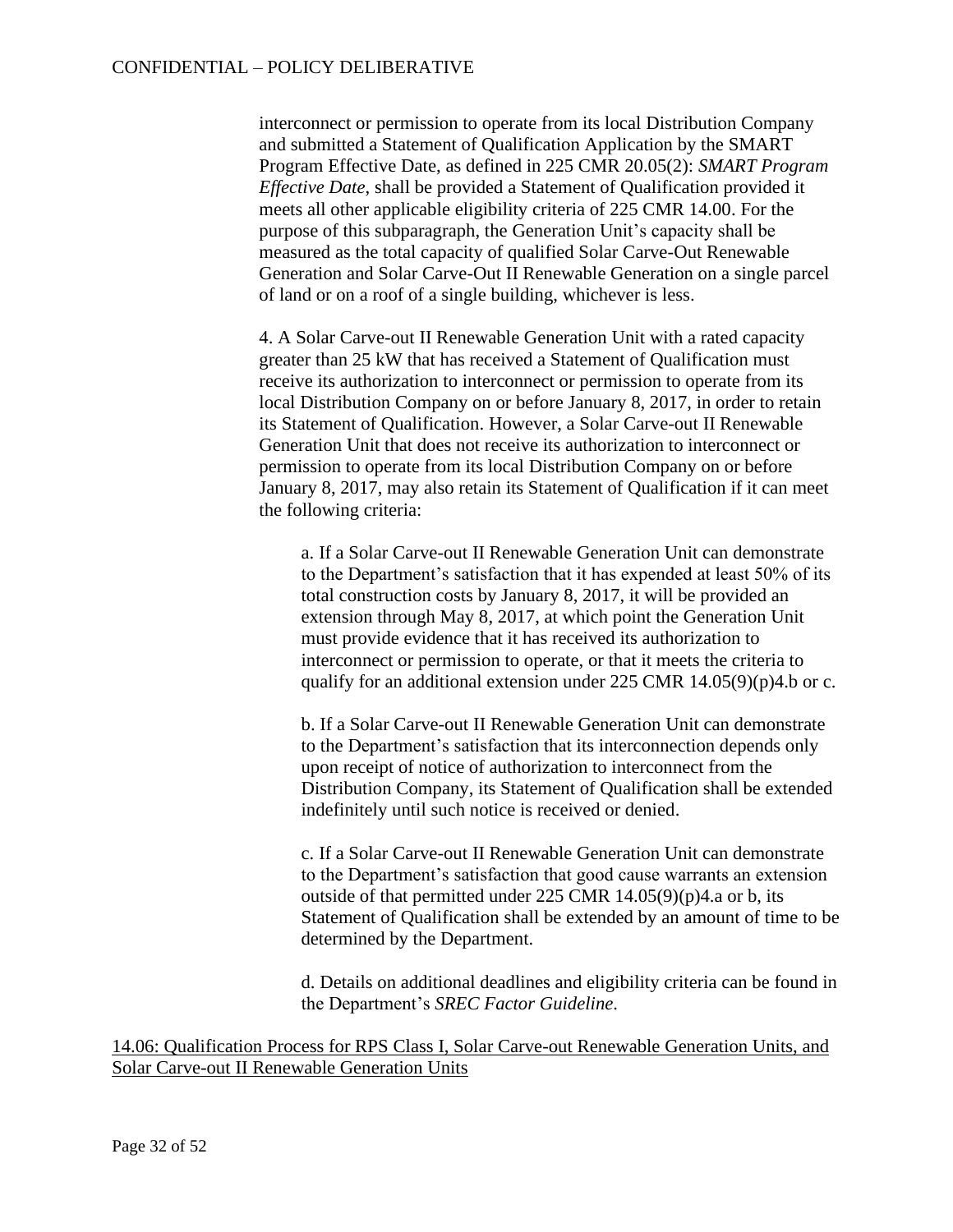(1) Statement of Qualification Application. A Statement of Qualification Application shall be submitted to the Department by the Owner or Operator of the Generation Unit or by the Authorized Agent for an Aggregation, as provided in 225 CMR 14.05(6)(b). The applicant must use the most current forms and associated instructions provided by the Department, and must include all information, documentation, and assurances required by such forms and instructions.

### (2) Review Procedures.

(a) The Department will notify the applicant when the Statement of Qualification Application is administratively complete or if additional information is required pursuant to 225 CMR 14.06(1).

(b) The Department may, in its sole discretion, provide an opportunity for public comment on any Statement of Qualification Application.

### (3) Issuance or Non-issuance of a Statement of Qualification.

(a) If the Department finds that all or a portion of the electrical energy output of a Generation Unit or of an Aggregation meets the requirements for eligibility as RPS Class I Renewable Generation, Solar Carve-out Renewable Generation, or Solar Carve-out II Renewable Generation pursuant to 225 CMR 14.05, the Department will provide the Owner or Operator of such Generation Unit or the Authorized Agent for such Aggregation with a Statement of Qualification.

(b) The Statement of Qualification shall include any applicable restrictions and conditions that the Department deems necessary to ensure compliance by a particular Generation Unit or Aggregation with the provisions of 225 CMR 14.00. After June 28, 2013, a Statement of Qualification shall be issued to a Solar Carve-out Renewable Generation Unit only if it meets the conditions of 225 CMR 14.05(4)(k).

(c) If the Generation Unit or Aggregation does not meet the requirements for eligibility as an RPS Class I Renewable Generation Unit, a Solar Carve-out Renewable Generation Unit, or Solar Carve-out II Renewable Generation Unit, the Department shall provide written notice to the Owner or Operator or to the Authorized Agent for an Aggregation, including the Department's reasons for such finding.

(d) A Solar Carve-out Renewable Generation Unit shall receive a Statement of Qualification that states that the Generation Unit is eligible for the Massachusetts Solar Carve-out and that specifies a term of calendar quarters, referred to as the Opt-in Term, during which period the Generation Unit is eligible to participate in the Solar Credit Clearinghouse Auction. The Opt-in Term shall be set at the time that the Generation Unit receives its Statement of Qualification, and the Opt-in Term shall commence with the earlier of either the first day of the calendar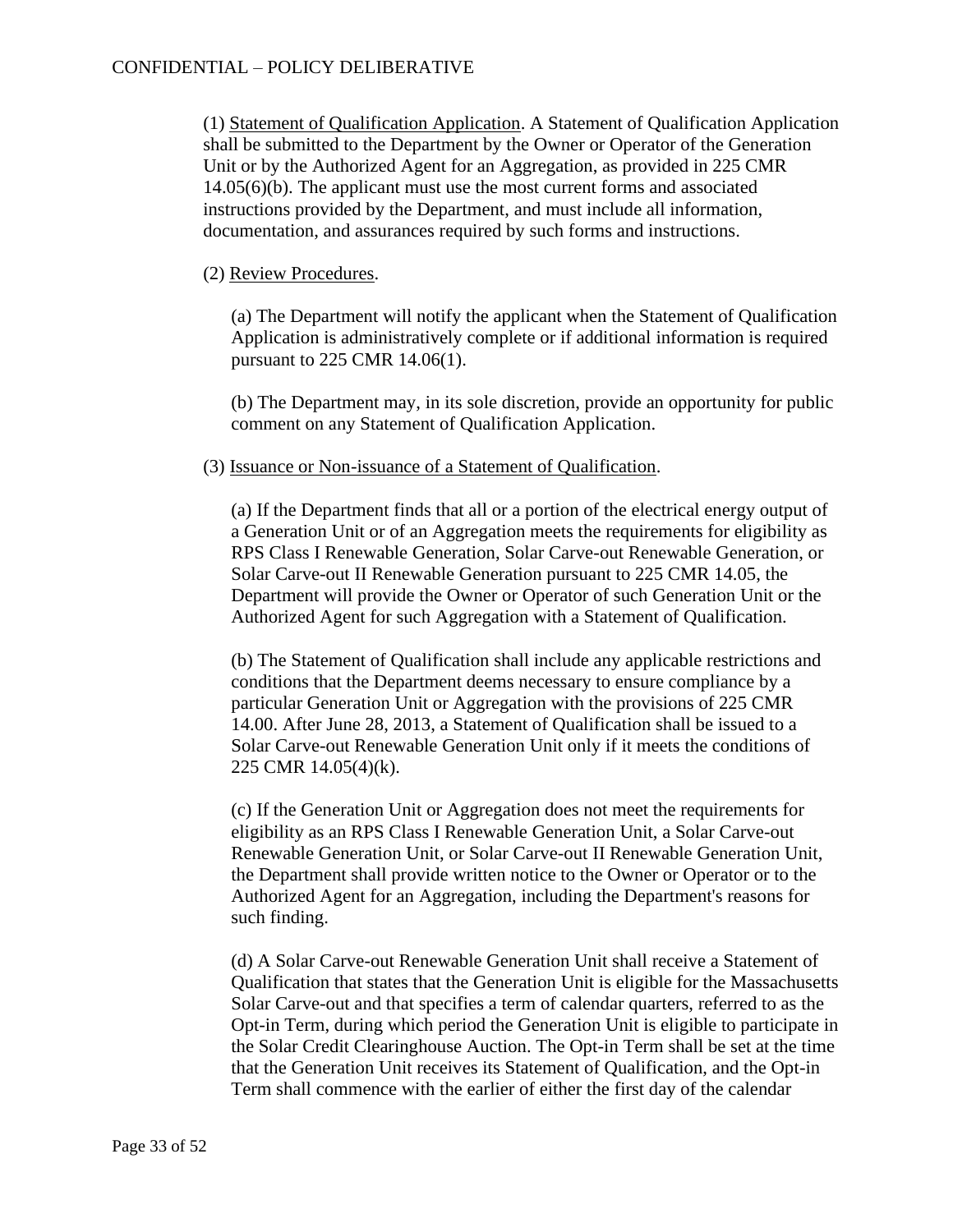quarter during which occurs the RPS Effective Date, as such date is provided in 225 CMR 14.06(4), or, at the request of the applicant or in the case that the Generation Unit has not yet been granted the approval to interconnect to the grid by the local Distribution Company, the first day of the subsequent calendar quarter from the date of the Statement of Qualification.

(e) The length of the Opt-in Term shall be 40 quarters for all Solar Carve-out Renewable Generation Units that receive a Statement of Qualification.

(f) Starting in the calendar quarter after the end of a Solar Carve-out Renewable Generation Unit's Opt-in Term, it shall no longer be eligible to generate Solar Carve-out Renewable Generation Attributes, but will remain qualified to generate RPS Class I Renewable Generation Attributes.

(g) A Solar Carve-out II Renewable Generation Unit shall be issued a Statement of Qualification provided that it meets the provisions of 225 CMR 14.05(9).

(4) RPS Effective Date. The RPS Effective Date shall be the earliest date on or after the Commercial Operation Date on which electrical energy output of an RPS Class I Renewable Generation Unit, Solar Carve-out Renewable Generation Unit, or Solar Carve-out II Renewable Generation Unit can result in the creation of RPS Class I Renewable Generation Attributes, Solar Carve-out Renewable Generation Attributes, or Solar Carve-out II Renewable Generation Attributes except that:

(a) in the case of a Generation Unit using Eligible Biomass Fuel, the RPS Effective Date shall not be earlier than the date on which the Department determines that the Generation Unit has commenced compliance with the lowemission conditions in its Statement of Qualification;

(b) in the case of a Hydroelectric Energy Generation Unit, the RPS Effective Date shall not be earlier than the date on which the Department determined that the Generation Unit has commenced compliance with the environmental conditions in its Statement of Qualification; and

(c) in the case of Solar Carve-out II Renewable Generation Units, the Generation Unit Owner may elect to have their RPS Effective Date established as the first day of the calendar quarter following their Commercial Operation Date. In the case of a Solar Carve-out II Renewable Generation Unit in the Managed Growth Sector, its RPS Effective Date will be no earlier than the first day of the calendar year of the Annual Capacity Block under which the Solar Carve-out II Renewable Generation Unit is qualified.

(5) Notification Requirements for Change in Eligibility Status. The Owner or Operator of an RPS Class I Renewable Generation Unit, Solar Carve-out Renewable Generation Unit, or Solar Carve-out II Renewable Generation Unit shall notify the Department of any changes in the technology, operation, emissions, fuel sources,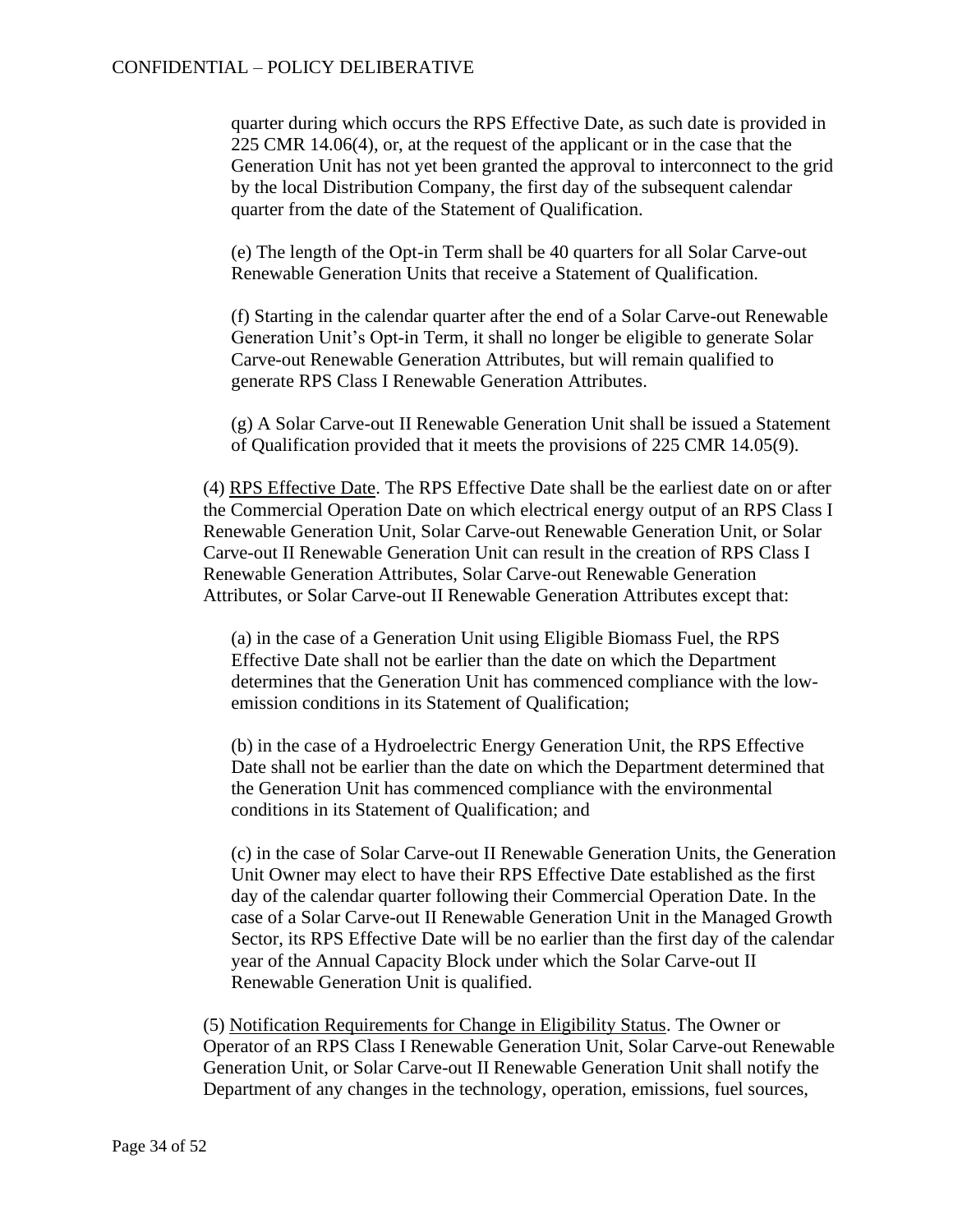energy resources, capacity commitment, or other characteristics of the Generation Unit that may affect the eligibility of the Generation Unit as an RPS Class I Renewable Generation Unit, Solar Carve-out Renewable Generation Unit, or Solar Carve-out II Renewable Generation Unit. The Owner or Operator shall submit the notification to the Department no later than five days following the end of the month during which such changes were implemented. The notice shall state the date the changes were made to the RPS Class I Renewable Generation Unit, Solar Carve-out Renewable Generation Unit, or Solar Carve-out II Renewable Generation Unit and describe the changes in sufficient detail to enable the Department to determine if a change in eligibility is warranted.

(6) Notification Requirements for Change in Ownership, Generation Capacity, or Contact Information. The Owner or Operator of an RPS Class I Renewable Generation Unit, Solar Carve-out Generation Unit, or Solar Carve-out II Renewable Generation Unit shall notify the Department of any changes in the ownership, operating entity, generation capacity, NEPOOL GIS account, independent verification system for the Generation Unit's or Aggregation's electrical energy output, or contact information for the Generation Unit or Aggregation. The Owner or Operator shall submit the notification to the Department no later than five days following the end of the month during which such changes were implemented.

(7) Time Limit for Project Implementation. Any Statement of Qualification issued on or after March 31, 2009 shall expire 24 months after the issuance date of the Statement of Qualification (the Expiration Date) unless the Commercial Operation Date of the Generation Unit or Aggregation is on or before the Expiration Date, with the exception of any Statement of Qualification issued to a Solar Carve-out Generation Unit, which shall expire per the terms outlined in 225 CMR 14.05(4)(k). Any Statement of Qualification issued to a Solar Carve-out II Renewable Generation Unit shall expire pursuant to the terms outlined in 225 CMR 14.05(9)(q). The Department may, at its discretion, grant an extension of the Expiration Date of the Statement of Qualification upon petition by the Owner or Operator of the Generation Unit or Aggregation. If the Owner or Operator of such Generation Unit or Aggregation desires an extension, such Owner or Operator must submit a new Statement of Qualification Application, and the decision of the Department on such new application may be made in accordance with the regulations and criteria that are applicable on the date that the Department receives that application.

(8) Expiration of Advisory Rulings. An advisory ruling issued by the Department for any proposed Generation Unit for which an administratively complete Statement of Qualification Application has not been submitted as of January 7, 2011, shall be deemed to have expired on January 7, 2011.

(9) Suspension or Revocation of Statement of Qualification. The Department may suspend or revoke a Statement of Qualification if the Owner or Operator of an RPS Class I Renewable Generation Unit, Solar Carve-out Renewable Generation Unit, or Solar Carve-out II Renewable Generation Unit or Authorized Agent of an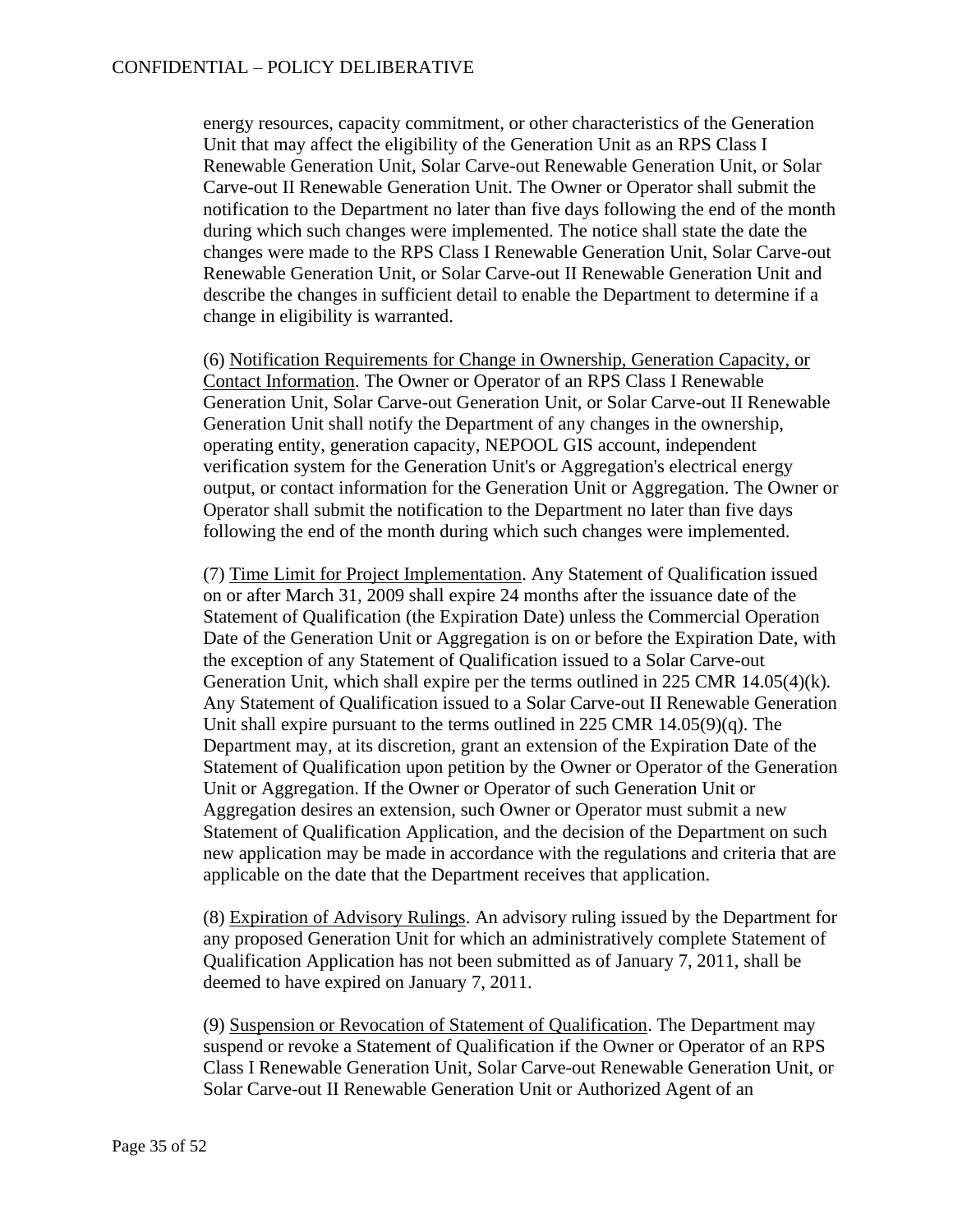# CONFIDENTIAL – POLICY DELIBERATIVE

Aggregation fails to comply with 225 CMR 14.00 or if a Generation Unit does not operate during a consecutive 12-month period.

### 14.07: Renewable Energy Portfolio Standard - Class I

(1) RPS Class I Minimum Standard. The total annual sales of each Retail Electricity Product sold to Massachusetts End-use Customers by a Retail Electricity Supplier shall include a minimum percentage, as specified in the table in 225 CMR 14.07, of electrical energy sales with RPS Class I Renewable Generation Attributes, Solar Carve-out Renewable Generation Attributes, and Solar Carve-out II Renewable Generation Attributes. The following table reflects annual total RPS Class I Minimum Standard Percentage requirements, including the Solar Carve-out and Solar Carve-out II Minimum Standards, in effect from 2003 through 2030:

| Compliance | Cumulative Minimum Percentage,      |
|------------|-------------------------------------|
| Year       | Including solar carve-out and solar |
|            | carve-out II                        |
| 2003       | 1.0%                                |
| 2004       | 1.5%                                |
| 2005       | 2.0%                                |
| 2006       | 2.5%                                |
| 2007       | 3.0%                                |
| 2008       | 3.5%                                |
| 2009       | 4.0%                                |
| 2010       | 5.0%                                |
| 2011       | 6.0%                                |
| 2012       | 7.0%                                |
| 2013       | 8.0%                                |
| 2014       | 9.0%                                |
| 2015       | 10.0%                               |
| 2016       | 11.0%                               |
| 2017       | 12.0%                               |
| 2018       | 13.0%                               |
| 2019       | 14.0%                               |
| 2020       | 16.0%                               |
| 2021       | 18.0%                               |
| 2022       | 20.0%                               |
| 2023       | 22.0%                               |
| 2024       | 24.0%                               |
| 2025       | 26.0%                               |
| 2026       | 28.0%                               |
| 2027       | 30.0%                               |
| 2028       | 32.0%                               |
| 2029       | 34.0%                               |
| 2030       | 35.0%                               |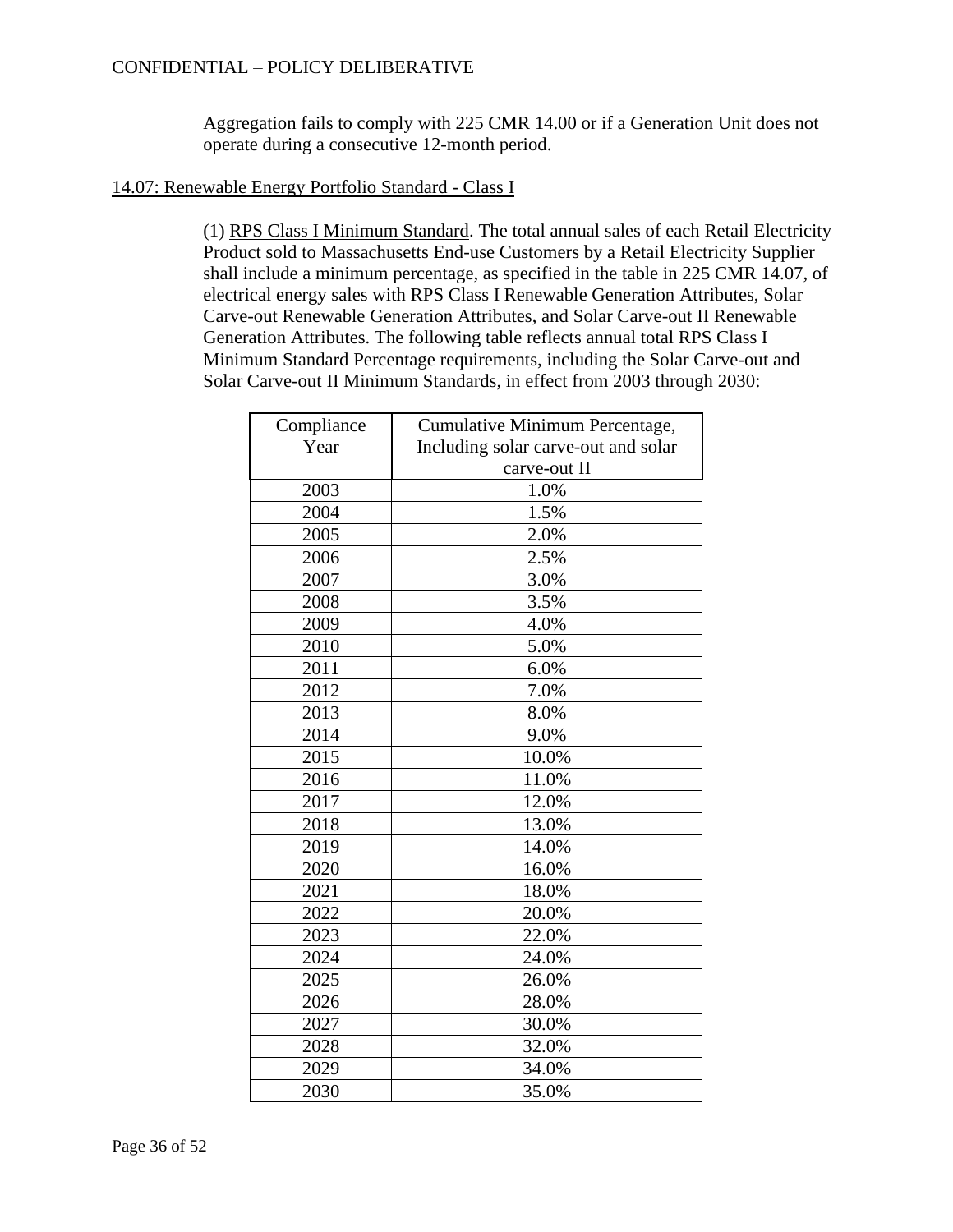After 2030, the RPS Class I Minimum Standard shall increase by 1% in each subsequent Compliance Year unless modified by law.

(2) Solar Carve-out Minimum Standard. All references to kW or MW in 225 CMR 14.07(2) shall be measured on a nameplate capacity basis in direct current (DC).

(a) The total annual sales of each Retail Electricity Product sold to Massachusetts End-use Customers by a Retail Electricity Supplier shall include a minimum percentage of electrical energy sales with Solar Carve-out Renewable Generation Attributes. This percentage shall be a portion of the Supplier's obligation under 225 CMR 14.07(1) and not an additional obligation of the Supplier. For each Compliance Year, the Solar Carve-out Minimum Standard shall be calculated as the total Solar Carve-out compliance obligation (in MWh) as determined in 225 CMR  $14.07(2)(b)$  and (c), divided by the total MWh of electrical energy sales by Retail Electricity Suppliers to End-use Customers in the Compliance Year two years prior, as such sales are defined in 225 CMR 14.09(2)(a). The following table reflects the Minimum Standards in effect from Compliance Years 2010 through 2021 by year and the execution date of a retail supply contract:

| <b>Solar Carve-Out Minimum Standards</b> |                                       |                                   |
|------------------------------------------|---------------------------------------|-----------------------------------|
| <b>Compliance</b><br>Year                | <b>Retail Contract Execution Date</b> | <b>Minimum</b><br><b>Standard</b> |
| 2010                                     | N/A                                   | 0.0679%                           |
| 2011                                     | N/A                                   | 0.1627%                           |
| 2012                                     | N/A                                   | 0.1630%                           |
| 2013                                     | On or before $6/7/2013$               | 0.2744%                           |
|                                          | After 6/7/2013                        | 0.3833%                           |
| 2014                                     | N/A                                   | 0.9481%                           |
| 2015                                     | On or before 6/28/2013                | 1.5359%                           |
|                                          | After 6/28/2013                       | 2.1442%                           |
| 2016                                     | On or before $6/28/2013$              | 0.9801%                           |
|                                          | After 6/28/2013                       | 1.7568%                           |
| 2017                                     | On or before 6/28/2013                | 0.9861%                           |
|                                          | After 6/28/2013                       | 1.6313%                           |
| 2018                                     | On or before $6/28/2013$              | 1.1411%                           |
|                                          | After 6/28/2013                       | 1.7903%                           |
| 2019                                     | On or before $6/28/2013$              | 1.0978%                           |
|                                          | After 6/28/2013                       | 1.7458%                           |
| 2020                                     | On or before 6/28/2013                | 0.9867%                           |
|                                          | After 6/28/2013                       | 1.6116%                           |
| 2021                                     | On or before $6/28/2013$              | 1.6272%                           |
|                                          | After 6/28/2013                       | 0.9824%                           |

(b) For all Compliance Years subsequent to 2021, the Minimum Standards calculated for the Solar Carve-out, which shall be announced by the Department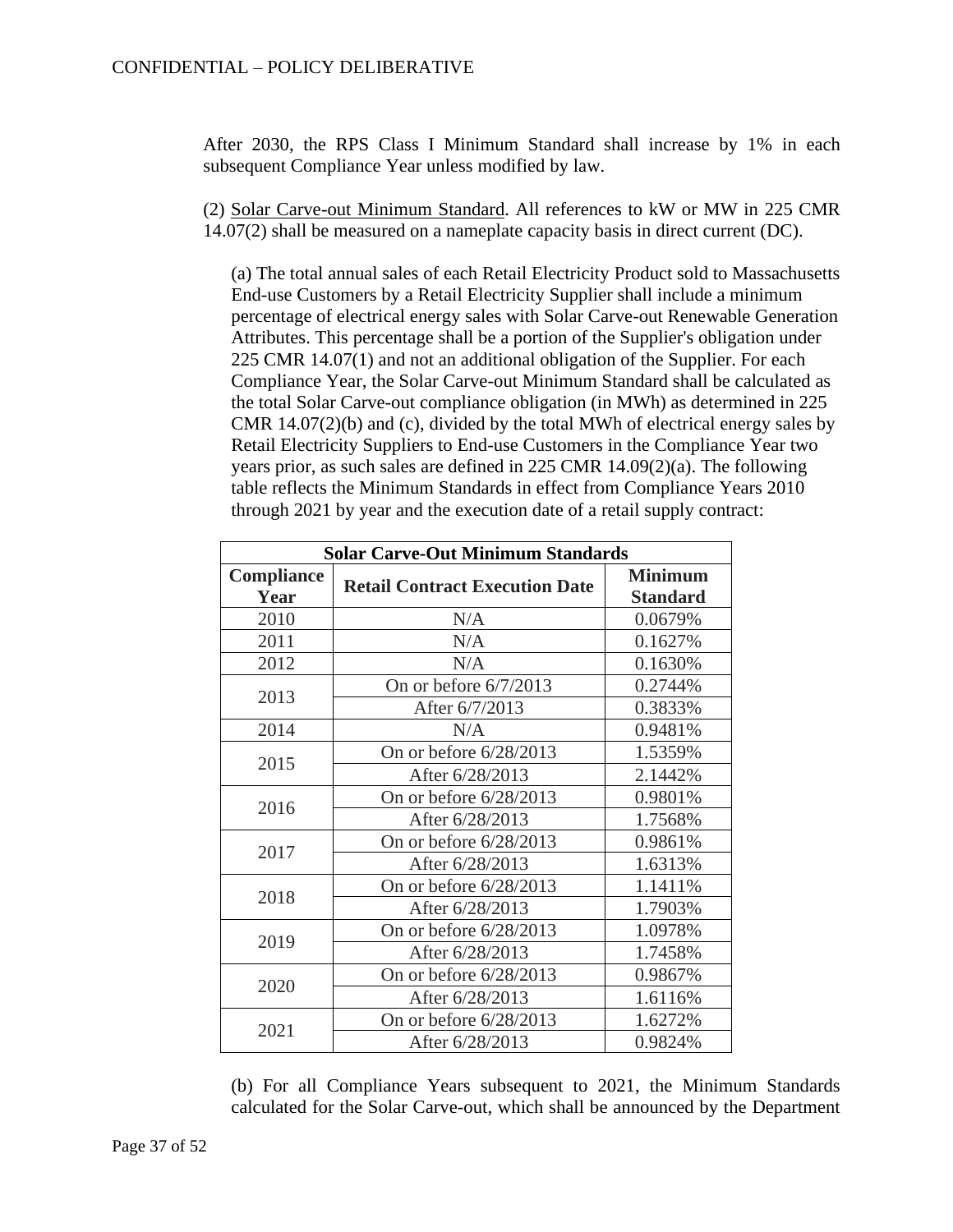not later than August  $31<sup>st</sup>$  of the preceding Compliance Year, shall be determined by first calculating the compliance obligation and setting it to either:

1. the total Solar Carve-out Renewable Generation Attributes projected to be generated for the previous Compliance Year (CY-1) minus the total Solar Carve-out Renewable Generation Attributes that will no longer be generated in the Compliance Year per 225 CMR 14.06(3)(e); or

2. the total Solar Carve-out Renewable Generation Attributes projected to be generated for the previous Compliance Year (CY-1) minus the total Solar Carve-out Renewable Generation Attributes that will no longer be generated in the Compliance Year per 225 CMR 14.06(3)(e), minus the quantity of solar carve-out Alternative Compliance Credits used for the Compliance Year two years prior (CY-2), plus the number of Solar Carve-out Renewable Generation Attributes from the Compliance Year two years prior (CY-2) banked as provided under 225 CMR 14.08(2), plus the number of Solar Carve-out Renewable Generation Attributes from the Compliance Year two years prior (CY-2) deposited into the Solar Credit Clearinghouse Auction Account, whichever is greater.

(c) Minimum Standard for Retail Load Served under Contracts Executed on or Before June 28, 2013. The Solar Carve-out Minimum Standard applied to Retail Electric Suppliers for that portion of electrical energy sales that were subject to a contract executed or extended prior to June 28, 2013 shall be calculated based on a compliance obligation calculated per 225 CMR 14.07(2)(b) as if the Solar Carve-Out Program Capacity Cap was 400 MW minus the capacity from Solar Carve-out Renewable Generation Units that will no longer be eligible per 225 CMR  $14.06(3)(e)$ . 225 CMR  $14.07(2)(c)$  applies only if the Retail Electric Supplier provides documentation, satisfactory to the Department, identifying the terms of such contracts including but not limited to, the execution and expiration dates of the contract and the annual volume of electrical energy supplied.

(d) In the instance the Solar Credit Clearinghouse Auction under 225 CMR 14.05(4)(g) does not clear, prior to conducting an auction under 225 CMR 14.05(4)(h), the Department shall recalculate the Solar Carve-out Minimum Standards for the Compliance Year two years following the Compliance Year in which the Solar Carve-out Renewable Generation Attributes deposited into the Solar Credit Clearinghouse Auction Account were generated by adding to the previously calculated total compliance obligations under 225 CMR 14.07(2)(b) and (c) the number of Solar Carve-out Renewable Generation Attributes deposited into the Solar Credit Clearinghouse Auction Account such that the number of Attributes deposited is counted twice.

(e) Compliance Year 2023 shall be the final Compliance Year of the Solar Carve-out program. In the event that a Solar Credit Clearinghouse Auction is held for Compliance Year 2022 or 2023 and creates Re-minted Auction Account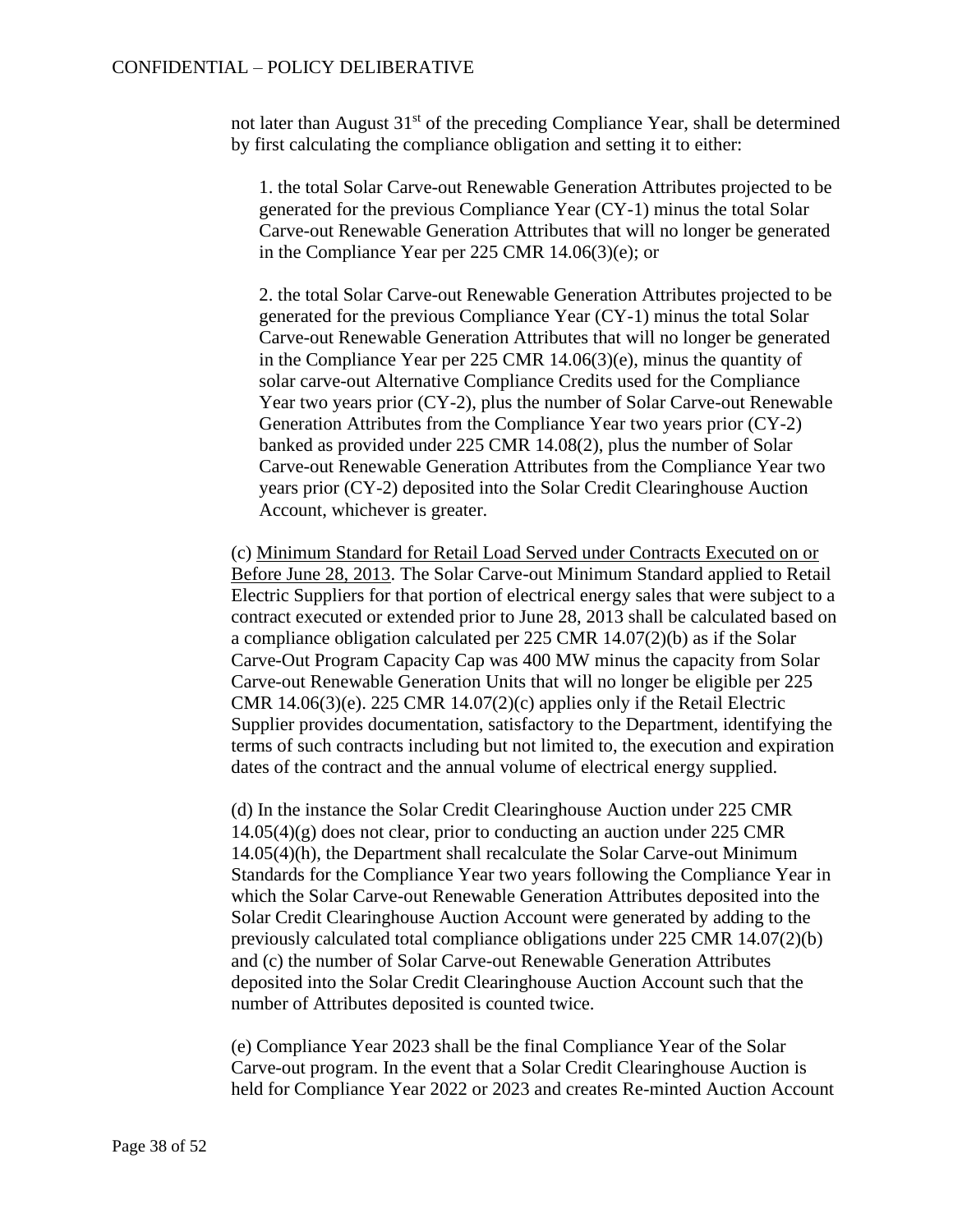Attributes that can be used for Compliance Years after 2023, the Department shall extend the final Compliance Year by one additional Compliance Year. The compliance obligation for this additional Compliance Year will be equal to the number of Solar Carve-out Renewable Energy Generation Attributes deposited into the Solar Credit Clearinghouse Auction Account plus the number of remaining Re-Minted Auction Account Attributes and banked Solar Carve-out Renewable Generation Attributes that have not been used for meeting any compliance obligation. The Solar Carve-out Minimum Standard shall be set to zero for the year after this additional Compliance Year.

(f) In the event that there is an additional Compliance Year added as a result of an Auction in the final Compliance Year, Solar Carve-out Renewable Energy Generation Attributes shall cease to exist as of the start of the additional Compliance Year, and all generation from qualified Solar Carve-out Generation Units shall produce RPS Class I Generation Attributes.

(g) In the event that there is no additional Compliance Year added as the result of an Auction in the final Compliance Year, the Department shall set the Solar Carve-out Minimum Standard to zero for the year after the final Compliance Year. From this time forward, Solar Carve-out Renewable Energy Generation Attributes shall cease to exist, and all generation from qualified Solar Carve-out Renewable Generation Units shall produce RPS Class I Renewable Energy Attributes.

(3) Solar Carve-out II Minimum Standard. All references to MW in 225 CMR 14.07(3) shall be measured on a nameplate capacity basis in direct current (DC).

(a) The total annual sales of each Retail Electricity Product sold to Massachusetts End-use Customers by a Retail Electricity Supplier shall include a minimum percentage of electrical energy sales with Solar Carve-out II Renewable Generation Attributes. This percentage shall be a portion of the Supplier's obligation under 225 CMR 14.07(1) and not an additional obligation of the Supplier. For each Compliance Year, the Department shall calculate the Solar Carve-out II Minimum Standard by dividing the total Solar Carve-out II compliance obligation (in MWh), as determined in 225 CMR 14.07(3)(b) and (c), by the total MWh of electrical energy sales by Retail Electricity Suppliers to End-use Customers in the Compliance Year two years prior, as such sales are defined in 225 CMR 14.09(2)(a). The following table reflects the Minimum Standards in effect from Compliance Years 2014 through 2021 by year and the execution date of a retail supply contract:

| <b>Solar Carve-Out II Minimum Standards</b> |                                       |                                   |
|---------------------------------------------|---------------------------------------|-----------------------------------|
| <b>Compliance</b><br>Year                   | <b>Retail Contract Execution Date</b> | <b>Minimum</b><br><b>Standard</b> |
| 2014                                        | On or before $4/25/2014$              | $0.0000\%$                        |
|                                             | After 4/25/2014                       | 0.0843%                           |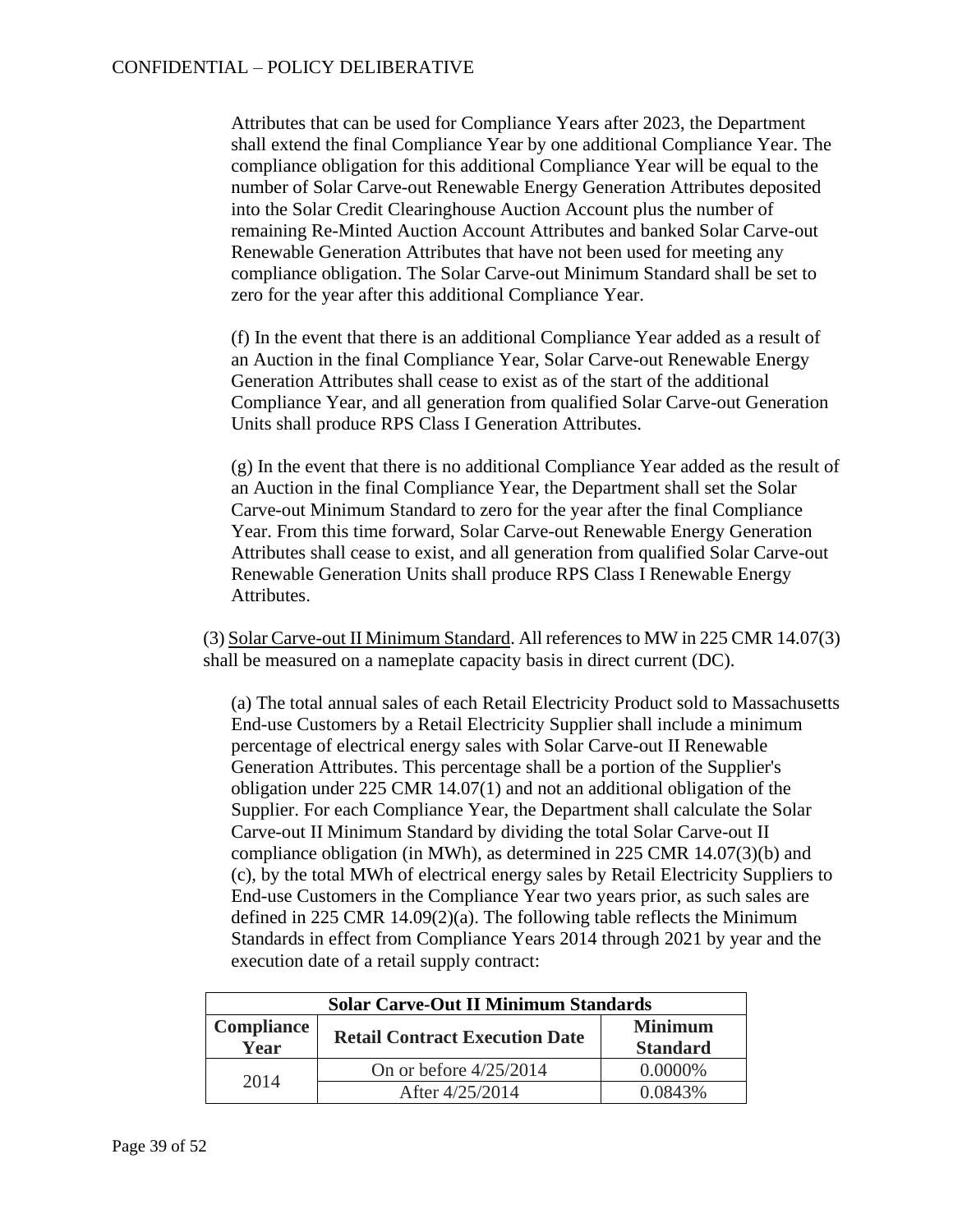## CONFIDENTIAL – POLICY DELIBERATIVE

| 2015 | On or before $4/25/2014$                       | 0.0000% |
|------|------------------------------------------------|---------|
|      | After 4/25/2014                                | 0.3288% |
| 2016 | On or before $4/25/2014$                       | 0.0000% |
|      | After 4/25/2014                                | 0.7851% |
|      | On or before $4/25/2014$                       | 0.0000% |
| 2017 | After 4/25/2014 and on or before<br>5/8/2016   | 2.0197% |
|      | After 5/8/2016                                 | 2.8628% |
|      | On or before $4/25/2014$                       | 0.0000% |
| 2018 | After $4/25/2014$ and on or before<br>5/8/2016 | 2.6823% |
|      | After 5/8/2016                                 | 4.0683% |
|      | On or before $4/25/2014$                       | 0.0000% |
| 2019 | After 4/25/2014 and on or before<br>5/8/2016   | 2.3196% |
|      | After 5/8/2016                                 | 3.9141% |
|      | On or before $4/25/2014$                       | 0.0000% |
| 2020 | After $4/25/2014$ and on or before<br>5/8/2016 | 2.2040% |
|      | After 5/8/2016                                 | 3.8011% |
| 2021 | After $4/25/2014$ and on or before<br>5/8/2016 | 2.2672% |
|      | After 5/8/2016                                 | 3.9284% |

(b) For all Compliance Years subsequent to 2021 the Minimum Standard for the Solar Carve-out II shall be announced by the Department not later than August 31<sup>st</sup> of the preceding Compliance Year and shall be determined by the Department after calculating a compliance obligation as equal to the sum of the following quantities of generated and projected SREC IIs:

1. Installed SREC II Supply: For all Solar Carve-out II Renewable Generation Units installed at the time of the determination, the Department shall project the Compliance Year generation of SREC IIs based on assigned SREC Factors.

2. Qualified but not Installed SREC II Supply: For all Solar Carve-out II Renewable Generation Units that have received Statements of Qualification as Solar Carve-out II Renewable Generation Units from the Department, but whose Commercial Operation Dates have not yet been reached, the Department shall project the Compliance Year generation of SREC IIs based on assigned SREC Factors and expected Commercial Operation Dates.

3. Projected New Supply: The Department shall provide a projection of SREC II supply in Compliance Year from new installations that have not yet received Statements of Qualification based on prior growth trends by market sectors and all other available information.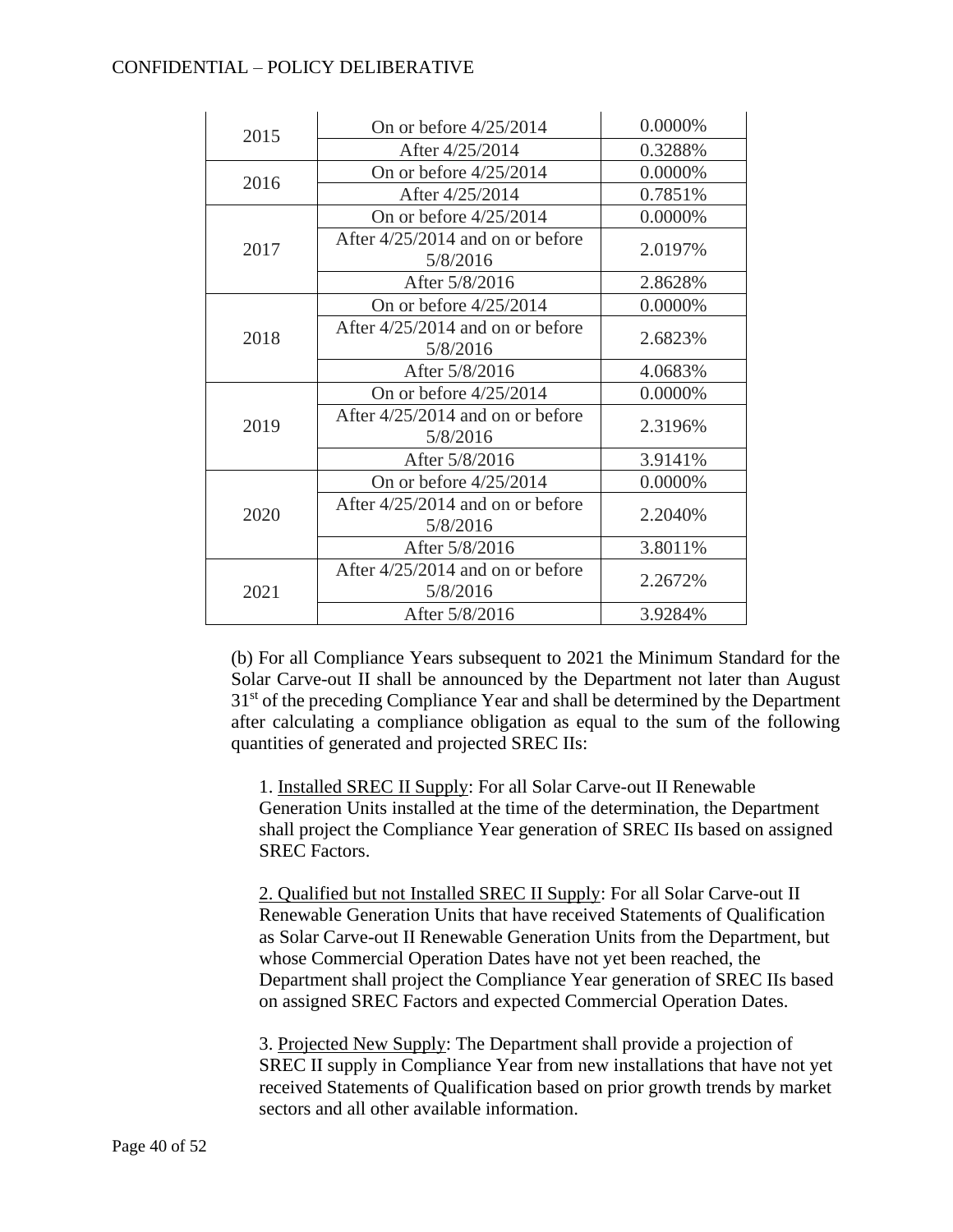4. Rollover Volume: The volume of SREC IIs generated in the Compliance Year two and three years prior to the Compliance Year for which the compliance obligation is being calculated that remain available for compliance, including each of the following:

a. re-minted auction-II account Generation Attributes as established in 225 CMR  $14.05(9)(e)$  and  $(g)$ ; and

b. banked Solar Carve-out II Renewable Generation Attributes as allowed in 225 CMR 14.08(2).

5. Third Round Auction Volume Doubling. In the case of a third round Solar Credit Clearinghouse Auction-II under 225 CMR 14.05(9)(g), the volume of SREC IIs deposited into the Solar Credit Clearinghouse Auction II Account in the Compliance Year two years prior to the Compliance Year for which the compliance obligation is being calculated, as prescribed by 225 CMR  $14.07(3)(d)$ .

(c) Compliance Exemptions for Retail Load Served under Existing Contracts. The following methodologies will be used to calculate the compliance obligations and resulting Minimum Standards that apply to electrical energy sales that were subject to contracts executed or extended prior to certain dates as prescribed in 225 CMR  $14.07(3)(c)1$ . through 2. These provisions apply only if the Retail Electric Supplier provides documentation, satisfactory to the Department, identifying the terms of such contracts including but not limited to, the execution and expiration dates of the contract and the annual volume of electrical energy supplied.

1. Minimum Standard for Retail Load Served under Contracts Executed on or Before April 25, 2014. There shall be no Solar Carve-out II Minimum Standard applied to Retail Electric Suppliers for that portion of electrical energy sales that were subject to a contract executed or extended prior to April 25, 2014.

2. Minimum Standard for Retail Load Served under Contracts Executed After April 25, 2014 and on or Before May 8, 2016. The Solar Carve-out II Minimum Standard applied to Retail Electric Suppliers for that portion of electrical energy sales that were subject to a contract executed or extended after April 25, 2014 and on or before May 8, 2016 shall be calculated based on a compliance obligation calculated per 225 CMR 14.07(3)(b) as if the combined Solar Carve-out Program Capacity Cap and Solar Carve-out II Program Capacity Cap were 1,600 MW.

(d) In the instance the Solar Credit Clearinghouse Auction-II under 225 CMR 14.05(9)(g) does not clear, prior to conducting an auction under 225 CMR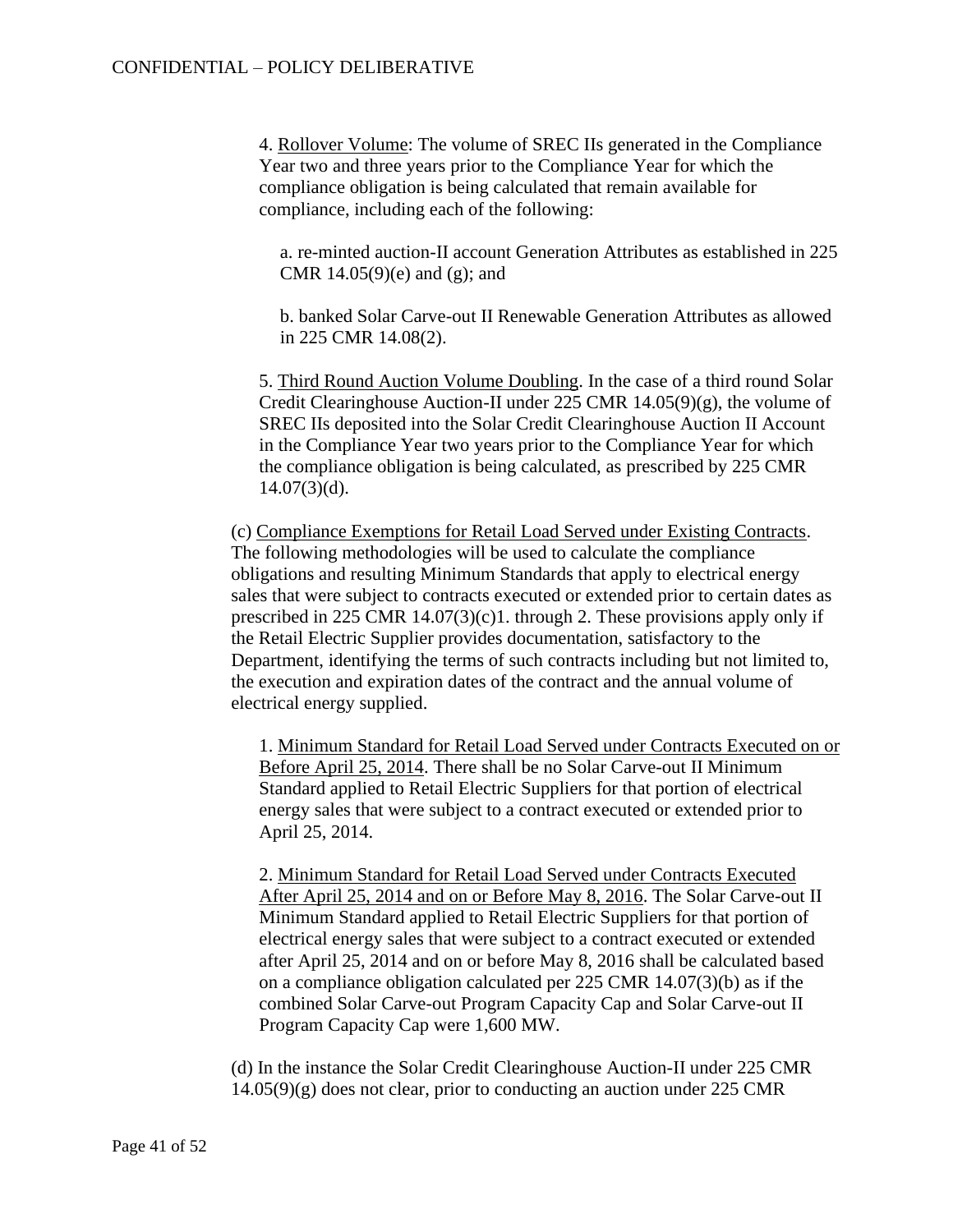14.05(9)(h), the Department shall recalculate the Solar Carve-out II Minimum Standard for the Compliance Year two years following the Compliance Year in which the SREC IIs deposited into the Solar Credit Clearinghouse Auction-II Account were generated. This recalculation shall add to the previously calculated total compliance obligation under  $225$  CMR  $14.07(b)(e)1$ . through 4. the number of SREC IIs deposited into the Solar Credit Clearinghouse Auction-II Account.

(e) The Department shall publish on its website a Guideline that provides clear and precise methodologies by which it will calculate each of the quantities in 225 CMR 14.07(3)(b), and the compliance obligation. The Department shall maintain within this Guideline up-to-date publicly available data that serve as input into these calculations.

(f) Compliance Year 2027 shall be the final Compliance Year of the Solar Carveout II program. In the event that a Solar Credit Clearinghouse Auction-II is held for Compliance Year 2026 or 2027 and creates SREC IIs that can be used for Compliance Years after 2027, the Department shall extend the final Compliance Year by one additional Compliance Year to 2028 or 2029, respectively. The compliance obligation for any additional Compliance Year will be equal to the number of Solar Carve-out II Renewable Energy Generation Attributes deposited into the Solar Credit Clearinghouse Auction-II account plus the number of remaining SREC IIs and banked SREC IIs that have not been used for meeting any prior compliance obligation. The Solar Carve-out II Minimum Standard shall be set to zero for the year after this additional Compliance Year, unless a second additional Compliance Year is required.

(g) In the event that there is an additional Compliance Year added as a result of an auction in the final Compliance Year, Solar Carve-out II Renewable Energy Generation Attributes shall cease to exist as of the start of the additional Compliance Year, and all generation from qualified Solar Carve-out II Generation Units shall produce RPS Class I Generation Attributes only.

(h) In the event that there is no additional Compliance Year added as the result of an auction in the final two Compliance Years, the Department shall set the Solar Carve-out II Minimum Standard to zero for the year after the final Compliance Year. From this time forward, Solar Carve-out II Renewable Energy Generation Attributes shall cease to exist, and all generation from qualified Solar Carve-out II Renewable Generation Units shall produce RPS Class I Renewable Energy Attributes only.

#### 14.08: Compliance Procedures for Retail Electricity Suppliers

(1) Standard Compliance. Each Retail Electricity Supplier shall be deemed to be in compliance with 225 CMR 14.00 if the information provided in the Compliance Filing submitted pursuant to 225 CMR 14.09 is true and accurate and demonstrates compliance with 225 CMR 14.07. A Retail Electricity Supplier shall demonstrate to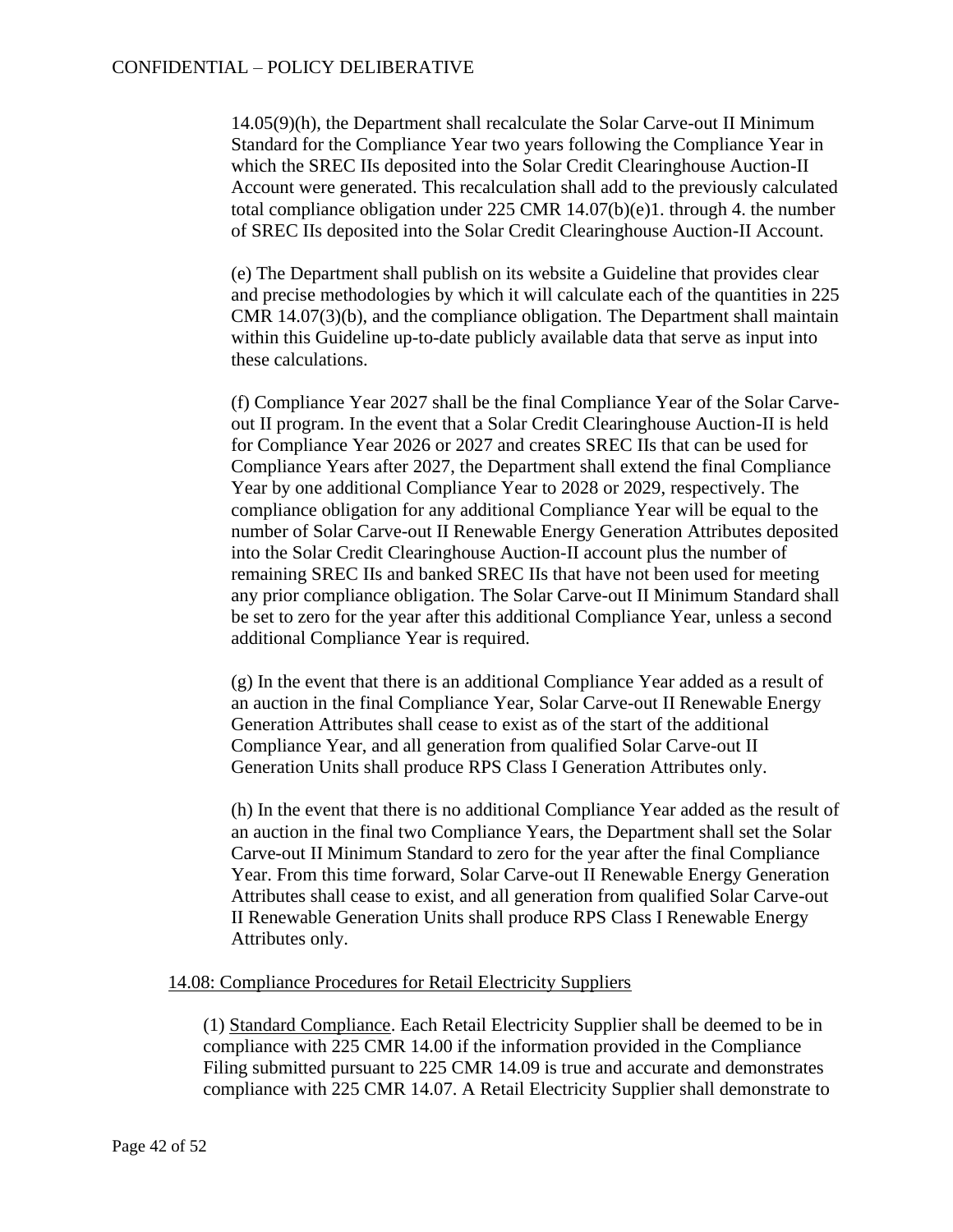the satisfaction of the Department that RPS Class I Renewable Generation Attributes, Solar Carve-out Renewable Generation Attributes, or Solar Carve-out II Renewable Generation Attributes used for compliance have not otherwise been, nor will be, sold, retired, claimed, used or represented as part of electrical energy output or sales, or used to satisfy obligations in jurisdictions other than Massachusetts.

(2) Banked Compliance. A Retail Electricity Supplier may use RPS Class I Renewable Generation Attributes, Solar Carve-out Renewable Generation Attributes, or Solar Carve-out II Renewable Generation Attributes produced in one Compliance Year for compliance in either or both of the two subsequent Compliance Years, subject to the limitations in 225 CMR 14.08(2) and provided that the Retail Electricity Supplier is in compliance with 225 CMR 14.00 for all previous Compliance Years. In addition, the Retail Electricity Supplier shall demonstrate to the satisfaction of the Department that such Attributes:

(a) were in excess of the RPS Class I Renewable Generation Attributes, Solar Carve-out Renewable Generation Attributes, or Solar Carve-out II Renewable Generation Attributes needed for compliance in the Compliance Year in which they were generated, and that such excess Attributes have not previously been used for compliance with 225 CMR 14.00;

(b) do not exceed 30% of the RPS Class I Renewable Generation Attributes or do not exceed 10% of the Solar Carve-out Renewable Generation Attributes or Solar Carve-out II Renewable Generation Attributes needed by the Retail Electricity Supplier for compliance with the RPS Class I Minimum Standard, the Solar Carve-out Minimum Standard, or the Solar Carve-out II Minimum Standard, respectively, in the year they were generated, subject to 225 CMR  $14.09(2)(d)$ :

(c) were produced during the Compliance Year in which they are claimed as excess by the generation of electrical energy sold to End-use Customers in the ISO-NE Control Area, by the generation of electrical energy on End-use Customers' sides of retail meters in the ISO-NE Control Area, or by the generation of electrical energy from Off-grid Generation Units in Massachusetts; and

(d) have not otherwise been, nor will be, sold, retired, claimed or represented as part of electrical energy output or sales, or used to satisfy obligations in jurisdictions other than Massachusetts.

(3) Alternative Compliance. A Retail Electricity Supplier may discharge its obligations under 225 CMR 14.07, in whole or in part, for any Compliance Year by making an Alternative Compliance Payment (ACP) to the MassCEC. Such funds shall be held in an account separate from other accounts of the MassCEC.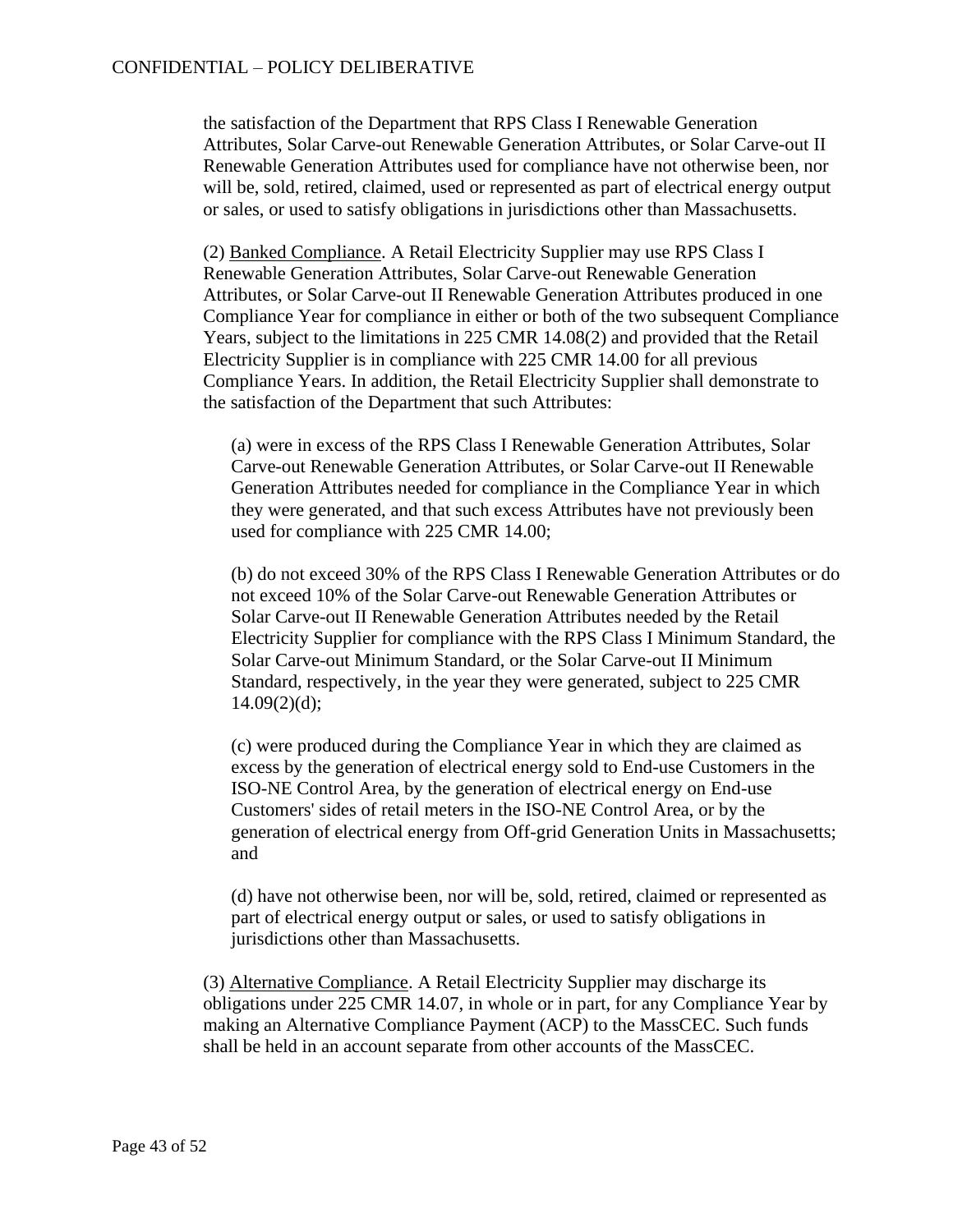(a) RPS Class I Procedures. A Retail Electricity Supplier shall receive Alternative Compliance Credits from the Department, subject to the following:

1. The quantity of Alternative Compliance Credits, specified in MWhs, that can be applied to its obligations under 225 CMR 14.07(1) shall be determined by calculating the ratio of the total of ACPs paid for the Compliance Year to the ACP Rate for that Compliance Year.

2. The ACP Rate for the RPS Class I Minimum Standard shall be \$50 per MWh for Compliance Year 2003. For each subsequent Compliance Year, the Department shall publish the ACP Rate by January 31 of the Compliance Year. The ACP Rate shall be equal to the previous year's ACP Rate adjusted up or down according to the previous year's Consumer Price Index, but shall be \$60 per MWh in Compliance Year beginning in 2021, \$50 per MWh in Compliance Year 2022, and \$40 per MWh, beginning in Compliance Year 2023. The following table reflects the ACP Rates in effect from 2003 through 2020:

| <b>Compliance Year</b> | <b>ACP Rate per MWh</b> |
|------------------------|-------------------------|
| 2003                   | \$50.00                 |
| 2004                   | \$51.41                 |
| 2005                   | \$53.19                 |
| 2006                   | \$55.13                 |
| 2007                   | \$57.12                 |
| 2008                   | \$58.58                 |
| 2009                   | \$60.92                 |
| 2010                   | \$60.93                 |
| 2011                   | \$62.13                 |
| 2012                   | \$64.02                 |
| 2013                   | \$65.27                 |
| 2014                   | \$66.16                 |
| 2015                   | \$67.07                 |
| 2016                   | \$66.99                 |
| 2017                   | \$67.70                 |
| 2018                   | \$68.95                 |
| 2019                   | \$70.44                 |
| 2020                   | \$71.57                 |

4. The Retail Electricity Supplier shall include with its Annual Compliance Filing copies of any ACP receipt(s) for ACPs made to the MassCEC for the Compliance Year.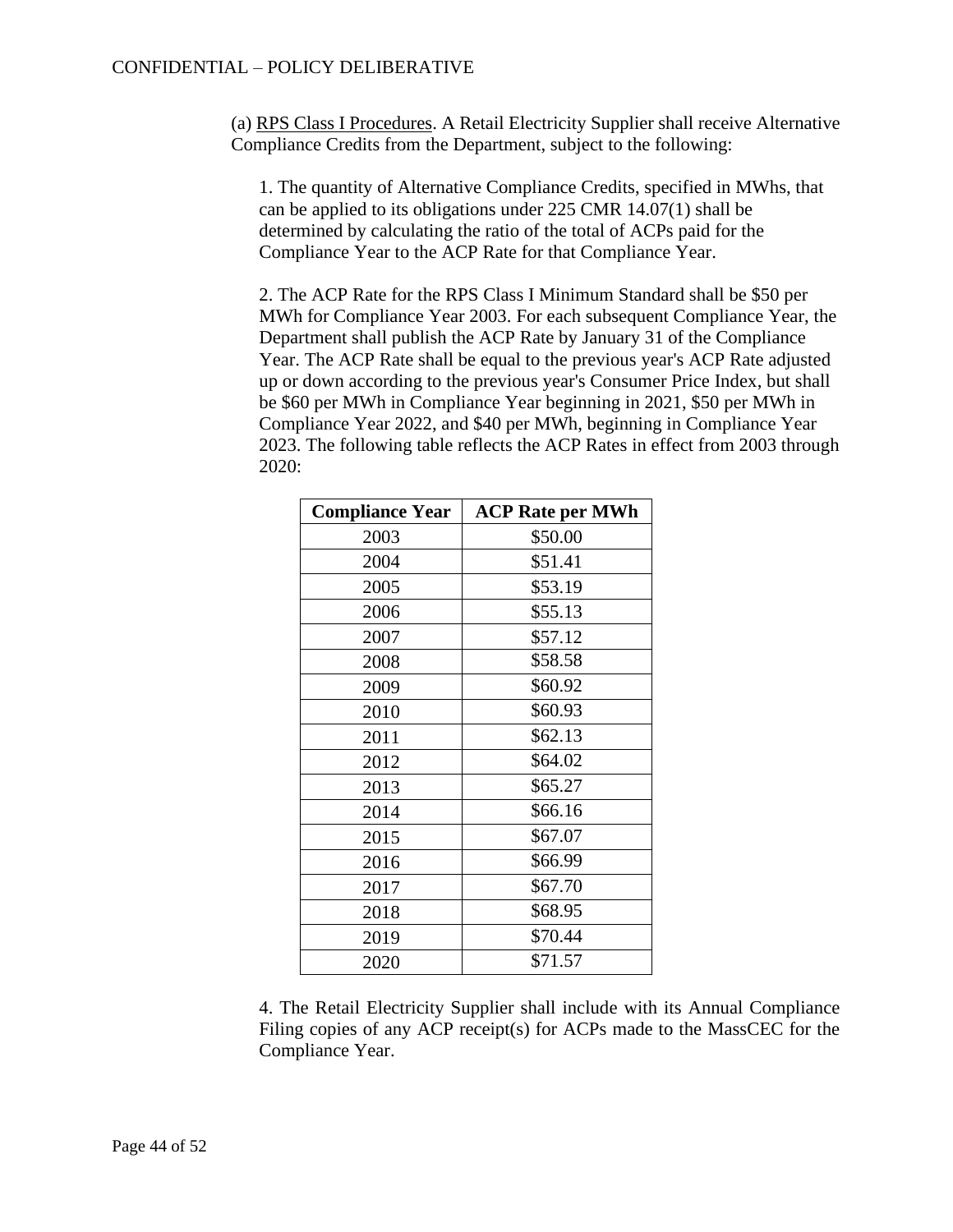(b) Solar Carve-out Renewable Generation Procedures. A Retail Electricity Supplier shall receive solar carve-out Alternative Compliance Credits from the Department, subject to the following:

1. The quantity of solar carve-out Alternative Compliance Credits, specified in MWhs, that can be applied to its obligations under 225 CMR 14.07(2) shall be determined by calculating the ratio of the total of solar carve-out ACPs paid for the Compliance Year to the solar carve-out ACP Rate for that Compliance Year.

2. The ACP Rate for the Solar Carve-out Minimum Standard shall be set annually according to the following schedule:

| <b>Compliance Year</b> | <b>ACP Rate per MWh</b> |
|------------------------|-------------------------|
| 2010                   | \$600                   |
| 2011                   | \$550                   |
| 2012                   | \$550                   |
| 2013                   | \$550                   |
| 2014                   | \$523                   |
| 2015                   | \$496                   |
| 2016                   | \$472                   |
| 2017                   | \$448                   |
| 2018                   | \$426                   |
| 2019                   | \$404                   |
| 2020                   | \$384                   |
| 2021                   | \$365                   |
| 2022                   | \$347                   |
| 2023                   | \$330                   |
| 2024 (if necessary)    | \$330                   |
| 2025 (if necessary)    | \$330                   |

3. The Retail Electricity Supplier shall include with its Annual Compliance Filing copies of any ACP receipt(s) for solar carve-out ACPs made to the MassCEC for the Compliance Year.

(c) Solar Carve-out II Renewable Generation Procedures. A Retail Electricity Supplier shall receive solar carve-out II Alternative Compliance Credits from the Department, subject to the following:

1. The quantity of solar carve-out II Alternative Compliance Credits, specified in MWhs, that can be applied to its obligations under 225 CMR 14.07(3) shall be determined by calculating the ratio of the total of solar carve-out II ACPs paid for the Compliance Year to the solar carve-out II ACP Rate for that Compliance Year.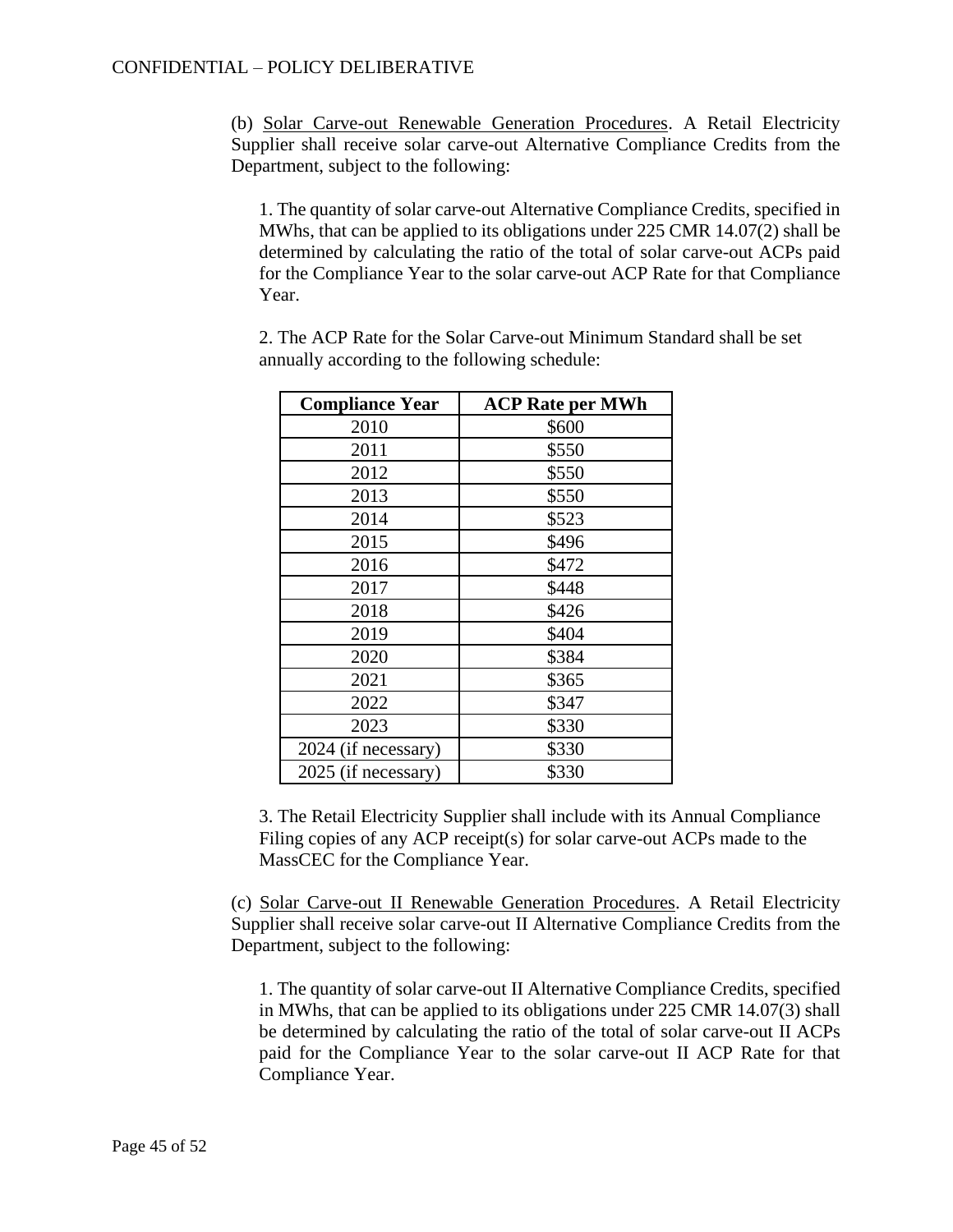| <b>Compliance Year</b> | <b>ACP Rate per MWh</b> |
|------------------------|-------------------------|
| 2014                   | \$375                   |
| 2015                   | \$375                   |
| 2016                   | \$350                   |
| 2017                   | \$350                   |
| 2018                   | \$350                   |
| 2019                   | \$333                   |
| 2020                   | \$316                   |
| 2021                   | \$300                   |
| 2022                   | \$285                   |
| 2023                   | \$271                   |
| 2024                   | \$257                   |
| 2025                   | \$244                   |
| 2026                   | \$232                   |
| 2027                   | \$220                   |
| 2028 (if necessary)    | \$209                   |
| 2029 (if necessary)    | \$199                   |

2. The ACP Rate for the Solar Carve-out II Minimum Standard shall be set annually according to the following schedule:

(d) Use of Funds. The Department shall oversee the use of ACP funds by the MassCEC, so as to:

1. further the commercial development of RPS Class I Renewable Generation Units, Solar Carve-out Renewable Generation Units, and Solar Carve-out II Renewable Generation Units; or

2. promote projects or activities that reduce greenhouse gas emissions or ratepayer costs through electric load reduction, peak demand reduction, or strategic electrification.

(4) Financial Security Requirements for Retail Electricity Suppliers. A Retail Electricity Supplier that is not a Distribution Company must provide annually by January  $31<sup>st</sup>$  evidence of financial security that:

(a) is in the form of a surety bond or other financial instrument showing evidence of liquid funds, such as a certificate of deposit, an irrevocable letter of credit, a line of credit, a loan or a guarantee;

(b) is the greater of:

1. \$100,000;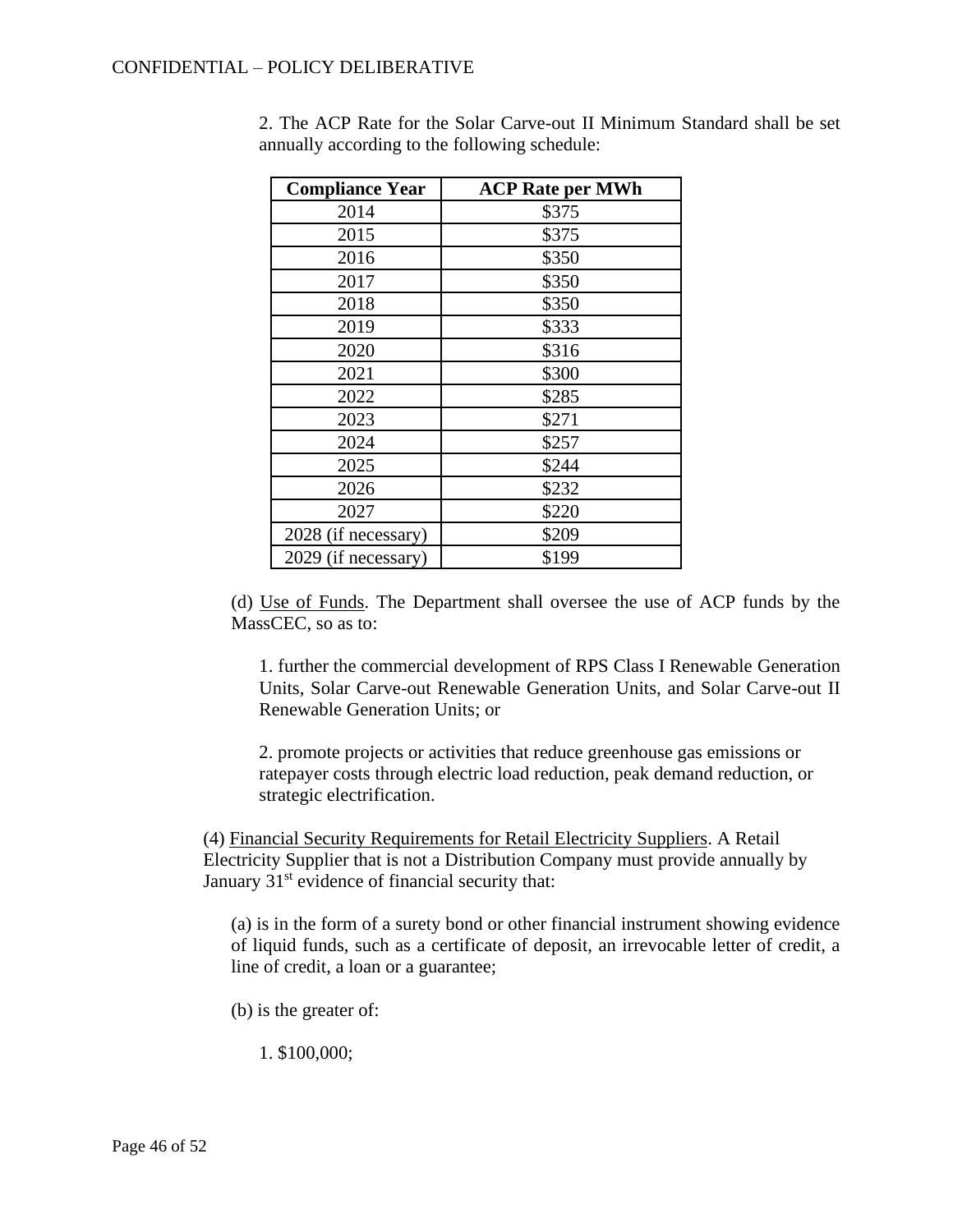2. 20% of the Retail Electricity Supplier's estimated gross receipts for its first full year of operation; or

3. 20% of the Retail Electricity Supplier's actual gross receipts for the preceding year of operation, not including revenue from the provision of basic service, for any year after the first year of operation;

(c) does not exceed \$1,000,000;

(d) names the Department as beneficiary, obligee, or guaranteed party, as applicable and specifies that a notice of default issued under 225 CMR 14.12(5) or 225 CMR 15.12(5) shall be sufficient grounds to withdraw or obtain funds from the surety;

(e) has an expiration date not less than one year; and

(f) shall be adjusted annually, if based upon actual or estimated gross receipts, under 225 CMR 14.08(4)(b)1. or 2.

### 14.09: Annual Compliance Filings for Retail Electricity Suppliers

(1) Date of Annual Compliance Filing. For each Compliance Year, the Retail Electricity Supplier annually shall file an annual Compliance Filing with the Department no later than the first day of July, or the first Business Day thereafter, of the subsequent Compliance Year.

(2) Contents of Annual Compliance Filing. For each Retail Electricity Product, the Filing shall document compliance with the provisions of 225 CMR 14.07 and 14.08 to the satisfaction of the Department and shall include, but not be limited to, the following:

(a) Total Electrical Energy Sales to End-use Customers. Documentation of the total MWhs of electrical energy allocated by the Retail Electricity Supplier to End-use Customers in the Compliance Year. Such allocation is defined as the total quantity of the Supplier's Certificates Obligation that the Supplier correctly allocated or should have allocated to all of the Supplier's Massachusetts retail subaccounts in the NEPOOL GIS, in compliance with all relevant provisions of Part 4 of the NEPOOL GIS Operating Rules, or any successor rules, as specified in the Guideline on the Determination of Sales to End-use Customers.

(b) Electrical Energy Sales to End-use Customers by Product. Documentation of the total MWhs of each Retail Electricity Product allocated to End-use Customers in the Compliance Year, verified by an independent third party satisfactory to the Department, consistent with the Guidelines. Such allocation is defined as the quantity of the Supplier's Certificates Obligation that the Supplier correctly allocated or should have allocated to each of the Supplier's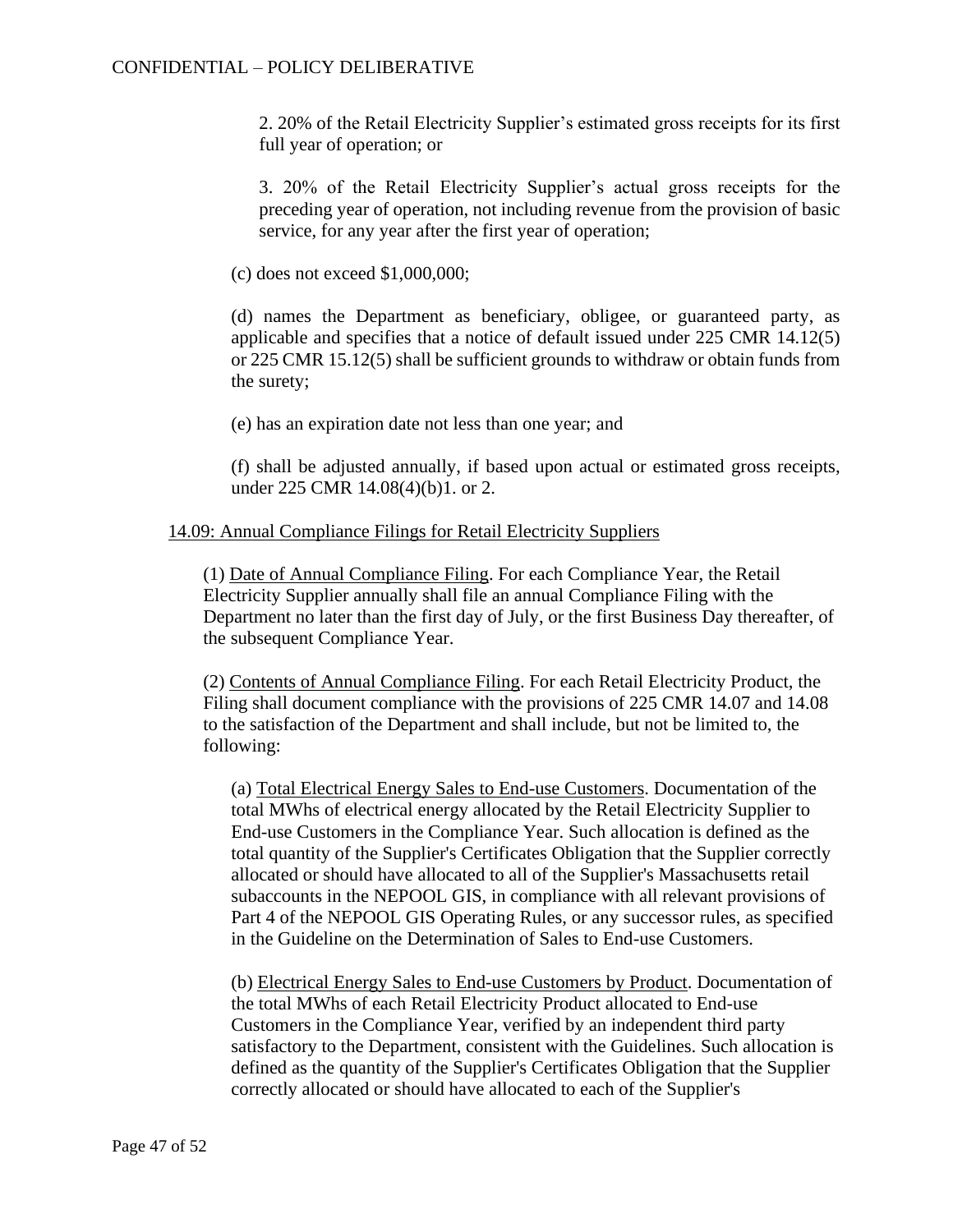Massachusetts retail subaccounts at the NEPOOL GIS, in compliance with all relevant provisions of Part 4 of the NEPOOL GIS Operating Rules, or any successor rules, as specified in the Guideline on the Determination of Sales to End-use Customers. The Department shall keep product information confidential to the extent permitted by law.

(c) Attributes Allocated from the Compliance Year. Documentation of the total MWhs of each Retail Electricity Product allocated to End-use Customers that were derived from RPS Class I Renewable Generation, Solar Carve-out Renewable Generation, and Solar Carve-out II Renewable Generation during the Compliance Year, and which may include electrical energy generated on End-use Customers' sides of retail meters in the ISO-NE Control Area or by Off-grid Generation Units in Massachusetts in the Compliance Year, as follows:

1. For electrical energy transactions included in the ISO-NE Settlement Market System, the Compliance Filings shall include documentation from the NEPOOL GIS administrator of the Retail Electricity Supplier's ownership of GIS Certificates representing RPS Class I Renewable Generation, Solar Carve-out Renewable Generation, and Solar Carve-out II Renewable Generation during the Compliance Year.

2. For electrical energy transactions not included in the ISO-NE Settlement Market System, but for which the Retail Electricity Supplier has secured GIS Certificates from the NEPOOL GIS, the Compliance Filings shall include documentation from the NEPOOL GIS of the Retail Electricity Supplier's ownership of GIS Certificates representing RPS Class I Renewable Generation, Solar Carve-out Renewable Generation, and Solar Carve-out II Renewable Generation during the Compliance Year.

(d) Attributes Allocated from Banked Compliance. Allocation by Retail Electricity Product of any quantity of RPS Class I Renewable Generation Attributes banked from one or both of the two previous years pursuant to 225 CMR 14.08(2) that are used to demonstrate compliance with the RPS Class I Minimum Standard in the current Compliance Year, and allocation by Retail Electricity Product of any quantity of Solar Carve-out Renewable Generation Attributes banked from one or both of the two previous years pursuant to 225 CMR 14.08(2) that are used to demonstrate compliance with the Solar Carve-out Minimum Standard or the RPS Class I Minimum Standard in the current Compliance Year, and allocation by Retail Electricity Product of any quantity of Solar Carve-out II Renewable Generation Attributes banked from one or both of the two previous years pursuant to 225 CMR 14.08(2) that are used to demonstrate compliance with the Solar Carve-out II Minimum Standard or the RPS Class I Minimum Standard in the current Compliance Year;

(e) Alternative Compliance Credits. Allocation by Retail Electricity Product of any Alternative Compliance Credits claimed pursuant to 225 CMR 14.08(3)(a),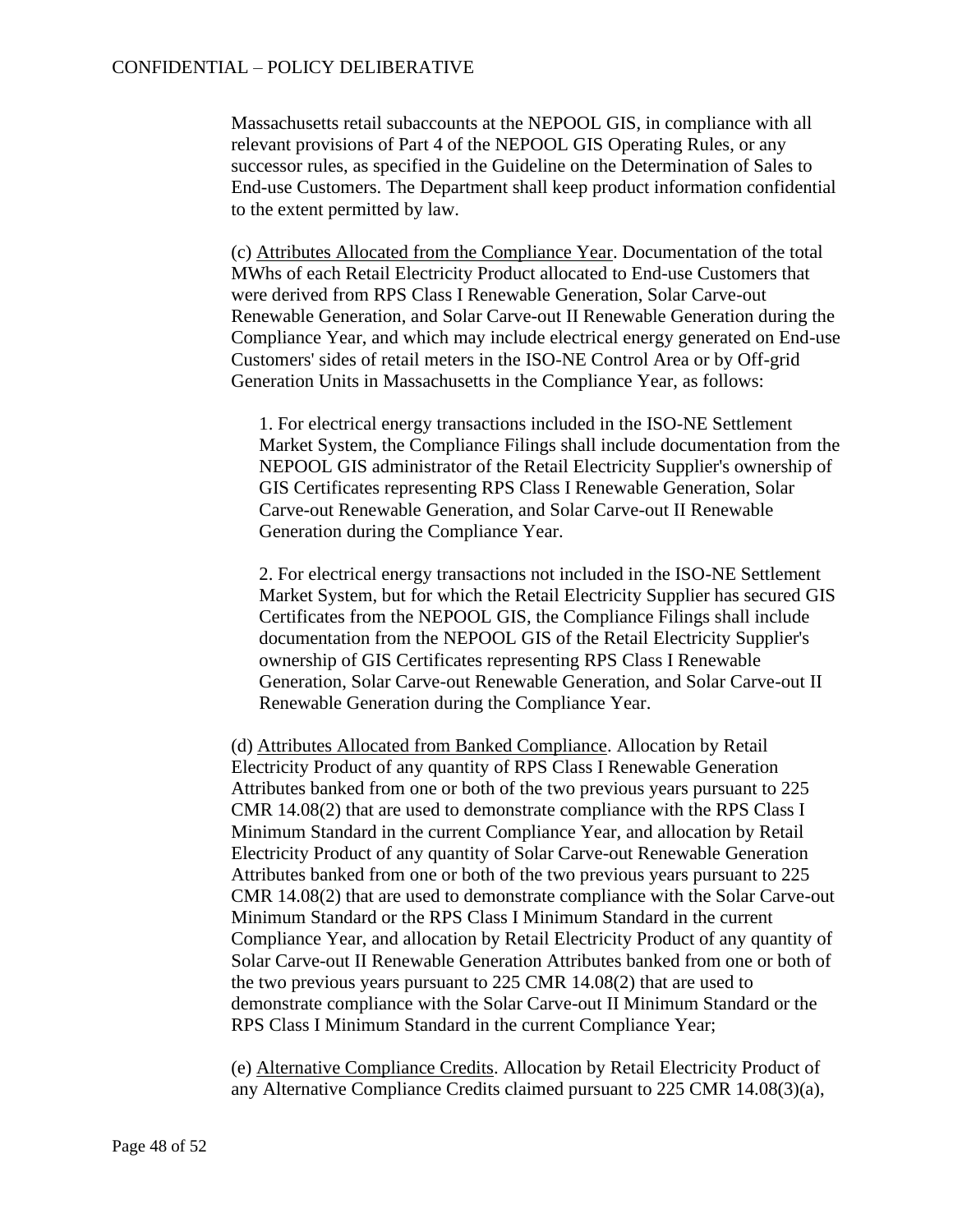along with a copy of any Alternative Compliance Payment receipt(s), and allocation by Retail Electricity Product of any solar carve-Out Alternative Compliance Credits claimed pursuant to 225 CMR 14.08(3)(b), along with a copy of any solar carve-out Alternative Compliance Payment receipt(s), and allocation by Retail Electricity Product of any Solar Carve-out II Alternative Compliance Credits claimed pursuant to 225 CMR 14.08(3)(c), along with a copy of any Solar Carve-Out II Alternative Compliance Payment receipt(s); and

(f) Attributes Banked for Future Compliance. Identification of any quantity of Attributes from RPS Class I Renewable Generation, Solar Carve-out Renewable Generation, or Solar Carve-out II Renewable Generation, that the Retail Electricity Supplier anticipates claiming for purposes of Banked Compliance in subsequent years under the Banked Compliance provisions of 225 CMR 14.08(2).

(g) Contracts Subject to Lower ACP Rate under 225 CMR 14.08(3)(b)(3). Identification of any contract for a specific term of years that was executed before January 1, 2010, and its terms, including but not limited to, the execution and expiration dates of the contract and the annual volume of electrical energy supplied. Contracts eligible for the Lower ACP Rate shall include only those contracts that were executed by a retail End-use Customer.

### 14.10: Reporting Requirements

(1) Certification. Any person required by 225 CMR 14.00 to submit documentation to the Department shall provide:

(a) the person's name, title and business address;

(b) the person's authority to certify and submit the documentation to the Department; and

(c) the following certification: "I hereby certify, under the pains and penalties of perjury, that I have personally examined and am familiar with the information submitted herein and based upon my inquiry of those individuals immediately responsible for obtaining the information, I believe that the information is true, accurate, and complete. I am aware that there are significant penalties, both civil and criminal, for submitting false information, including possible fines and imprisonment."

(2) Annual Renewable Energy Resource Report. The Department shall produce and make available to the public an annual report that summarizes information submitted to the Department by Retail Electricity Suppliers in the Annual Compliance Filings submitted to the Department pursuant to 225 CMR 14.09(2). Such report shall include non-confidential data that provides the following: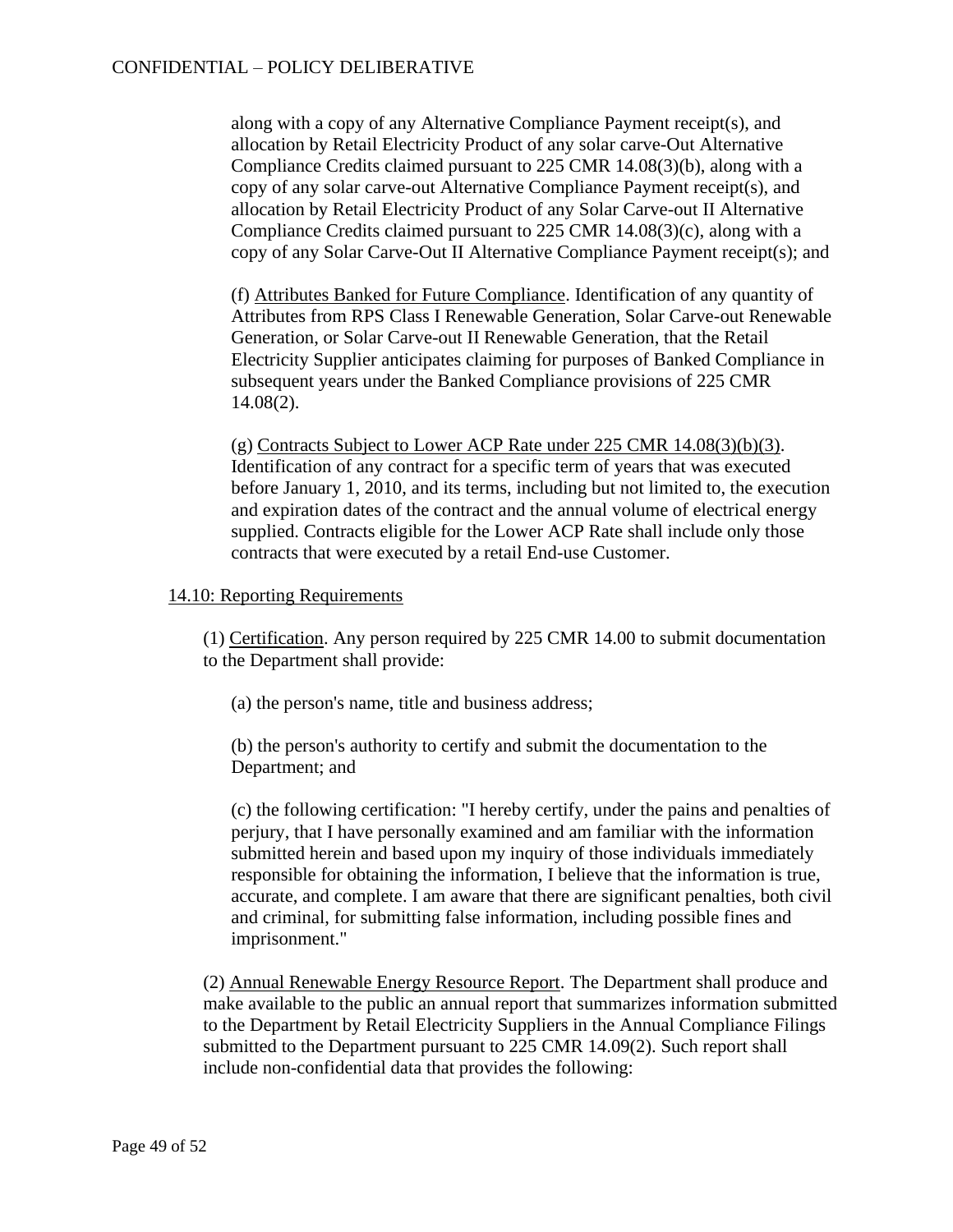(a) the extent to which the Retail Electric Suppliers complied with the RPS Class I Minimum Standard, the Solar Carve-out Minimum Standard, and Solar Carveout II Minimum Standard, both separately and combined; and

(b) the extent to which the Retail Electric Suppliers used Standard Compliance, Banked Compliance, and Alternative Compliance in meeting the Minimum Standards.

(3) Identification of Renewable Generation Units, RPS Class I Generation Units, Solar Carve-out Renewable Generation Units, and Solar Carve-out II Renewable Generation Units. The Department shall inform the NEPOOL GIS administrator which Generation Units should be designated as Renewable Generation Units, RPS Class I Generation Units, Solar Carve-out Renewable Generation Units, and Solar Carve-out II Renewable Generation Units pursuant to 225 CMR 14.00.

### 14.11: Inspection

(1) Document Inspection. The Department may audit the accuracy of all information submitted pursuant to 225 CMR 14.00. The Department may request and obtain from any Owner, Operator or Authorized Agent of an RPS Class I Renewable Generation Unit or a Solar Carve-out Renewable Generation Unit or a Solar Carveout II Renewable Generation Unit, including Aggregations, supplier of Eligible Biomass Fuel, and from any Retail Electricity Supplier information that the Department determines necessary to monitor compliance with and enforcement of 225 CMR 14.00.

(2) Audit and Site Inspection. Upon reasonable notice to a Retail Electricity Supplier, supplier of Eligible Biomass Fuel, or to an RPS Class I Renewable Generation Unit, Solar Carve-out Renewable Generation Unit, or Solar Carve-out II Renewable Generation Unit Owner, Operator or Authorized Agent, the Department may conduct audits, which may include inspection and copying of records and/or site visits to an RPS Class I Renewable Generation Unit, Solar Carve-out Renewable Generation Unit, Solar Carve-out II Renewable Generation Unit, supplier of Eligible Biomass Fuel, or a Retail Electricity Supplier's facilities, including, but not limited to, all files and documents that the Department determines are related to compliance with 225 CMR 14.00.

### 14.12: Non-compliance

Any Retail Electricity Supplier or Owner, Operator or Authorized Agent of a RPS Class I Renewable Generation Unit, Solar Carve-out Renewable Generation Unit, Solar Carveout II Renewable Generation Unit or Aggregation that fails to comply with the requirements of 225 CMR 14.00 shall be subject to the provisions in 225 CMR 14.12(1) through (4).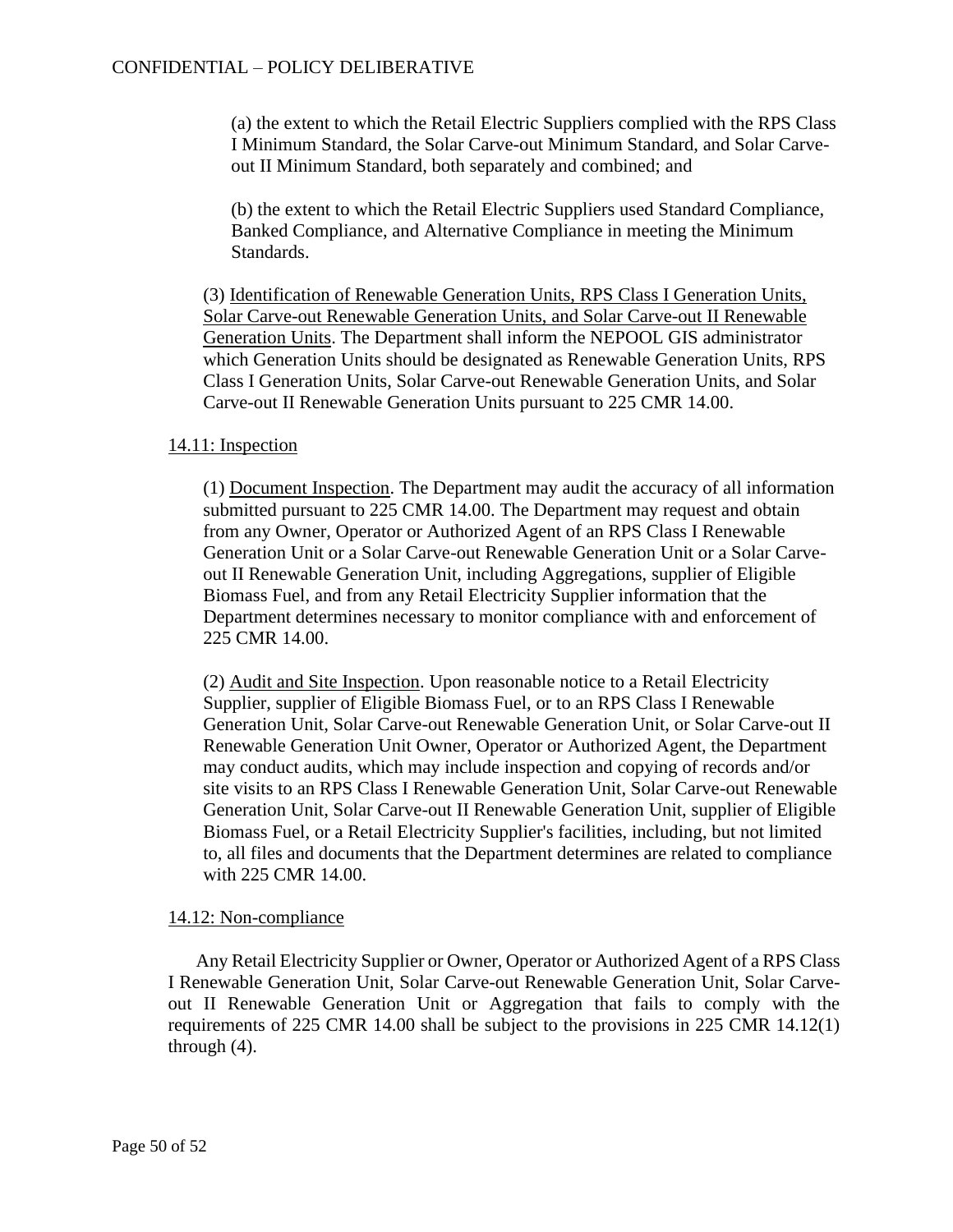(1) Notice of Non-compliance. A failure to comply with the requirements of 225 CMR 14.00 shall be determined by the Department. A written Notice of Noncompliance shall be prepared and delivered by the Department to any Retail Electricity Supplier or Owner, Operator or Authorized Agent of an RPS Class I Renewable Generation Unit, Solar Carve-out Renewable Generation Unit, or Solar Carve-out II Renewable Generation Unit or Aggregation that fails to comply with the requirements of 225 CMR 14.00. The Notice of Non-compliance shall describe the Requirement(s) with which the Retail Electricity Supplier, Owner, Operator or Authorized Agent failed to comply and the time period of such non-compliance.

(2) Publication of Notice of Non-compliance. A Notice of Non-compliance may be published on the Department's website and in any other media deemed appropriate by the Department. Such publication may remain posted until the Retail Electricity Supplier or Owner, Operator or Authorized Agent returns to compliance as determined by the Department.

(3) Planning Requirement. A Retail Electricity Supplier that fails to meet the requirements of 225 CMR 14.07 during a Compliance Year shall submit a plan for achieving compliance for the subsequent three years. The plan shall be filed with the Department no later than the first day of September of the Compliance Year subsequent to the Compliance Year for which the Retail Electricity Supplier was out of compliance or such date as the Department may specify.

(4) Suspension or Revocation of License. The Department shall refer its findings of noncompliance to the Massachusetts Department of Public Utilities. A Retail Electricity Supplier that fails to comply with 225 CMR 14.00 may be subject to the Massachusetts Department of Public Utilities Licensure Action under 220 CMR  $11.07(4)(c)1$ .

(5) Collection of Financial Security. In the event that a Retail Electricity Supplier fails to discharge its annual obligation by September  $1<sup>st</sup>$  under 225 CMR 14.07, 225 CMR 15.07, or 225 CMR 16.07 by the means described in 225 CMR 14.08(1) through (3), 225 CMR 15.08(1) through (4), or 225 CMR 16.08(1) through (3), the Department will notify the Retail Electricity Supplier that it must provide the Department with a payment using the financial security of which it provided evidence the prior January  $31<sup>st</sup>$ , pursuant to 225 CMR 14.08(4), unless a Retail Electricity Supplier has an approved alternative payment plan to discharge its annual obligations in full that has been approved by the Department prior to September  $1<sup>st</sup>$ . The payment shall, within 30-days of notification by the Department, be deposited into the Alternative Compliance Payment fund established in 225 CMR 14.08(3) and shall be in an amount equal to the lesser of:

(a) the amount of Alternative Compliance Payments that the Retail Electricity Supplier must make in order to discharge its annual obligation under 225 CMR 14.07, 225 CMR 15.07, or 225 CMR 16.07 in full; or